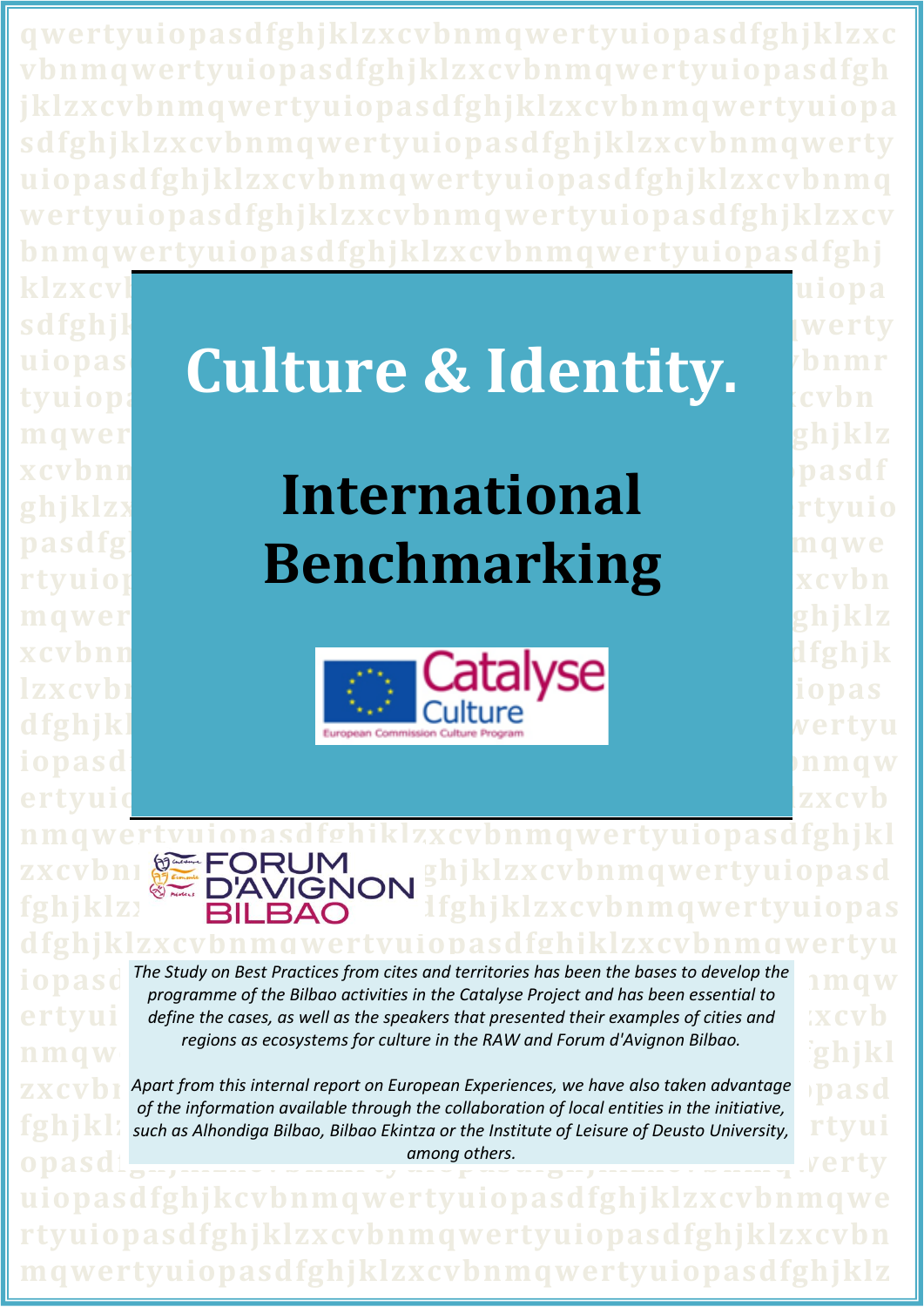### **Contents:**

### **1. THE DYNAMICS OF CULTURE**

- $\triangleright$  Culture as a resource
- ▶ Qualities & characteristics
- ▶ Dynamics & drivers

### **2. INTERNATIONAL BENCHMARKING ON CULTURE & IDENTITY**

- $\triangleright$  Bangalore: professionalism
- $\triangleright$  Nagoya: identity
- $\triangleright$  San Francisco: openness
- $\triangleright$  Singapore: community
- ▶ Tampere: innovation

### **3. THE CASE OF BILBAO**

- $\triangleright$  The revitalisation process
- $\triangleright$  Bilbao & Bizkaia Creative Index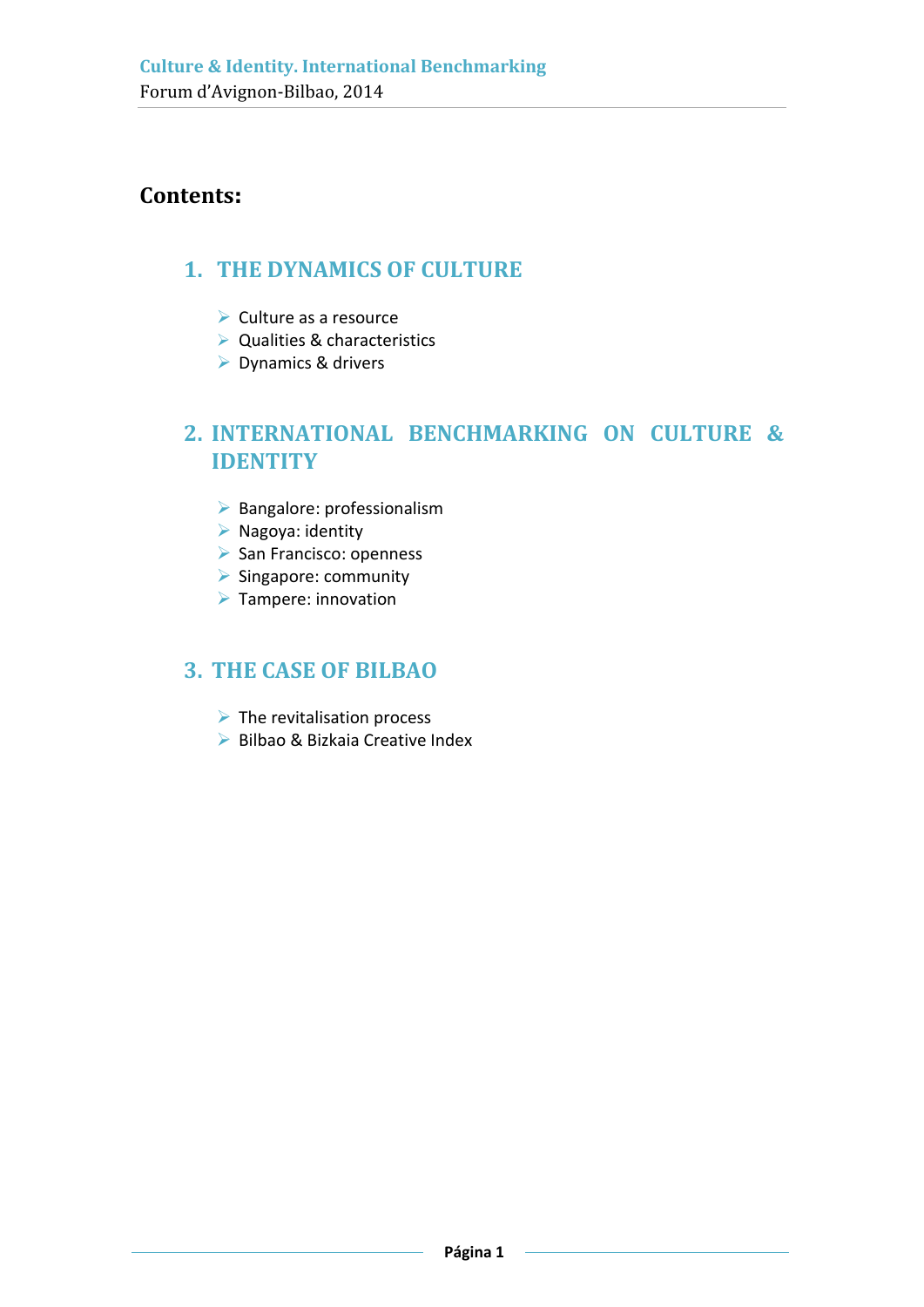# **1. THE DYNAMICS OF CULTURE**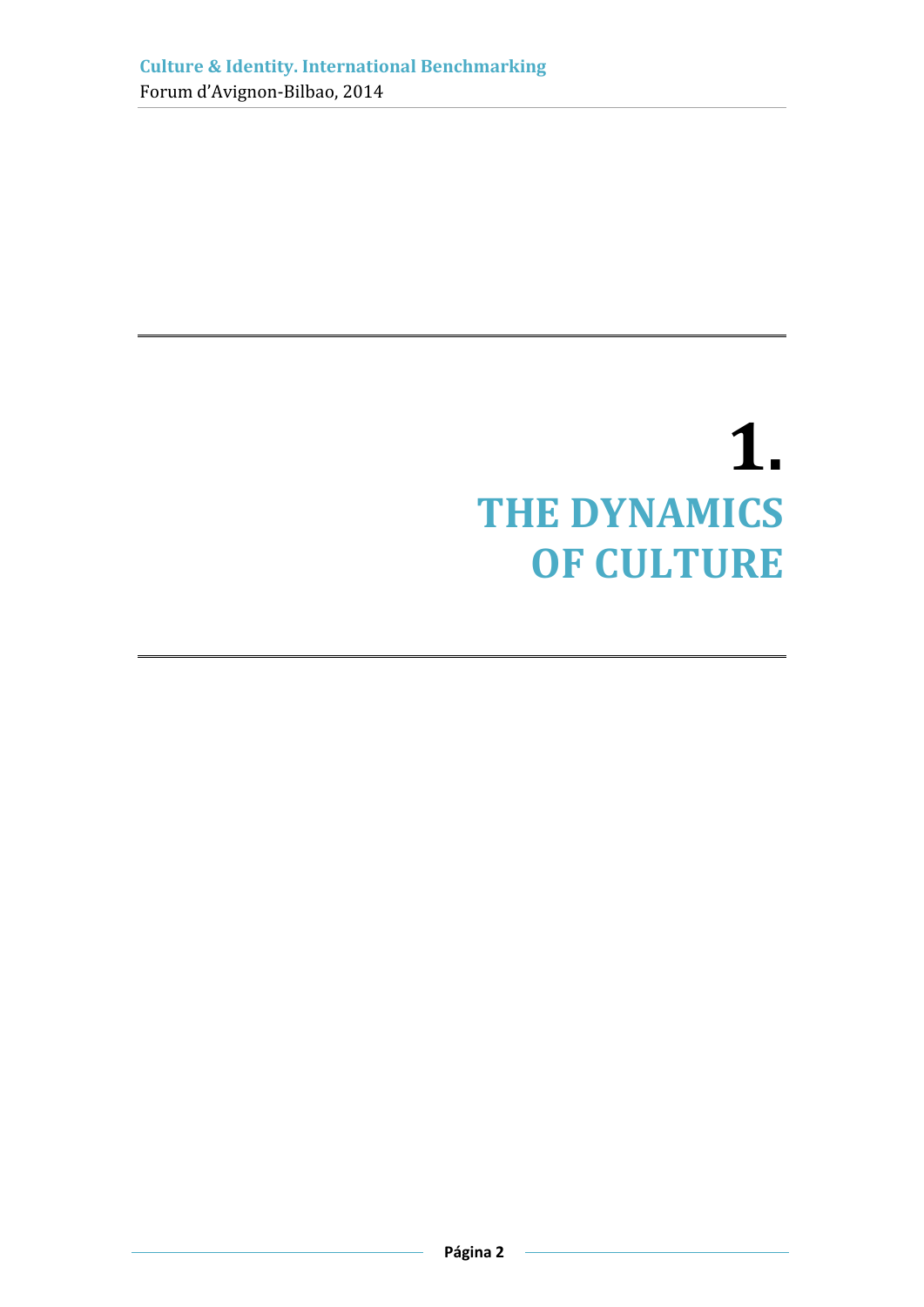Culture is recognized as a crucial multipurpose aptitude and resource as we move from a reliance on natural to knowledge resources. The evidence shows that culture helps drive economic performance, overall well being and it increases levels of innovation and creativity. Culture is still too often associated only with the arts, although this is changing. Social, administrative and others forms of culture are increasingly being recognized. And for any city and region culture is seen as crucial to face global attractiveness and competition.

#### **Culture as a resource**

Culture needs a purpose and aim. This is to help the city region future proof itself, become more prosperous and enhance its well-being by developing its **'cultural ecology'**. Today there is a premium on culture. For the first time in history, the imagination of the mind, its resulting knowledge and art, and the produces obtained from it represent the primary source of economic productivity and problem solving. We have evolved from a world where prosperity depended on *natural advantage* (arising from access to more plentiful and cheap natural resources and labour) to a world where prosperity depends on *cultural advantage*, arising from being able to use and mobilize brainpower to innovate and produce in areas of specialised capability, including art, more effectively than other places. In the  $21<sup>st</sup>$  century, the engine for growth is the process through which an economy creates, applies and extracts value from its culture and subsequent knowledge and art.

Success depends on the capacity of places to identify, nurture, harness, support, promote and orchestrate and mobilize their cultural resources. The culture of people is the precondition for innovation. A divergent process it generates ideas and potential.

#### **Qualities & characteristics**

Culture is a general and opportunity creating capacity. Its essence is a multifaceted resourcefulness. Equally it helps a process of discovery through the supple capacity to imagine possibilities, to conceive and originate concepts and ideas and downstream to help bring them into being. In this way it enables potential to unfold. It is applied imagination using qualities like intelligence, inventiveness and reflexive learning along the way. It is valuable in the social, political, organizational and scientific field as well as in technology and the economy. It is not confined to the arts and can be applied to all spheres.

A new organizational ethos is shaping up. It differs from the more simplistic efficiency and effectiveness paradigm associated with the late  $20<sup>th</sup>$  century. The characteristics and operating dynamics of the progressive early  $21<sup>st</sup>$  century corporate or public bureaucracy include being resourceful, strategically agile, responsive and imaginative and all of them are in a way or another included in culture.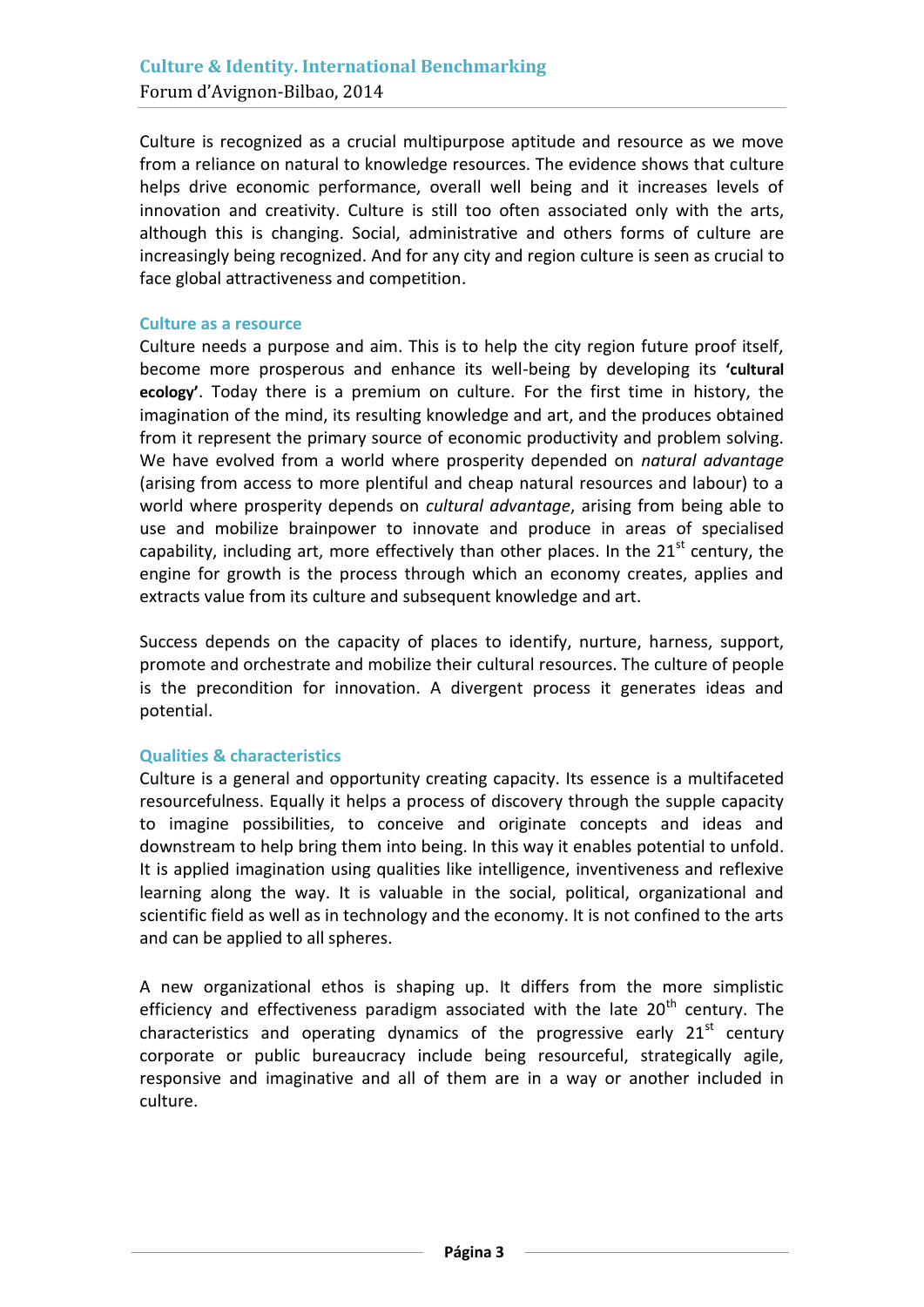#### **Dynamics & drivers**

Essential inputs change as economic drivers alter. Each metaphor such as the 'the innovation economy' or 'the creativity driven economy' provides a helpful lens from which to understand and gauge the shift in the primary means of wealth creation, the basis of competition, the social and cultural priorities and the measurement of success or failure. Even though culture, the ability to use the brain in a flexible way and to produce elements attractive to the senses of the human being, always existed its importance has been reassessed. Every shift in the means of economic wealth creation provokes a new social order, a new organizational paradigm, new ways of learning and things to learn and new settings in which learning takes places and the demand for new kinds of facilities. It requires different cultural capabilities.

Value creation is being reconceived. Currently two notions predominate. First is the idea of the 'experience economy'. Here businesses focus on orchestrating memorable products and events for their customers, which is the "experience" and sectors such as film, design, music and new media are central in creating these. The 'creative economy' highlights how money is made out of ideas and how value can be added to all businesses through media, design and performance. New underlying trends in knowledge capitalism such as open source innovation are evolving based on user driven product development and co-creation. The development of new IT platforms and web 3.0 with its immersive, interactive, ubiquitous and experiential focus will exacerbate this shift to co-creation as well as the changing nature of new products and services.

Economies, societies and cultures evolve and new necessities emerge. The quality imperative, the added value of design, the need for innovation and now creativity and culture show the shifting focus in highlighting how organizations, cities and regions can become successful. Together they form part of a new common sense. They are competitive tools. The aim is to embed these attributes into the genetic code. Deeper drivers explain their significance. Quality requires conscientiousness, attention to detail and the maintenance of high standards. The threshold of necessary 'quality' has risen. It highlights the ideal of *reliability, consistency and predictability* and the concept of continuous improvement and just in time production. Total quality management highlights the idea of *alertness, adaptability and responsiveness*. Now it is not simply continuous improvement that is required, but breakthroughs in how people think and solve problems. In the quality paradigm improvement is regarded as step by step or one-dimensional change, while innovation is seen as multidimensional sometimes involving breakthroughs. Delivering a solution that is unique is becoming more important than delivering a standard solution with near perfect quality. The quality of design or the innovation becomes the differentiating factor. Design differentiation creates competitive advantage. Design links functionality and aesthetics. It is a bridge to turn creative and cultural ideas into innovations. The desire to generate rich experiences makes good design a prerequisite for success.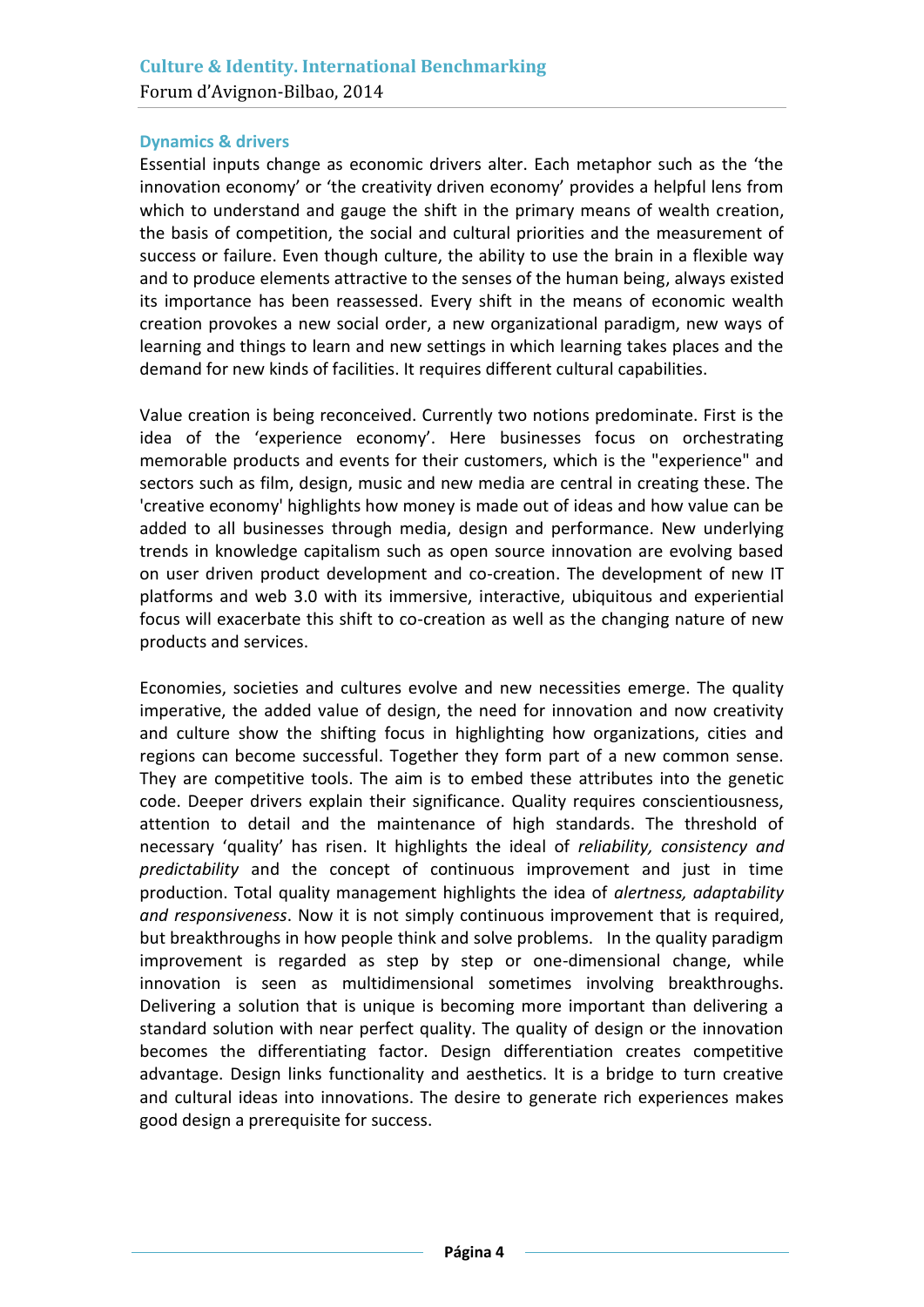Firms always needed to innovate. What has changed is the speed at which they must do so driven by the pressures of global competition. In addition the scope of innovations has broadened beyond product innovation in private companies to include innovations in the public sphere such as in healthcare or social services or new forms of service delivery or governance.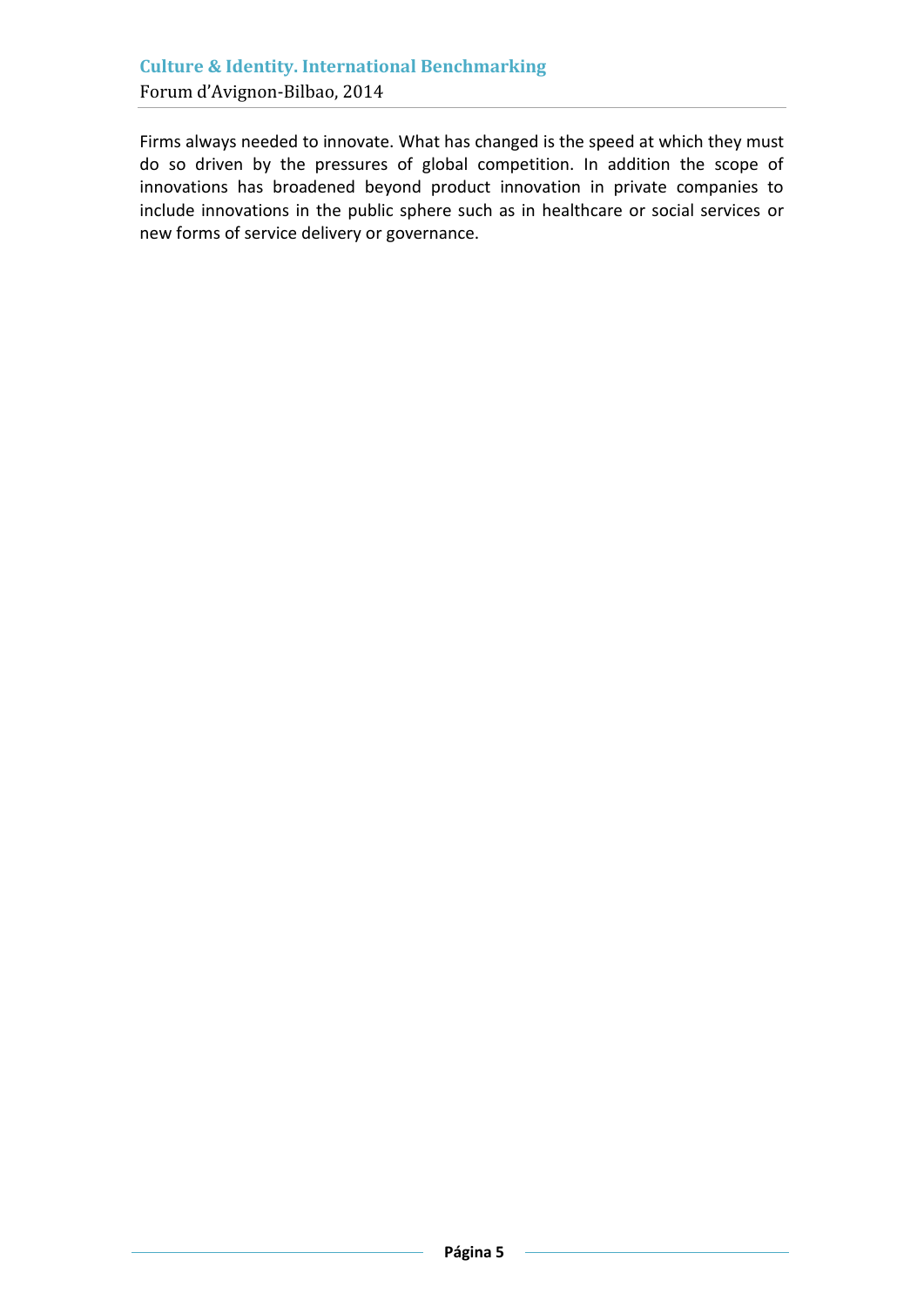# **2. INTERNATIONAL BENCHMARKING ON CULTURE & IDENTITY**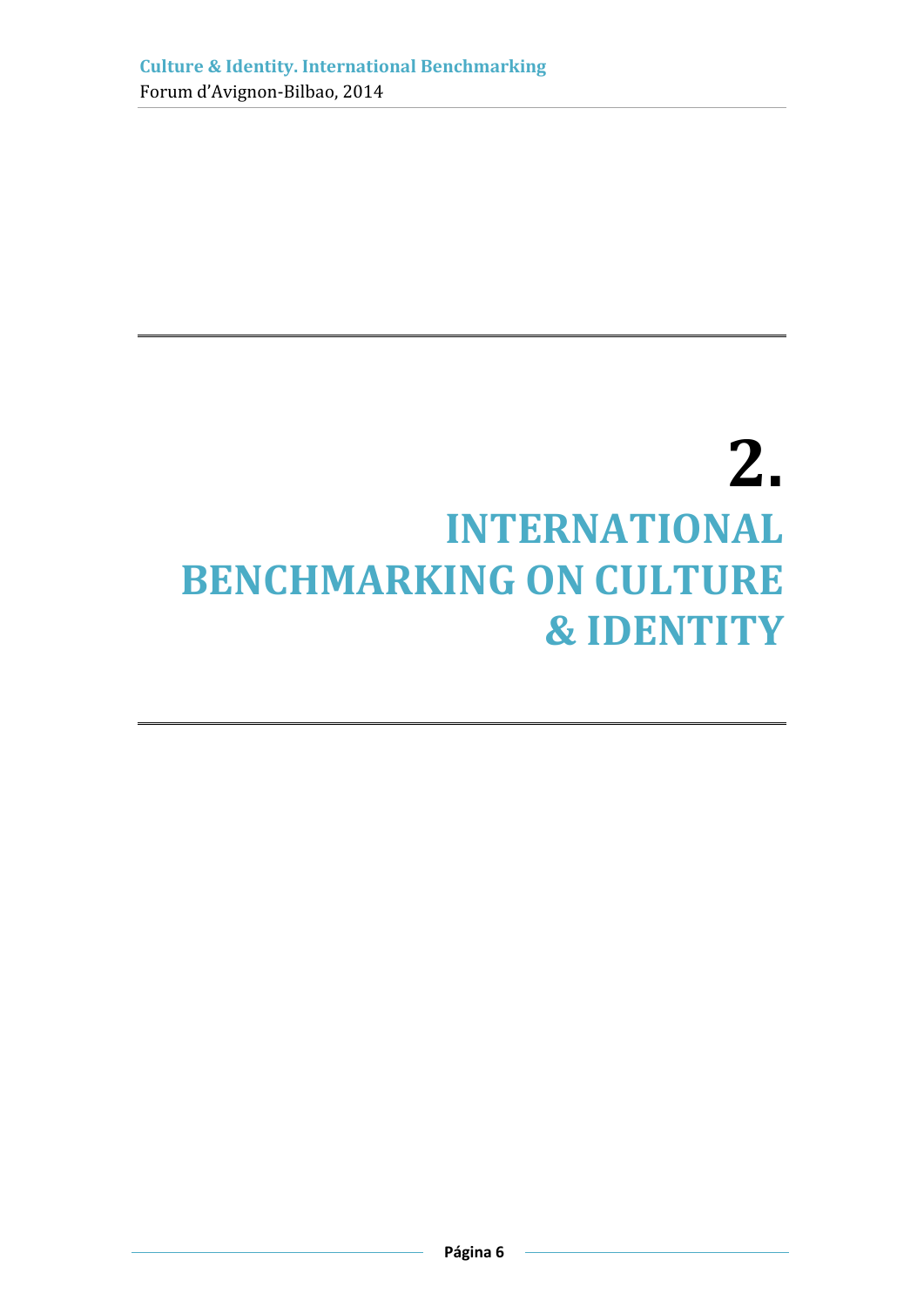Apart from the elements mentioned before, the objective of this diagnosis is to analyse what is the cultural identity of a city and how culture and identity can activate the attractiveness of territories.

Looking at the current marketing campaigns of some famous cities, there are lots of slogans world-wide known as tourism claims. However, a deeper analysis reveals how difficult the marketable reduction of complex identities actually is. In cases in which we cannot rely on ready-made clichés, we tend to lose ourselves in generalities or uninspiring factuality.

The aim of the **Bilbao edition of the Forum d'Avignon** is to explore the extremely complex and multi-layered identities of some European cities. This undertaking is based on the understanding that cities are simultaneously both real and imaginary places. Indeed, to quote James Donald, it is the interplay between imagined city and 'real' urban environment, the 'traffic between urban fabric, representation and imagination [that] fuzzies up the epistemological and ontological distinctions and, in doing so, produces the city between, the imagined city where we actually live'.\*

\*James Donald, Imagining the Modern City (London: Athlone, 1999), p. 10.

This concept of the city between real and imaginary is what we are trying to define and it is dependent on the distinctive heritage of a given city, on the network of historically transmitted cultural resources. These include, not only the political history of the city but also its literature, music, its myths, street names, architecture and even the way it is represented by the media. Our knowledge of this 'collective image archive' of urban images channels and makes an influence, whether we are conscious of it or not, on our perception and experience of a city – and as such it is just as 'real' as the built environment in which we move.

By looking into some of the major European cities' 'archives of images' we set out to expose the 'interpretive filters' through which we perceive them. Some of the questions that should be faced are: what narratives are shaped out of these archives of cultural resources? By whom? What do they reveal? What do they cover up? What is the relationship between public image and personal experience? And how do different genres or media of cultural production interpret city identities?

In this document as well as in the bases of the work developed by the Bilbao edition of the Forum d'Avignon, we have made a selection and included cities that in one way or another, represent the five values chosen for their strategic perspective for the revitalization process of Metropolitan Bilbao: Bangalore (professionalism); Nagoya (identity); San Francisco (openness); Singapore (community) and Tampere (innovation)

**Bilbao**, the main case-study of this project, has based his identity and international image on its recent **revitalization process**, transforming itself from a declining industrial city to a cultural international reference. This transformation counts also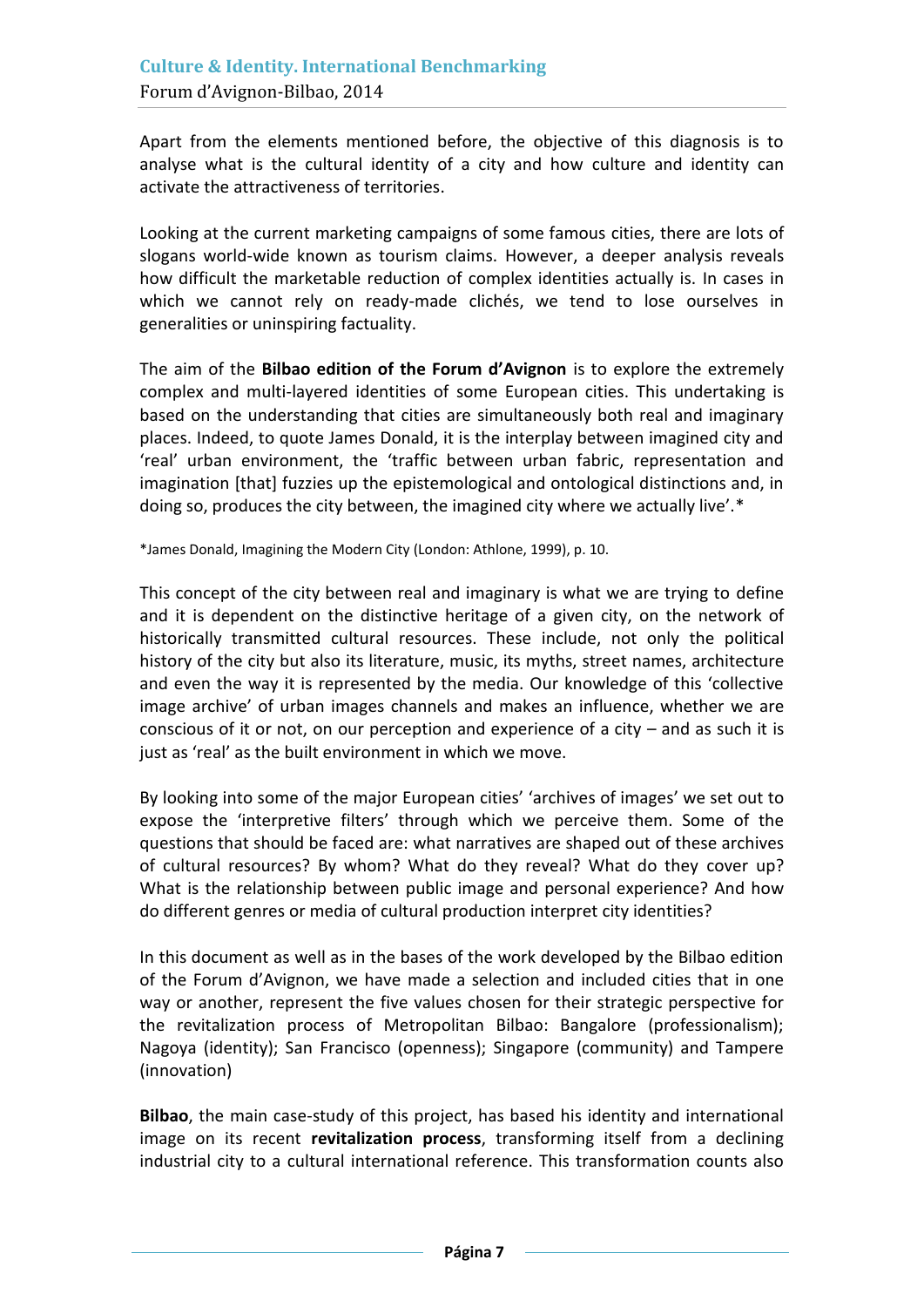on an iconic element that has contributed to make this story more consistent for the imaginary of people, which is the Guggenheim Museum.

What gives a city its identity has received multiple responses worldwide: for most of the people surveyed (60%) the identity must be recognized by all citizens. Owning an internationally recognized brand or be tied with 14%, while the memory for something concrete is voted by 10% of respondents.

If we consider that the identity is defined as the set of traits of an individual or a collectivity that characterize it in front of others, what comes to be a shared project. In this case, it is necessary to generate a sense of ownership and belonging to the city by individuals, generating values of participation and social commitment from the membership, and the sharing of a common set of values. It is also considered important to foster this sense of belonging of individuals to their city, through various mechanisms, such as the creation of a brand that articulates the identification of individuals with the city.

The brand is distinctive and made visible to the city as a generator of those infrastructures, services, and activities that ultimately generate the living environment of people. It also raises the role of certain areas to promote, develop and hold these feelings of identity which operate in turn as visible elements of that identity.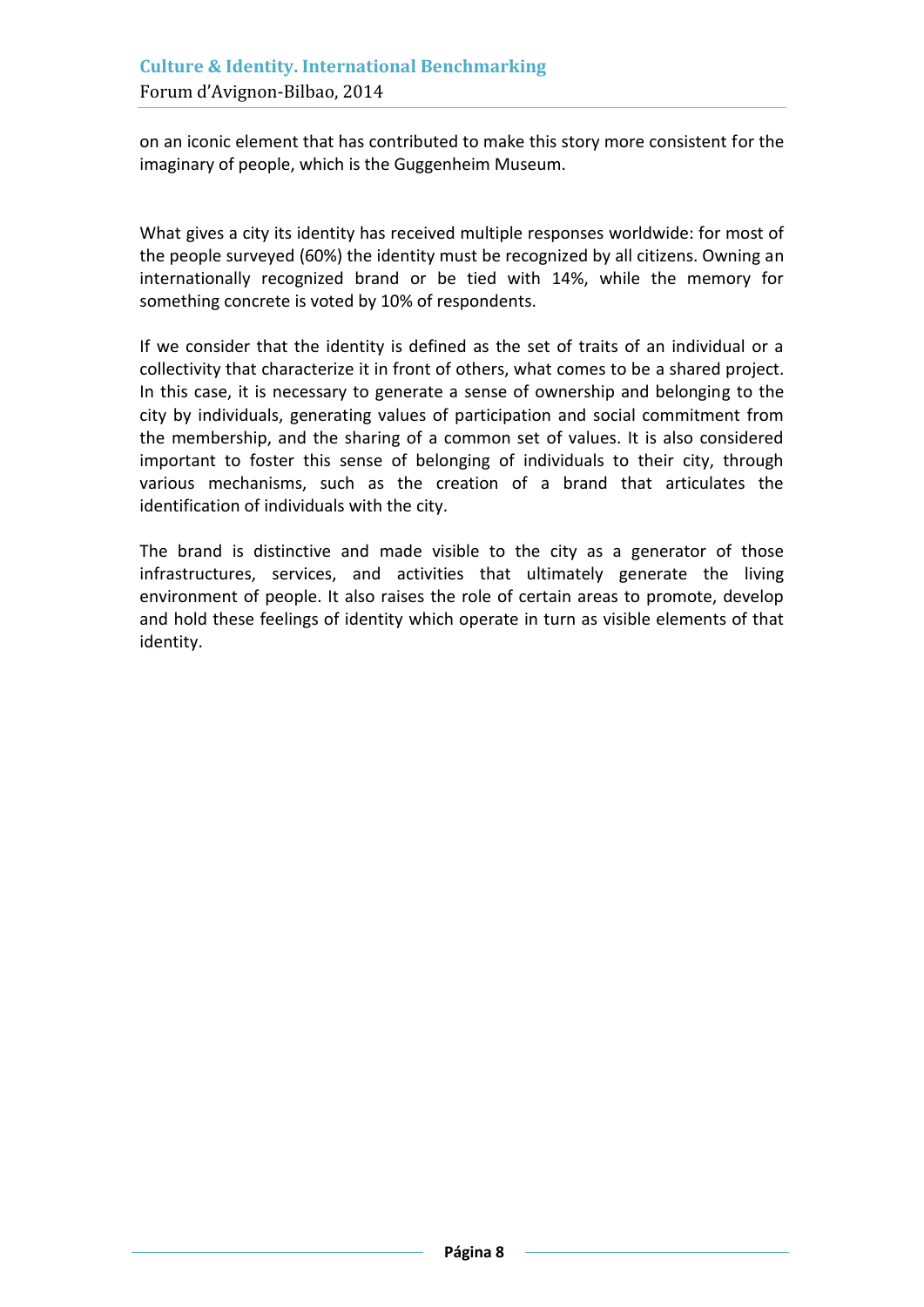## **BANGALORE**

Bangalore is the capital of the Indian state of Karnataka. Located on the Mysore Plateau in southwestern Karnataka, Bangalore has an estimated metropolitan population of 10.2 million (2014), making it the third largest city and fifth largest metropolitan area of India. Historical references to the city date back to 900 BC, although a written history of the settlement exists only from 1537, when Kempe Gowda I, who many regard as the architect of modern Bangalore, built a mud fort in the city and established it as a province of the empire of Vijayanagara.

After India gained independence in 1947, Bangalore evolved into a manufacturing center for aerospace and defence industry, heavy industries especially for the public sector. The establishment and success of high technology firms in Bangalore after the liberalization of the Indian economy has led to the growth of the industry of information technology in India. Bangalore is called the Silicon Valley of India and accounts for 35 per cent of software exports from India. It is home to universities and prestigious research institutions; the city has the second highest rate of education among metropolitan areas in the nation. However, as it becomes a large metropolis, Bangalore continues to struggle with problems such as air pollution, traffic congestion, and crime.

An economy of U.S. \$ 8.8 billion makes it an important economic center in India. In the 2002-2012 foreign direct investment in Bangalore was U.S \$ 9.3 billion, the third highest for an Indian city. In the 40's industrial visionaries such as Sir Mirza Ismail and Sir Mokshagundam Visvesvaraya played an important role in the development of the manufacturing and industrial base in Bangalore.

Bangalore is home to some heavy manufacturing industries such as Hindustan Aeronautics Limited (HAL), National Aerospace Laboratories (NAL), Bharat Heavy Electricals Limited (BHEL), Bharat Earth Movers Limited (BEML) and Hindustan Machine Tools (HMT). In June 1972 the Indian Space Research Organisation (ISRO) established its headquarters in the city. Bangalore is called the Silicon Valley of India because of the number of technology companies located in the city, contributing to 33% of the U.S. \$ 24 billion software and information technologies export market of India. Also for its investment friendly image in terms of venture capital and available support system for entrepreneurs.

The industry of information technology in Bangalore is divided into three main clusters (Software Technology Parks of India, Bangalore (STPI); International Technology Park Ltd. (ITPL); and Electronics City). Infosys and Wipro, the second and third largest software companies in India, have been established in Electronics City. As the home of many of the global *SEI-CMM Level 5* companies, Bangalore's place on the global map is important. The growth of information technology has brought a unique challenge to the city.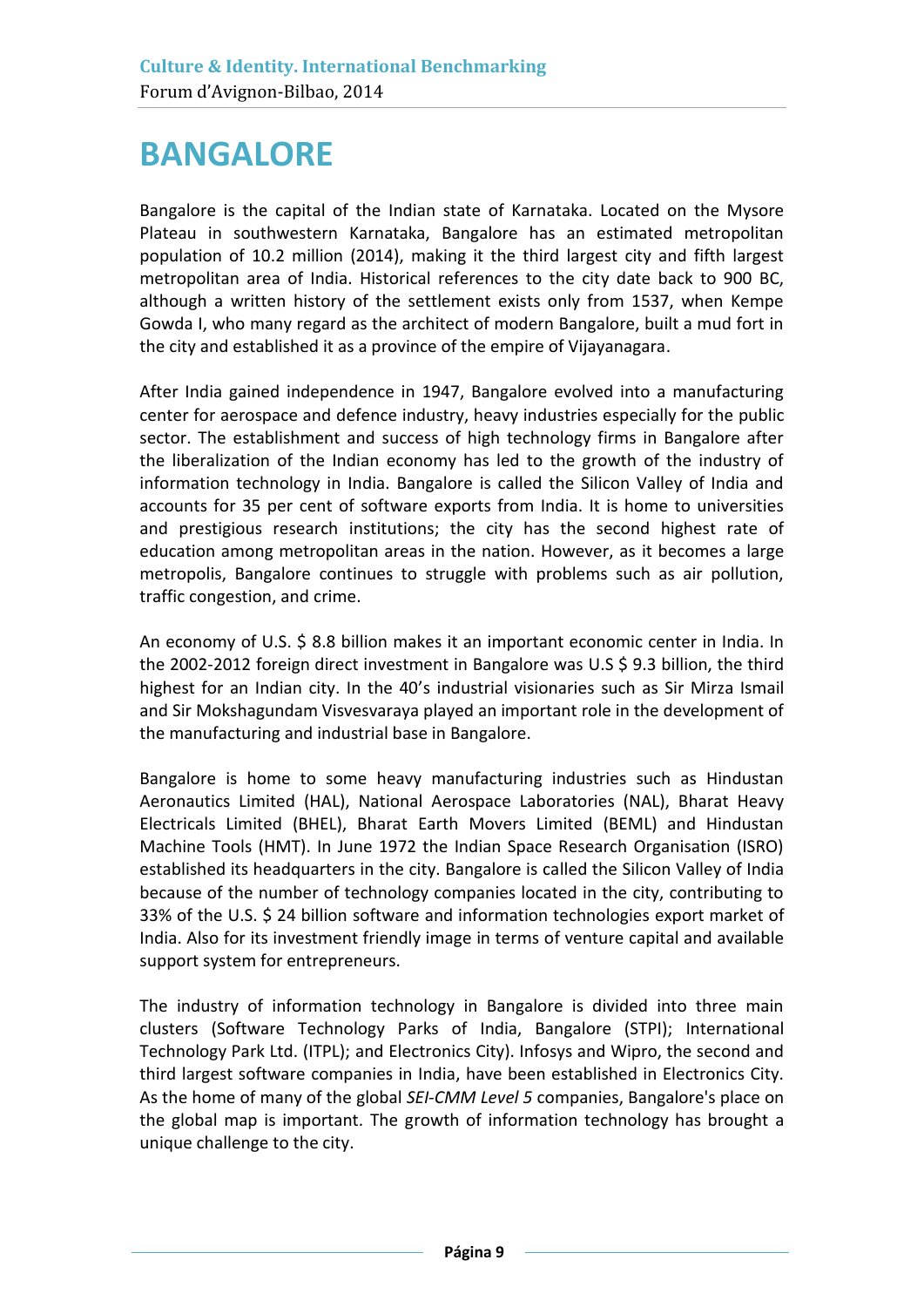In addition, biotechnology is a rapidly expanding field in the city. Bangalore accounts for 97 of the 240 biotechnology companies in India. Biocon, which has established its headquarters in Bangalore, is the leading biotechnology company in the nation and ranks sixteenth in the world in revenues. The Bangalore Stock Exchange is the largest in South India.

Tens of technology companies worldwide have moved there part of their production processes. As a result of globalization, countries like India have started competing in areas such as chip and broadband. In Bangalore there are more than hundreds of multinational companies of all kinds that have a common denominator: they have made information technology, affordable skilled labour and telecommunications become their competitive advantage internationally. It is possible that this effect was conceived between 1998 and 1999, setting the "Year 2000". It required good professionals, and groups like Wipro, based in Bangalore, which is devoted to make this work for companies around the world. In a second phase, more jobs and new developments came, so information technology and business process outsourcing represented 25% of the country's total exports in 2007–08. The information technology sector has increased its contribution to India's GDP from 1.2% in 1998 to 7.5% in 2012.

To get all this gear to work there should be companies that create and feed systems, and thousands of qualified professionals. Both Europe and the United States are increasingly transferring there all kinds of productive activities: from call centres to software developments for windows or maintenance of bank applications for large representatives of this sector or for stock issues: there are hundreds of Indian workers that are performing stock analysis for large Wall Street firms.

Another important factor in the professionalism of the people of Bangalore is their level of education: each year there are 600,000 applications for admission to the Indian Institute of Technology. And each year, 300,000 new Indian engineers are licensed in training centres. So much so that, for Juergen Schubert, former CEO of Siemens India: "India is the largest producer in the intellectual world".

Along with this, there is another important factor: the desire to thrive for hundreds of thousands of Indians, in a country with over one billion inhabitants where English is a common language. English is considered as a legacy of British colonialism, which has allowed the Indians to go out, study in the best universities and be a skilled professional for foreign companies that settle in Bangalore. It has a peculiar way of pronouncing English, Hinglish, a mixture of Hindi and English.

Parallel to the level of training they desire to learn. This strong determination is an important part of the professionalism of the people of Bangalore.

Cities, businesses and society as a whole require the value of professionalism with creative people able to adapt to the changes that the environment requires, which are new habits and new strategies.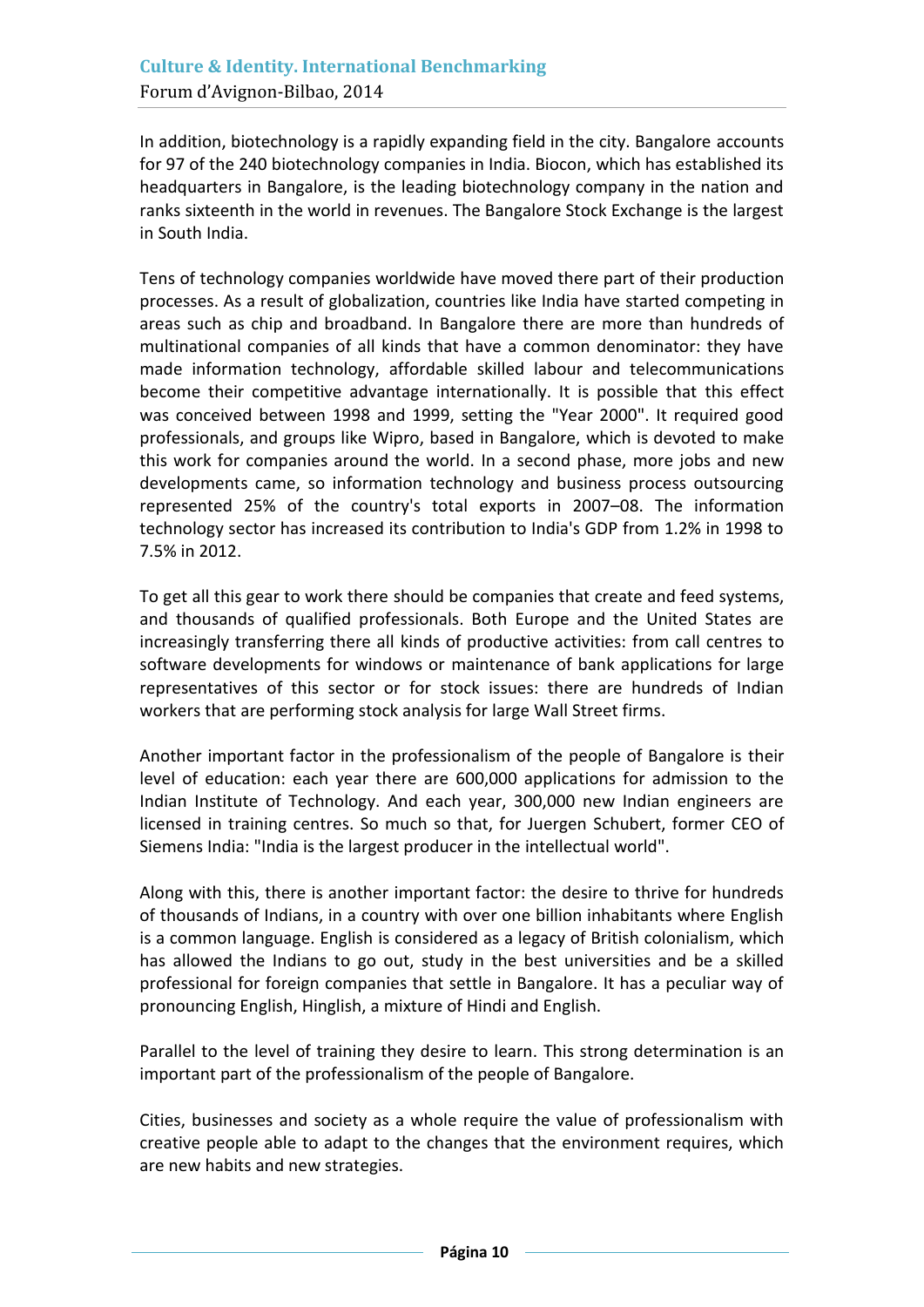Cities must also be seen as catalysts and generators of values that guide the behaviour and strategies of society, through their individual members. Values related to professionalism such as: effort, will, the desire and attitude to know and learn, teach, share, change and innovate, are those that Bangalore has included in its identity.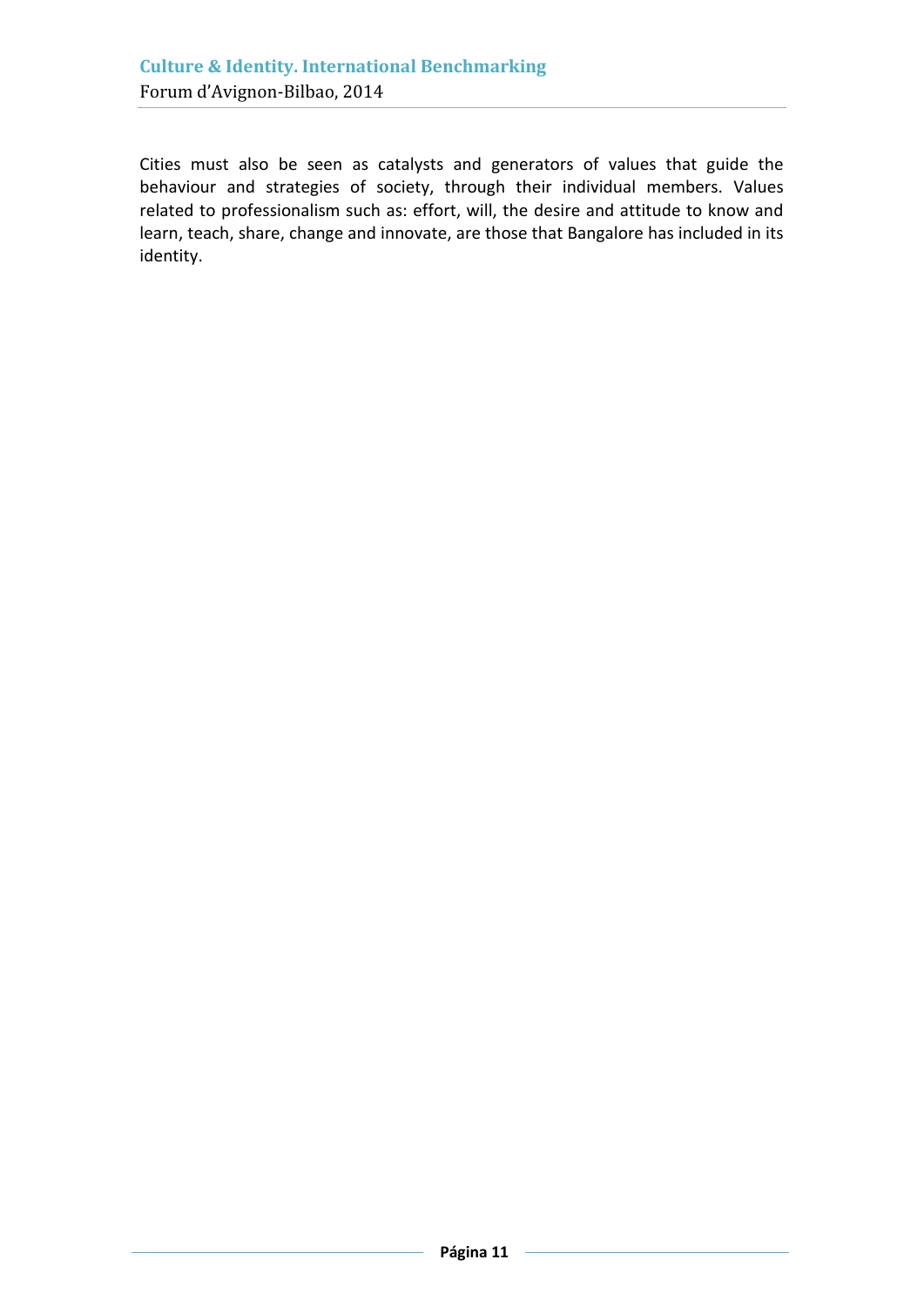# **NAGOYA**

Nagoya is the third largest city in Japan, home of the Shogun and Toyota headquarters. Located on the Pacific coast in the Chubu region, central Honshu Island, Nagoya is the capital of Aichi Prefecture. It is also the Japanese capital in the automotive industry.

In 2011, the city had a population of 2,266,249 inhabitants, with a density of 6,943 inhabitants per square kilometer in an area of 326 square kilometers. The metropolitan area had 8,923,445 inhabitants.

The city was founded on October 1, 1889, being completely destroyed during the bombing of 1945.

Nagoya and the surrounding area is the industrial centre of Japan. Its production focuses solidly based on automobiles, general machinery, metal products, ceramics, and electrical applications. As the economic links between nations continue to strengthen and expand, Nagoya strives to establish itself as an international production and economic centre.

The Nagoya industry traces its roots back to 1600 when the area prospered as a manufacturing region of cotton cloths, pottery and timber products. In the mid-1800s, the manufacture of fabrics, wristwatches and clocks and other light industries gained new life with the restoration of the Meiji era.

By the 1900s, factories for textiles, ceramics, automobiles, steel, and clocks were built in the suburbs and founded the bases for the industrial development of Nagoya. The Taisho period saw a radical change in the industrial picture in Nagoya. The traditional light industries led to military production. Heavy industries, particularly engines, vehicles, machinery, chemicals, and aircraft production took centre stage.

With the end of World War II in 1945, Nagoya industry refocused its objectives, and the production of airplanes and military equipment switched to consumer products that were in high demand at the time. The mechanic and precision tools, fabric machinery, automotive and chemical industries settled around the port of Nagoya.

In the past three decades, the industrial structure has changed dramatically in Nagoya. In the 70s, the number of employees in the manufacturing sector declined, while workers and service distribution reached high levels. In the 80s, the industry moved into a phase of high technology. There was a greater demand for high quality products in Japan and overseas.

However, outside the retail sector, the service industry continued to grow, including information and communication sectors. Recently, technologies such as information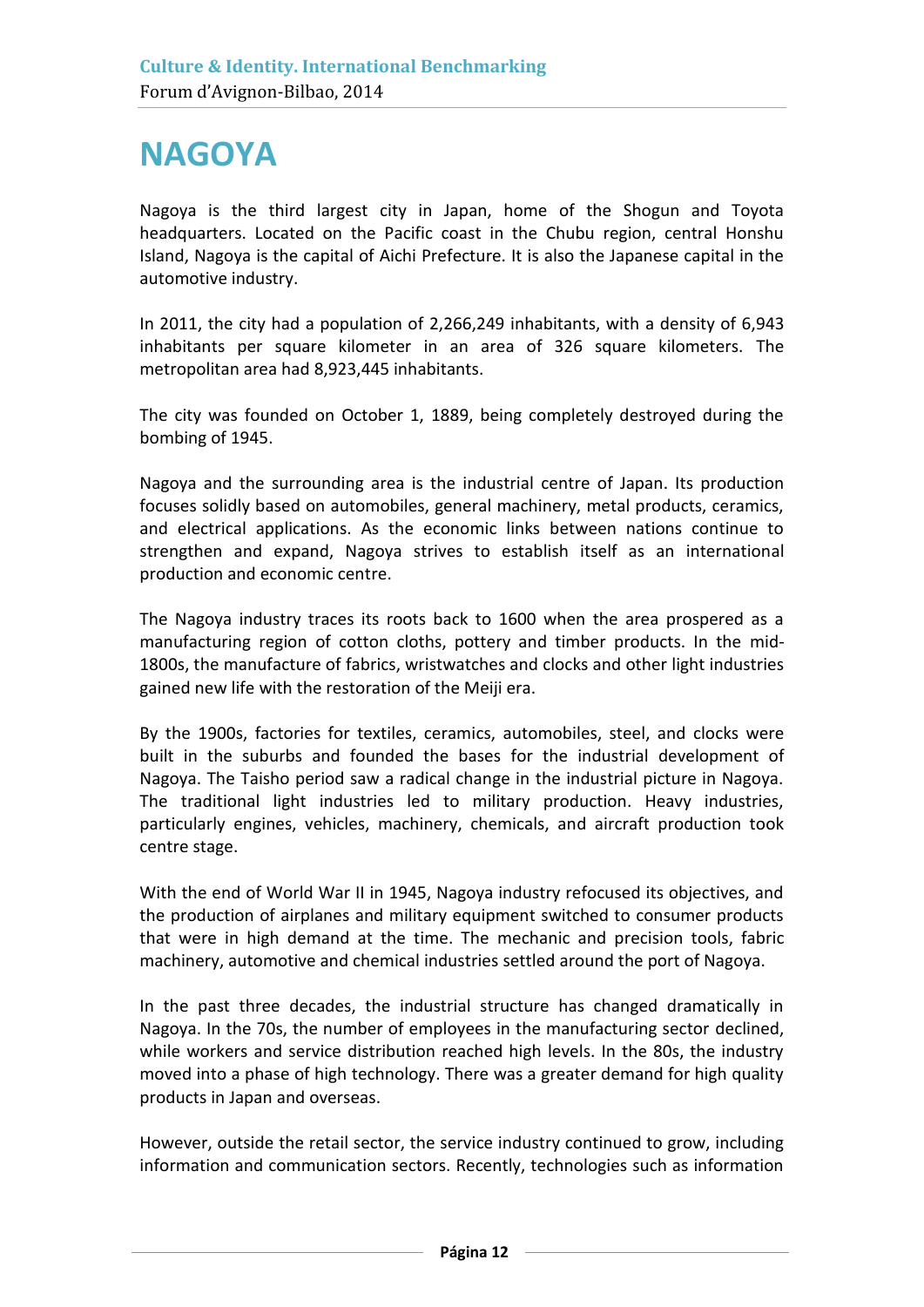processing, communication, intelligent transportation systems, disaster prevention, and biotechnology are being explored and developed. Therefore, businesses in these fields are enjoying unprecedented success.

The automotive industry is the main economy in Nagoya and Aichi Prefecture. The matrix and a big number of production plants of very well-known cars in the world, such as Toyota, Honda, and Mitsubishi are located in the area. Specifically, in Nagoya, where it is one of the plants of Toyota, there is a town called Toyota City.

The Aichi Expo 2005 took place at a time when the Chubu region, whose centre is Nagoya, has captured the attention of the whole country by its economic strength. Nagoya, which has traditionally been somewhere between Tokyo and Osaka, the two economic capitals of the nation, seems to have assumed a new dynamism in recent years. Among other things, the seemingly unstoppable growth of Toyota Motor Corporation, closely identified with the Nagoya region, is the main source of economic strength in the region.

Nagoya is an example of how an industrial region has become the engine of the new Japanese economy. In this landscape so much like Detroit with their automotive plants, blast furnaces and workshops, manufacturers have managed to produce something that their U.S. competitors do not have: solid growth.

The industrial heart of Japan located in the centre of the country is booming, so much so that is helping to revive the world's second largest economy after a slump that has lasted 15 years. Real estate values in the capital of this province are increasing.

The rest of the country tries to discover the lessons of "Nagoya boom". Nagoya economic engines are the same industries that other developed countries wryly described as "sunset industries": cars, machinery, steel, ceramics and chemicals. But in Nagoya, these industries thrive despite the global competition for low costs.

Among developing countries there are many manufacturers that try to snatch business to Japan, which has the highest costs in Asia. Nagoya manufacturers have kept them at bay with a move that many Japanese producers are copying. They moved the production of lower quality abroad, but still making high quality lucrative products at home. The demand for these products, ranging from car engines to hybrid micro robots for industrial use is increasing. And to maintain its competitive edge, Nagoya invests heavily in research and development. Other countries have tried this tactic, but with much less success. For example in the U.S., many companies find it difficult to invest in research and development due to pressure from shareholders to obtain the ROI. And, so far, companies from South Korea and China have not been able to mimic the Japanese technology. In fact, some of the largest customers of the ultramodern machine shops of Nagoya are other Asian manufacturers. Richard Jerram, economist at Macquarie Securities in Japan,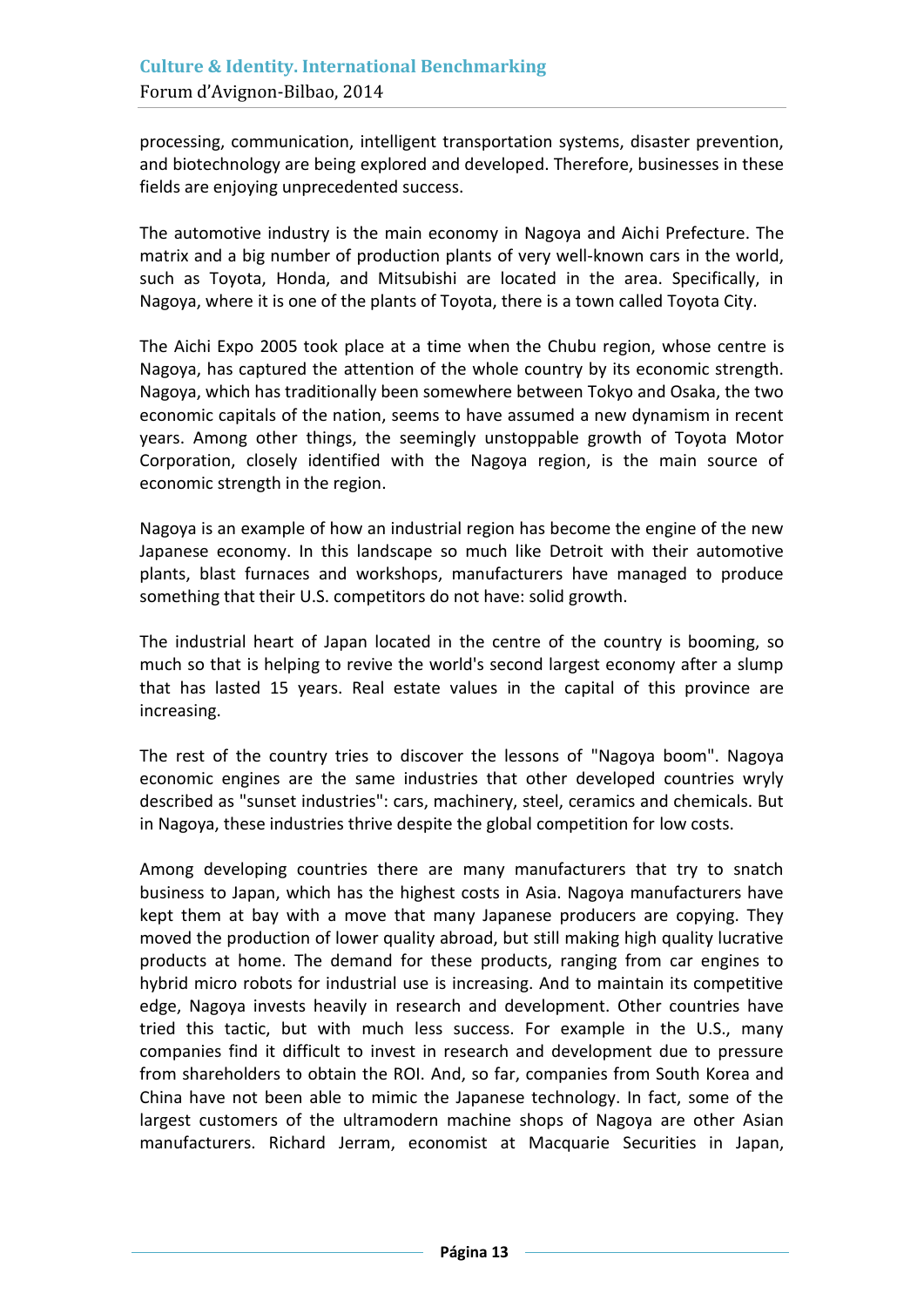attributes the success of Nagoya to its "breakthrough in added value curve, especially in areas such as cars and machinery".

The boom is creating economic numbers not seen in Japan since the early 90s when the Japanese stock market began its long decline and the economy began to stagnate.

The manufacturers of the region now represent half of Japan's trade surplus with the U.S. In management seminars, consultants talk about the business practices of Nagoya. Bookstores offer titles like "The all-powerful methods Nagoya traders".

Since the seventeenth century, manufacturing has been vital to Nagoya. The region, located between Tokyo and Kyoto, the former imperial capital in the south, has a long and proud tradition of "monozukuri" or crafts. With industrialization, the region began to become the industrial heartland of Japan. Today, Toyota is one of the largest economic engines in the region.

Former Toyota president Katsuaki Watanabe said that the rise of Nagoya "is not just a matter of Toyota". About 60% of industries in the region do not have to do with cars. The tool manufacturer Makita Corp. and the steelmaker Daido Steel Co. are located near Nagoya, as well as the fax machines and printers company Brother Industries Ltd. and Yamaha Corp., one of the largest manufacturers of musical instruments in the world.

Nagoya Large furnaces produce all kinds of products, from industrial to fine porcelain tiles. Large and diversified industrial companies, including Mitsubishi Heavy Industries Inc., also target aerospace divisions from that region.

Nagoya is conservative and tends to exclude aliens. In the board of Toyota, for example, there is no non-Japanese manager, despite getting about two thirds of its U.S. operating profit.

Toyota was the largest automobile manufacturer in 2012 (by production). Toyota is the world's first automobile manufacturer to produce more than 10 million vehicles per year.

Similarly, the Company is considered the first brand for its quality, reliability and durability of their vehicles, framed within the philosophy inspired by founder Kichiro Toyoda, who won the vision to find a product with zero defects.

Toyota became the largest automaker in the world, re-inventing their production process. The traditional American system was cost-effective only for large volumes that the Japanese market could not sustain. The founder of Toyota recognized this reality, so he devised a new process that would allow the creation of different models on the same production line. Such innovation has been the key to the success of the company.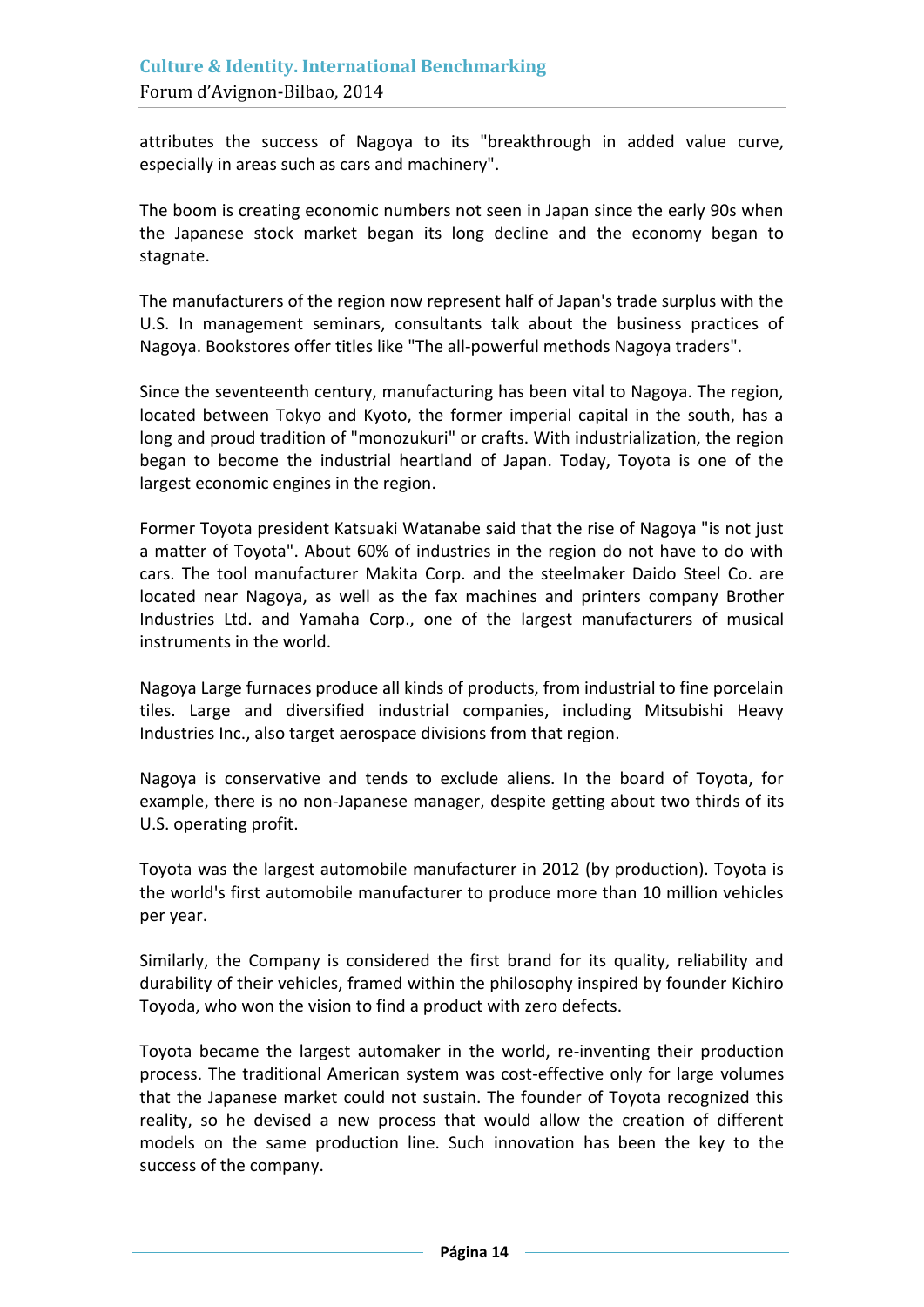In this regard, the company constantly works on research in order to produce vehicles comfortable, well equipped, with high ranges of active and passive safety, high strength and environmentally friendly.

Toyota leads programs for the use of alternative fuels as a means of propulsion, with a view to achieving, in the not too distant future, zero-emission car.

The Company works, too, with a corporate philosophy extends to the communities where it performs its industrial and commercial activities, under the principle of "being a good citizen of the world". In keeping with the above, develops philanthropic programs in different countries of the world, through which supports educational programs for communities and people of limited economic resources, encourages research and provides special support for sports activities.

Although, since the bursting of the economic bubble of the 80s, sacred practices of Japanese corporate culture, and lifetime employment and seniority charges have started to become obsolete, Toyota is reluctant to change his conduct. While three of the five major Japanese firms Motor, Mazda, Nissan and Mitsubishi, have been or are led by foreigners, Toyota is, along with Honda, the one that rejects foreign capital. The company philosophy is to produce the majority of vehicles in the markets they are intended not only to increase sales in a particular market but to off the Japanese brand.

This paradigm, such as the Zero Defects, is an attitude or way of life at Toyota, which is still valid, and that many years later are still very competitive basis to further deepen these same concepts, rather than go jumping fashion to fashion.

This has become a hallmark of the company, and the "made in Japan", which may well have originated in the Toyota of Nagoya.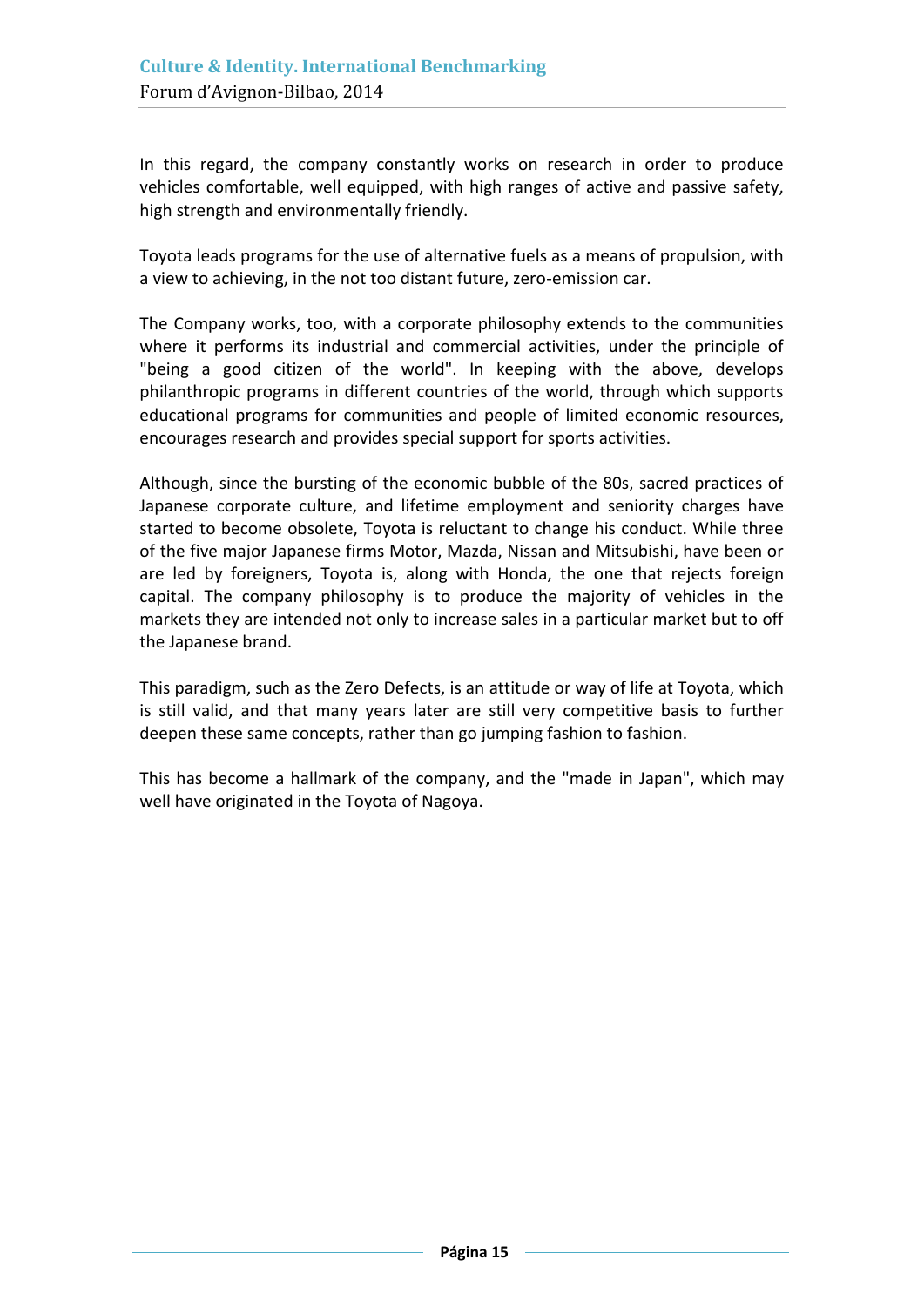# **SAN FRANCISCO**

San Francisco is a city and a county in California, USA, to the shore of the Pacific Ocean. Its population in 2013 is 837,442 inhabitants, but the metropolitan area (San Francisco Bay Area) has 8.5 million people in total, and is the fifth largest in the country. Other major cities in this area are Oakland and San Jose. The city includes several islands in the Bay and the Farallon Islands located 27 miles offshore in the Pacific Ocean.

The first Europeans to settle in San Francisco were the Spanish in 1776. With the advent of the Gold Rush in 1848 the city entered a period of rapid growth.

The city is famous for the Golden Gate Bridge, the Transamerica Pyramid, the trams that run its steep streets and its Chinatown. It is also known for its liberalism and as an alternative culture center in the U.S. In the 60s it was one of the cities of the hippies who gave birth to the so called "Rock of San Francisco", whose main exponents were the Jefferson Airplane and others.

In the bay lies Alcatraz Island and not far from the town is the famous Silicon Valley. It features the San Francisco International Airport, which in 2011 handled nearly 41 million passengers.

The population density of the city of San Francisco is the highest in the country after New York. The city is a melting pot of diverse cultures that give it a cosmopolitan character. English is the language of 54.6% of the population, followed by Chinese (18.6%), Spanish (11.7%), Tagalog (3.5%), Russian (1.5%) and other languages with fewer speakers.

San Francisco hosted 16.9 million visitors in 2013. These visitors spent \$ 9.4 billion in local businesses.

This massive infusion of dollars from visitors directly supports local hotels, restaurants, shops, attractions and cultural institutions. Hanging from it indirectly also virtually every segment of the economy of the city, and has a large positive impact on government finances.

San Francisco is a city open, with many visitors each year, and famous both for its tolerance and its accessibility, and its cosmopolitanism. To this is added a high concentration of technology companies and industry. There it exists an openness in "technological sense." Communication is an essential value in society today, but it will be even more tomorrow. This concept has enriched humanity establishing living, participatory and open to knowledge societies.

As a digital city, San Francisco tries to make its citizens be safer with a social and more immediate and effective assistance. It is also an economic city, able to sell its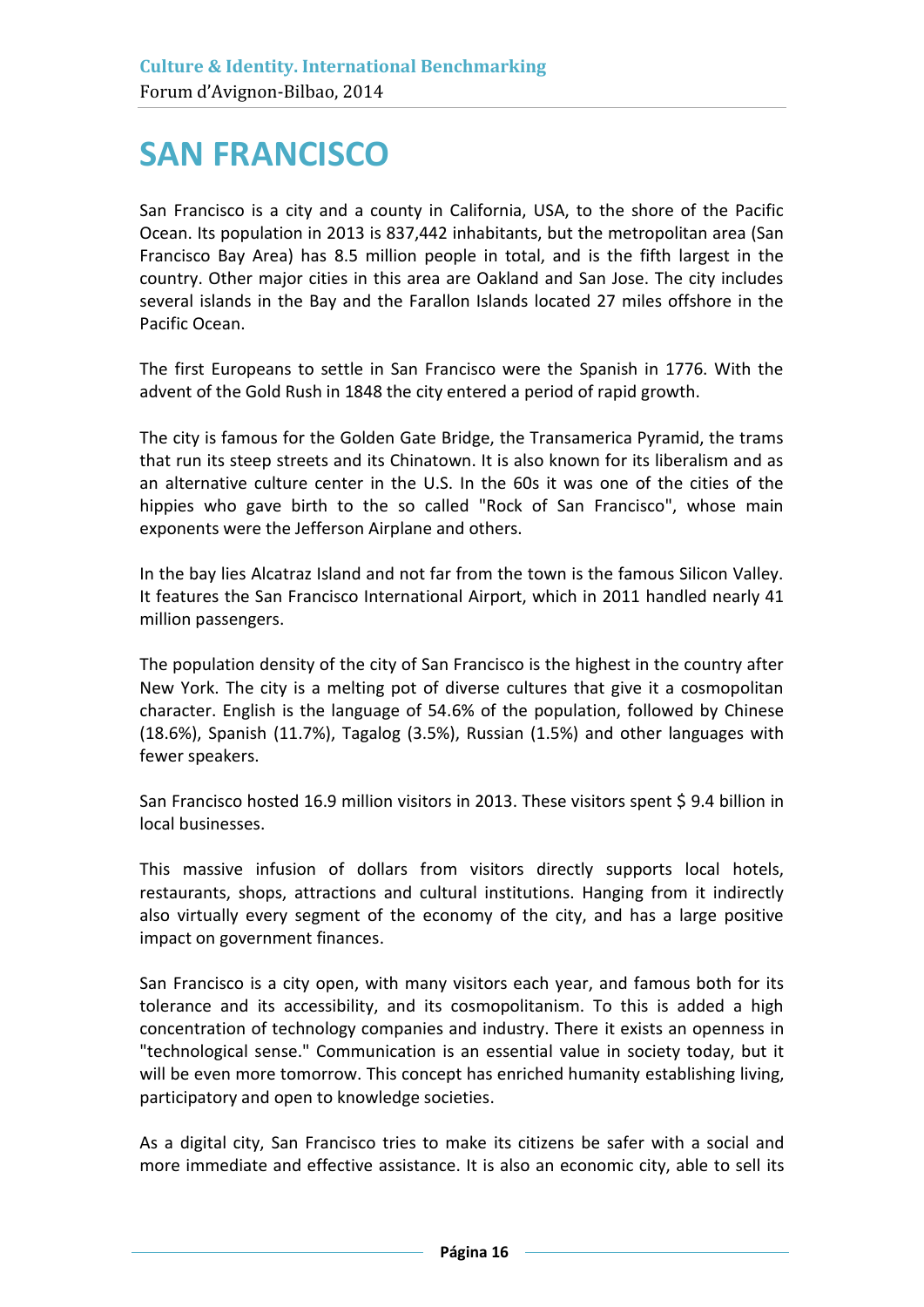resources in the world, attracting investments and avoiding, in this way, that young people have to emigrate by employment growth. In short, a city that believes in the democratization of information and participatory pluralism.

The opening of San Francisco is a model that focuses on eliminating the so-called "digital divide", promoting free software and facilitating access internet through wifi systems.

The emergence of this new global context poses a challenge for the cities to combine its own identity with new realities that come from different backgrounds and have to find a place and be integrated into the city and its dynamics. An opening oriented city would be one that on the one hand, knows how to place itself in the new global context, and, moreover, knows how to successfully combine and integrate aspects and factors of such global context.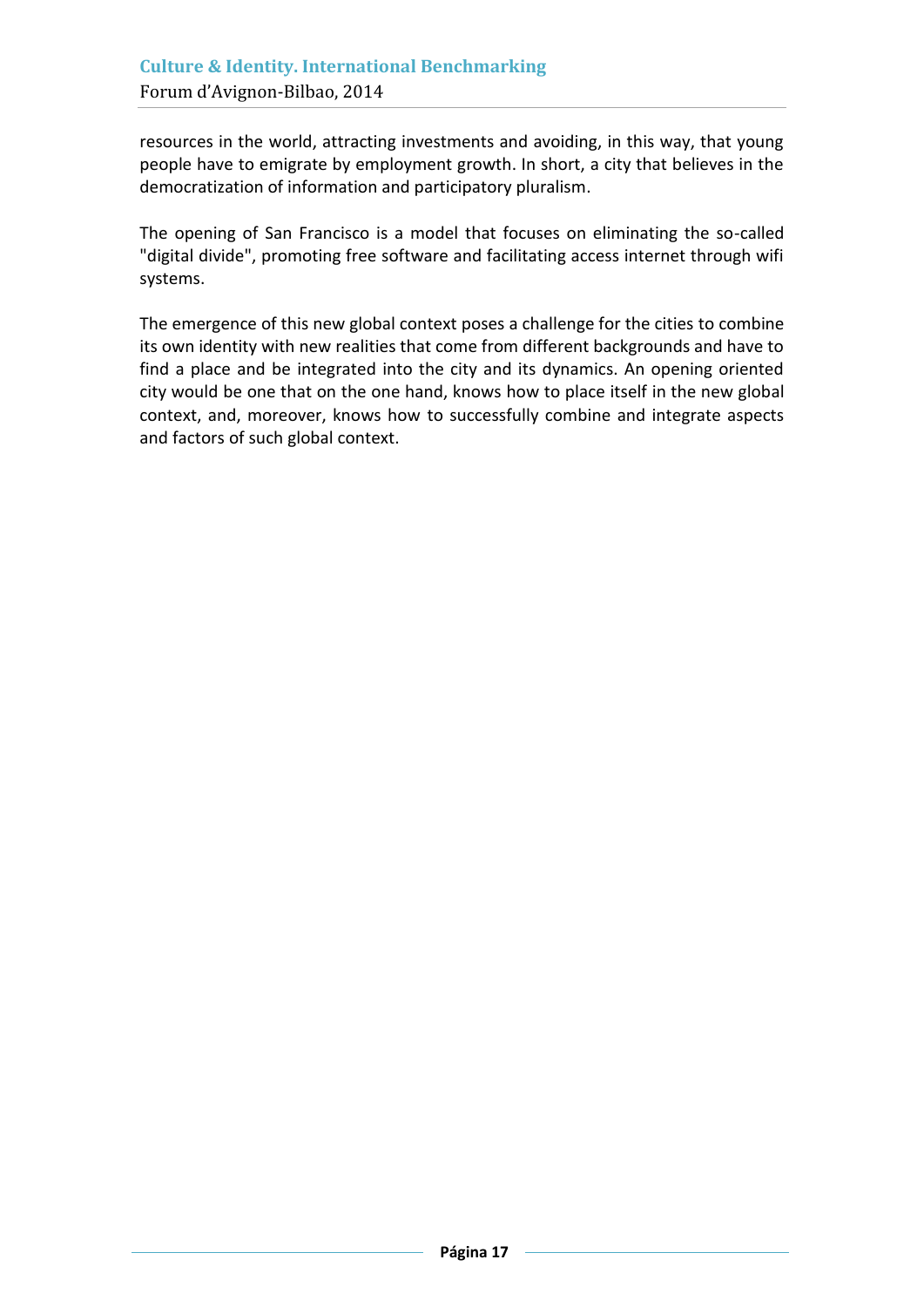# **SINGAPORE**

Singapore is situated between Malaysia in the north and Indonesia in the south. This island is connected with two bridges to Malayapor peninsula. The first leads to the border town of Johor Bahru in Malaysia. The second, further west also connects to Johor Bahru in the districts of the region of Tuas.

Singapore is also formed by other sixty-four small islands, among which the most important are Jurong (devoted to industrial activity); Sentosa (dedicated to tourism); Pulau Ubin and the largest one, Pulau Tekong. Since Singapore is a single city, the administrative division corresponds to the constituencies, which are reviewed each term to take into account demographic trends.

Singapore, a country that gained independence from Malaysia in 1965, is a city-state. The city is spread over the entire surface of the island. Thus, in addition to the centre located in the south of the island, there are several villages, linked to the centre by subway or MRT (Mass Rapid Transportation) of avant-garde design and great efficiency, as well as by a complete and modern network of highways.

Singapore has a free market and prosperous economy, characterized by an open and free of corruption. Have stable prices and one of the highest GDP per capita in the world. The economy depends mainly on exports, particularly electronic and industrial sector.

In 2001, the global recession and the collapse of the technology sector significantly affected the country's economy (GDP fell by 2%). The epidemic of SARS (severe acute respiratory syndrome or SARS), started in 2003, which extended the recession. To counteract this slowdown, the government launched in December 2001, a financial oversight committee, whose results were published in February 2003.

The largest oil refinery in Asia is located in Singapore. Similarly, Singapore has the seaport which handles more cargo annually, both in tonnage and number of containers in the world.

The 2013 Index of Economic Freedom ranks Singapore as the second freest economy in the world, behind Hong Kong. According to the Corruption Perceptions Index, Singapore is consistently ranked as one of the least corrupt countries in the world, along with New Zealand and the Scandinavian countries.

Singapore's population in 2013 reached 5.4 million people, with a density of 7,540 inhab./km. After Monaco, Singapore has the highest population density in the world. The 85% of its people live in public housing built by the House Development Board (HDB).

The ethnic diversity of the population is very marked: Chinese constitute 74.2%, 13.4% Malays, 9.2% Indians and the rest come from various countries, mainly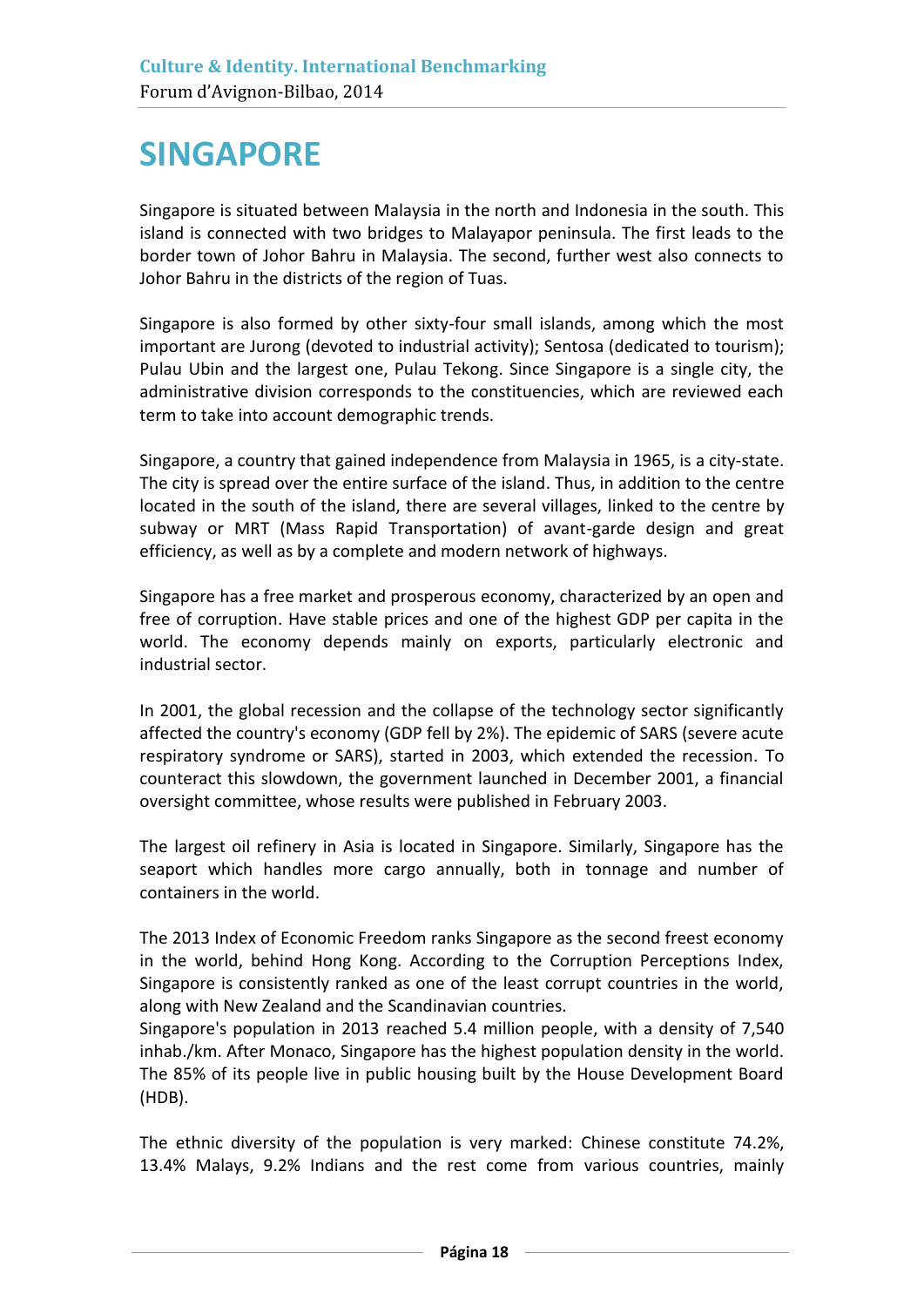Western. Ethnic diversity is also reflected in the official languages, despite being a very small country has four languages with official status: English, Chinese (Mandarin), Tamil and Bahasa (both the Indonesian and Malay). The entire population must be bilingual, learning English and one of the other three languages, depending on the origin of their parents. If neither parent belongs to any of the ethnic groups who speak one of the official languages (other than English), they can then choose which of the other three languages your children learn in school.

Singapore has an ethnically mixed population of a Chinese majority, with Indian and Malay communities. While almost all Malays are Muslims, the Chinese population is Buddhist and Taoist, but also Christian, and the Indian population is partly Muslim and partly Hindu. The government is very careful in promoting social cohesion and has obviously been successful with this policy. After the violent race riots of 1964, the country is enjoying ethnic and communal harmony during the last decades. They are an example of community, as they share a long-term project by some citizens, who constitute a group of people with common interests.

The city is sharing spaces for businesses, citizens, and institutions that form a community, and the activity of each reverse in the other two. Thus, it is expected that the activity of companies positively reverse to citizenship and institutions. Companies are thus generating positive externalities in the city, in the sense that generate services that institutions and citizens can enjoy.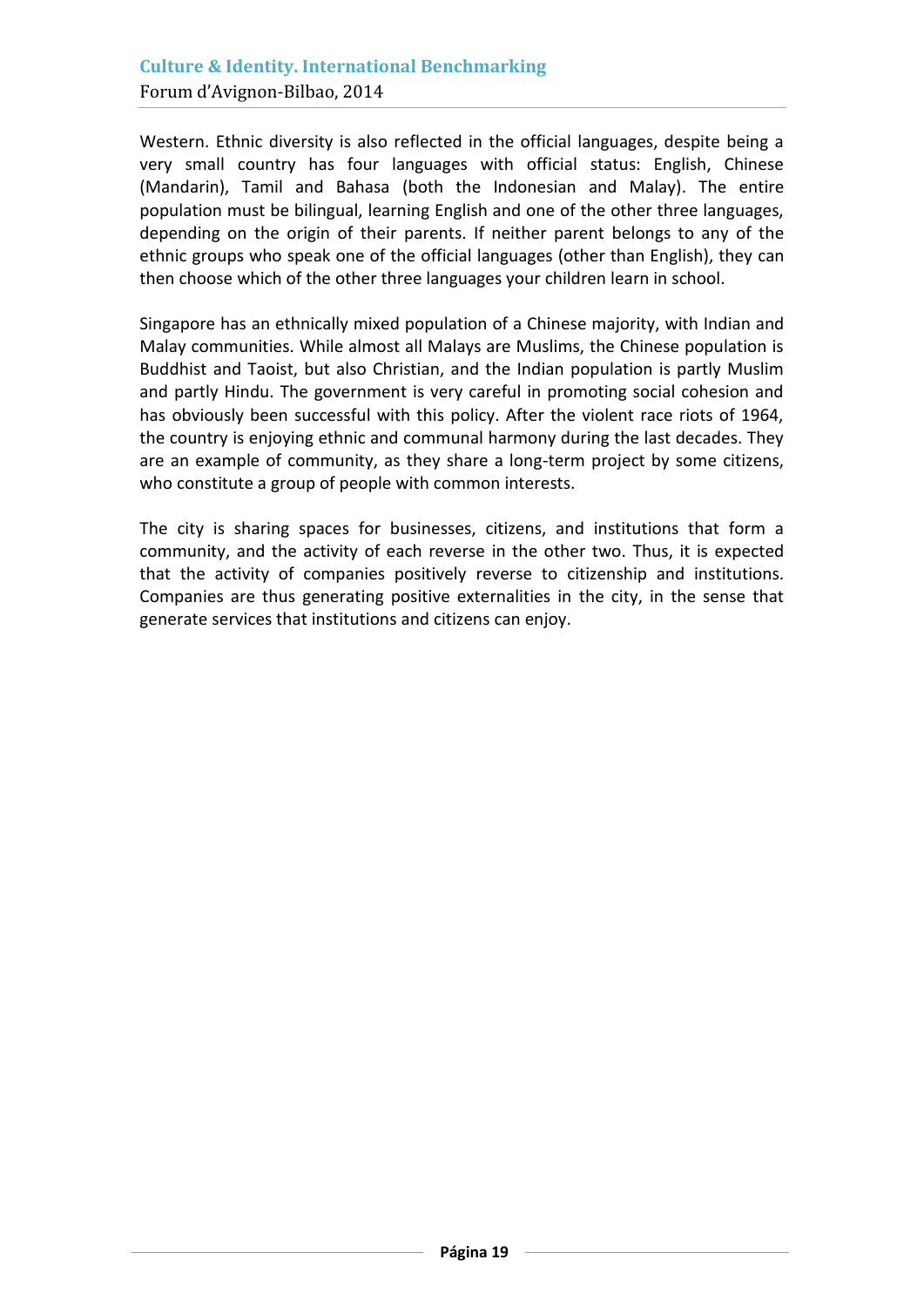# **TAMPERE**

The Finnish city of Tampere is located 170 kilometers north of Helsinki, in the inner part of the country, in the province of Western Finland, belonging to the region of Pirkanmaa.

The city has a population of 220,609 people (2014), being the third city in Finland by population, and the second largest urban area in the country (after Helsinki). Its area is 690.6 km², and its population density is of 420 inhab./km².

Tampere was founded by King Gustav III of Sweden, on October 1, 1779, on the isthmus between two lakes, Näsijärvi and Pyhäjärvi, and the city is divided into two parts by a rapid river flowing from the first to the second. Cataract produced electricity for a cotton plant, established by the Scottish James Finlayson in 1820. The town grew around the plant to become an important center for the manufacture of fabrics. Its industries also produce locomotives and other railroad equipment, engineering, processed wood, plastics, footwear and book printing.

Today, Tampere is an active and dynamic city with two universities: the University of Tampere (Tampereen yliopisto) and the Polytechnic University of Tampere (Tampereen teknillinen yliopisto). It also has several Professional Training Centers and Institutes. In the field of culture, Tampere is known for its long literary and theatre tradition. Some of the most important writers of Finland have emerged from this city (Väinö Linna, Kalle Päätalo or Hannu Salama). Many have portrayed in their works the reality of the working class, as Tampere was during the last century an industrial city. The theatre tradition is also deeply rooted in the city, which celebrates every August Teatterikesä Tampereen, a prestigious international festival.

In 2004, the city of Tampere appeared in the first place in a survey of image comparing the largest cities in Finland. It was also the most attractive to the Finns who planned to change location. The unemployment rate in the central region of Tampere is slightly higher than the national average, by about 14.7 percent.

In Tampere we can highlight the Nokia Research Center. Nokia was born in this city and is a symbol, engine and pride of the Finnish economic boom in the late 90s. Until that time Finland was a country suffering inflationary remnants of the breakup of the USSR, which has always been closely linked in all aspects. With the incorporation of the European Union in 1994 and its economic aid the situation was transformed. Meanwhile, Nokia's origins are known for its success (a manufacturer of tires and paper that became a world leader in telecommunications), and shows the effects of a national long-term planning based on education, research and deregulated industry that created conditions conducive to the development of the telecommunications industry.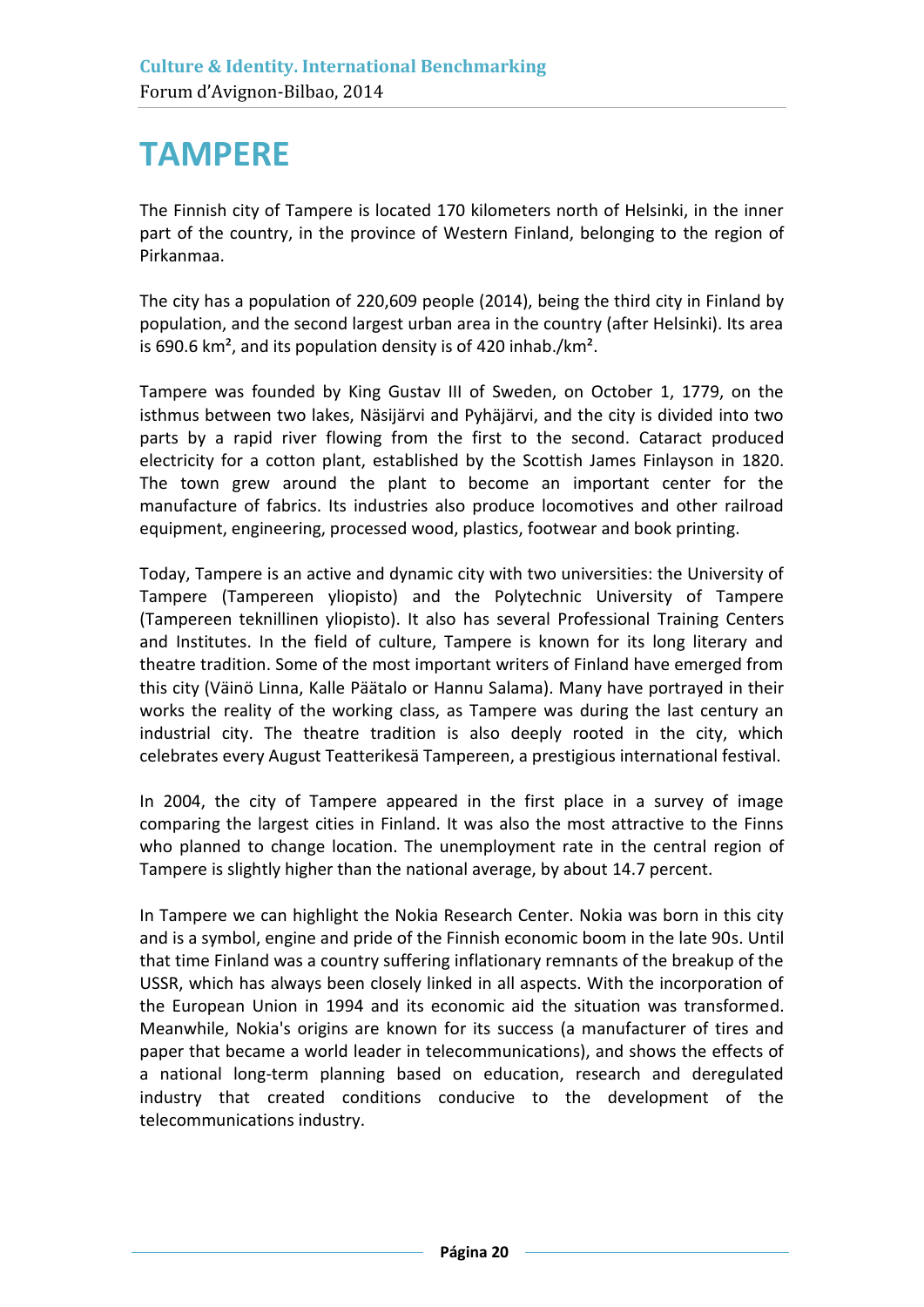Nokia became world's largest vendor of mobile phones and one of the leading companies in the telecommunications sector. Being headquartered in Keilaniemi of Espoo (Finland), Nokia is one of the best known brands within and outside the European Union (EU). In September 2013, Nokia sold its Devices and Services division (mobile phone business) to Microsoft. Following the sale, Nokia will focus on three core business units; its *Here* mapping service, its infrastructure division Nokia Solutions and Networks (NSN), and on developing and licensing its "advanced technologies".

Based on the Economist Intelligence Unit report released in September 2011, Finland has clinched the second place after the United States on Benchmarking IT Industry Competitiveness 2011 which scored on 6 key indicators: overall business environment, technology infrastructure, human capital, legal framework, public support for industry development, and research and development landscape.

Finland is today a world leader in the development of the information society. Manuel Castells and Pekka Himanen in the book "The welfare state and the information society" (2002, Alianza Editorial), located Finland as one of the three main models of the Information Economy with Silicon Valley (California) and Singapore, each with different views. According to Castells:

- Silicon Valley is market society + democracy
- Singapore is authoritarian market society + authoritarianism
- Finland is market society + democracy + social state

In this context, Tampere has made a very high investment in development and research in relation to the GDP. The authors place leadership in innovation culture as an engine of economic development in Tampere, linked to advanced technological production.

According to Castells himself (2002) the key elements of the Finnish model were:

- 1. A very active policy on innovation, from a high investment in research and development.
- 2. Business innovation, encouraged by public measures themselves, but based on the ability of companies to recruit, maintain and use efficiently the talent of its teams of R & D.
- 3. Innovation of hackers, what Himanen (2002) called hacker ethic, driven by talented individuals who often enjoy the support of public and university systems.

All this is felt in a special way in Tampere with a very rich and productive university system, first level technical infrastructures and people very willing to learn and work.

Apart from the strict history of the company, this is the environment in which Nokia could transform itself and become the world leader in mobile telephony. It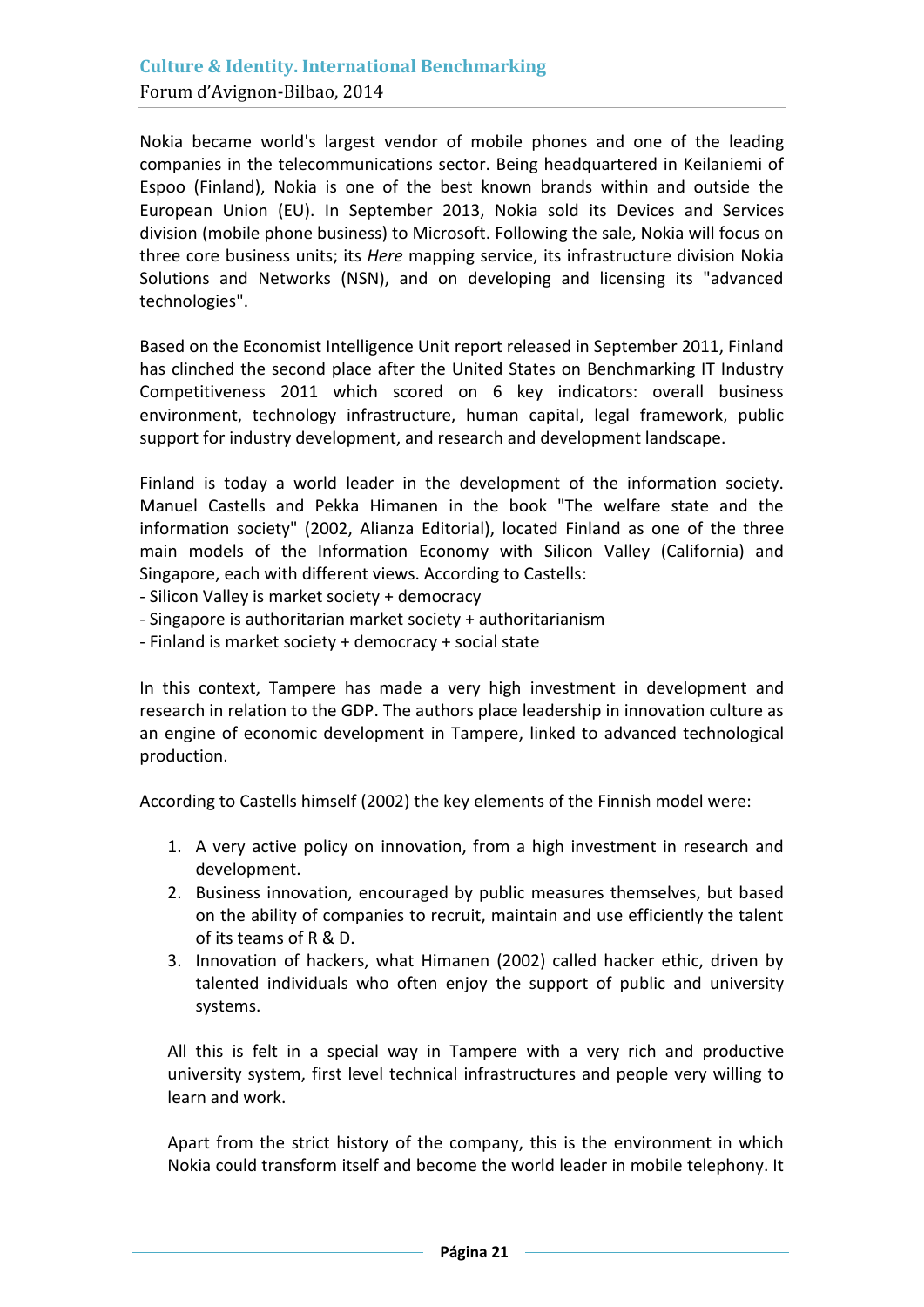was no accident. Nokia could face this transformation in this enabling environment that met its needs. Without it, business success would not have happened.

Very possibly, but not as the only factor, Tampere innovation has come from the hand of Nokia. But innovation in a city should not be understood only as technological.

As a summary, Tampere has based its identity on innovation. An innovative place is one where entrepreneurs feel very much at home. They have social recognition. It is a place where an idea can become reality quite quickly. It is a place where you can make mistakes and you are not too severely judged. There are extensive support systems from advice to access to funding and risk capital. There is a higher than average level of innovation and R&D and the place has a reputation for its design-led distinctive products and services. There is a business and industry culture that respects experimentation and investigation and this is valued by the community at large. The *creative industries* play a significant role. This is what the identity of Tampere can offer.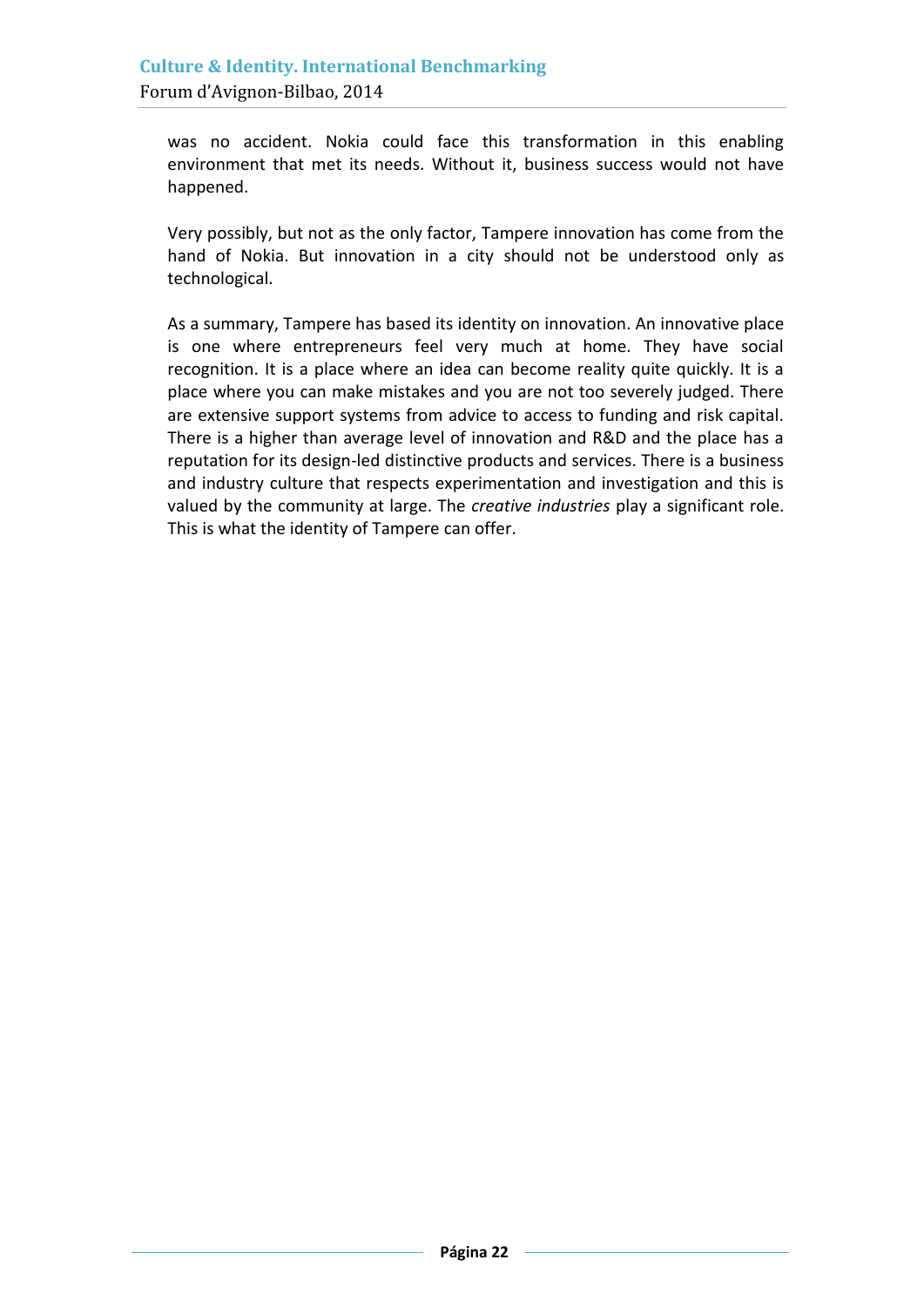# **3. THE CASE OF BILBAO**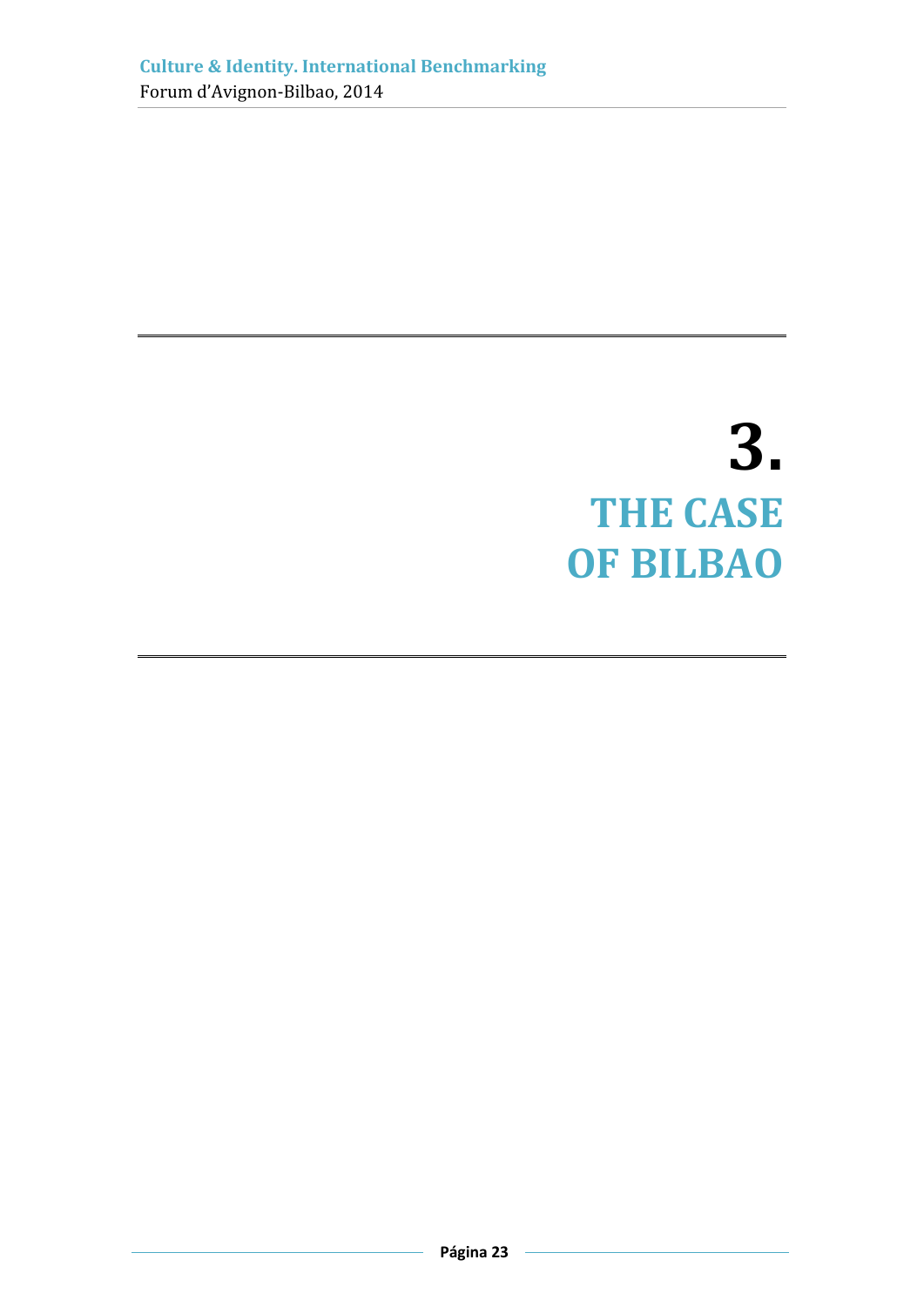### **THE REVITALISATION PROCESS**

Bilbao, capital of Biscay, is strategically situated on the Bay of Biscay and located in the middle of the Atlantic Arc, to the west of the Pyrenees, on the north coast of Spain and only one hour by car from the French border. Its metropolitan area groups together a population of one million inhabitants, although if we consider its hinterland within a radius of 400 km, the population included rises to more than 16 million people.

The origins of Bilbao and its' metropolis are linked to this strategic location, the sea, trade and its gradual conversion into the **great economic reference** of the Basque Country and one of the largest in the state. A **major economic development took place in Bilbao and its metropolitan area** during the second half of the nineteenth and early twentieth century, due mainly to the emergence of the iron and steel industry, of shipyards, of port activities and iron ore mining, reaching levels that made Bilbao a point of reference at a European level.

However, industrial decline began in the **second half of the 70's and during the 80's**, which left Bilbao and Biscay in deep crisis. Unemployment rose significantly reaching as high as 35% in some municipalities in the metropolitan area. The crisis left behind a **physically and environmentally severely affected environment** due to the previous industrial development, as well as **emigration processes, stagnant population** and the emergence of **social exclusion** problems.

This bleak **picture** for Bilbao and Biscay was defined by **elements** such as **economic crisis**, characterized by the obsolescence of the productive sectors that should be adapted to new modes of production incorporating clean technologies, the **lack of infrastructures** capable of responding to needs and contingencies of the inhabitants of the metropolis and an **unattractive urban environment** therefore not conducive to investment and economic development of the area.

The crisis scenario in which the Metropolitan Bilbao was immersed in 1988 required a rethinking of the future development of the metropolis capable of regaining the city's protagonist role that it had reached thanks to its pioneering position in the industrial development. This required the construction of **a post-industrial city** in which **services and new technologies** would play a central role in the new economic development, with the **physical and urban environment** as a variable not previously considered but now essential to take into account for future plans in order to ensure high quality of life for citizens and a high degree of international competitiveness. In short, a reflection about a profound **transformation of the economic base of Bilbao** was necessary. Economic strategic planning as well as the metropolis' own infrastructures and services were needed.

#### **a) 1991-2000. Infrastructures**

**The Strategic Plan for the Revitalisation of Metropolitan Bilbao**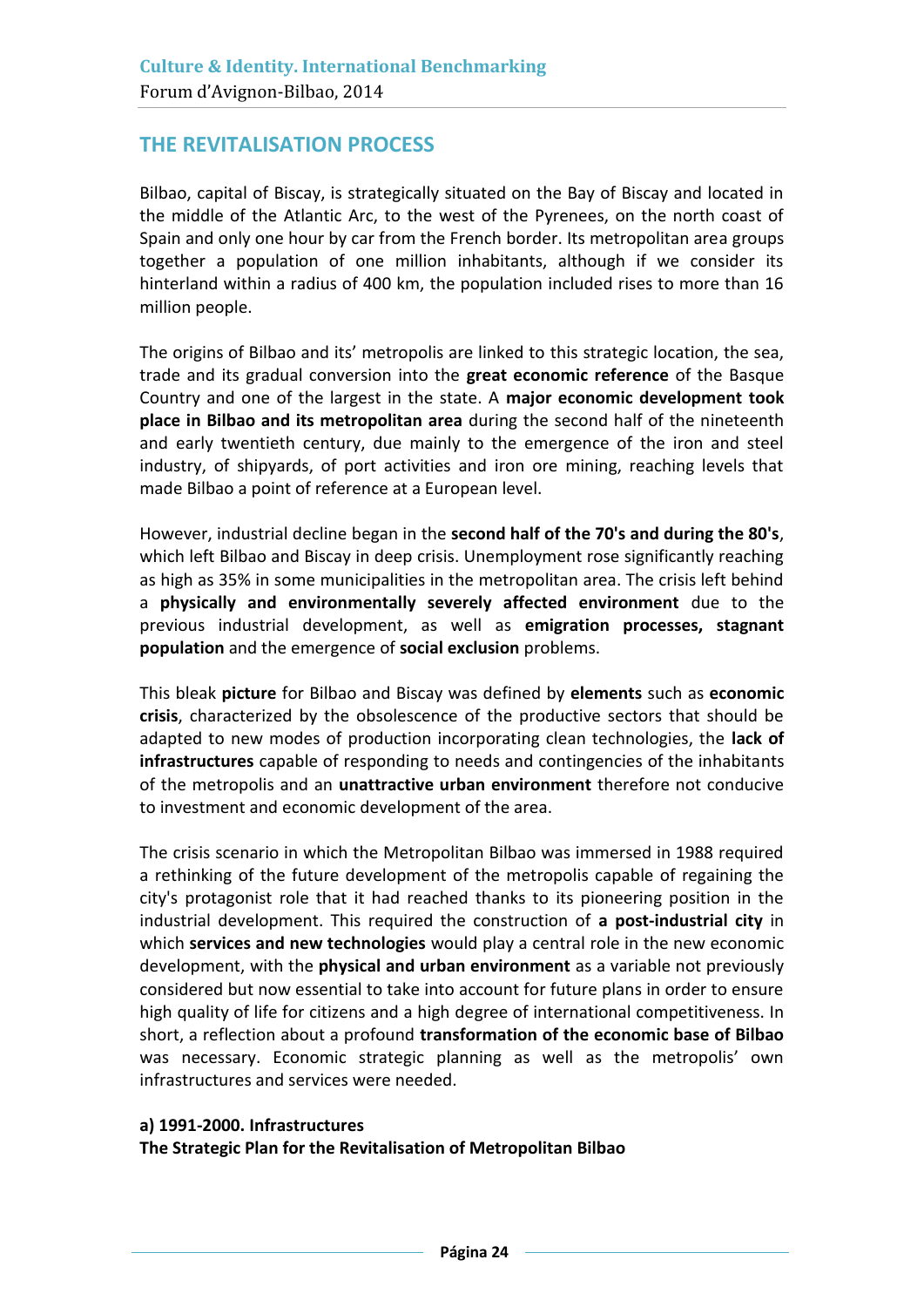Established the need to initiate the transition to **post-industrial city**, the guidelines for future urban development were laid down through an **ambitious renovation** that would cover the entire lower area of the Nervion estuary in order to develop it as a modern metropolis. The **Strategic Plan for the Revitalization of Metropolitan Bilbao** was developed within the organisation of Bilbao Metropoli-30, **being the City of Bilbao one of its founding members**. It aimed to establish a coherent set of short and long-term objectives that would summon the will and coordinate the activities of the different institutional levels.

The Strategic Plan of Metropolitan Bilbao defined eight critical subjects for the revitalisation process:

- Human Resources
- Advanced services in a modern industrial region
- Mobility and accessibility
- $-$  Environmental regeneration
- Urban regeneration
- Culture centrality
- $-$  Public-private cooperation
- Social Action

**The Strategic Plan was not an isolated initiative**; it coincided with other activities at different levels that conveyed the importance of Bilbao's revitalization of as a critical factor in the development of the Basque Country. This **multiplicity of initiatives and points of view** evidenced the sensitivity of society and its institutions towards the role to be played by Bilbao. A deep concern was felt about the distance of Bilbao from the modern urban metropolis and their articulation axis and, above all, the unequivocal will to become consolidated in the future was expressed. As **Ieoh Ming Pei** stated, "If you want to attract the kind of people more qualified to work and live here, you need to build buildings, not from the architectural or aesthetic point of view, but to improve their quality of life in general" (Pei, 1992).

The **Strategic Plan for Metropolitan Bilbao** would be the **instrument for change**, extending the bridge between past and future, thus making the metropolis an environment prepared to meet future challenges.

The **objective** pursued with the implementation of the plan was twofold. **First of all**, obtain, from a global reflection perspective of the city and its surroundings, a **diagnosis of the situation** at the time that synthesized, from the internal point of view, the strengths and weaknesses to be examined in light of the area's tendencies expressed in the form of threats and opportunities. On the other hand, an external analysis that was of great importance to compare Bilbao's situation with competing cities in order to evaluate its position. The main contribution of this analytical effort was the identification of a reduced number of critical issues around which both the Strategic Plan and Bilbao Metropoli-30 would concentrate on.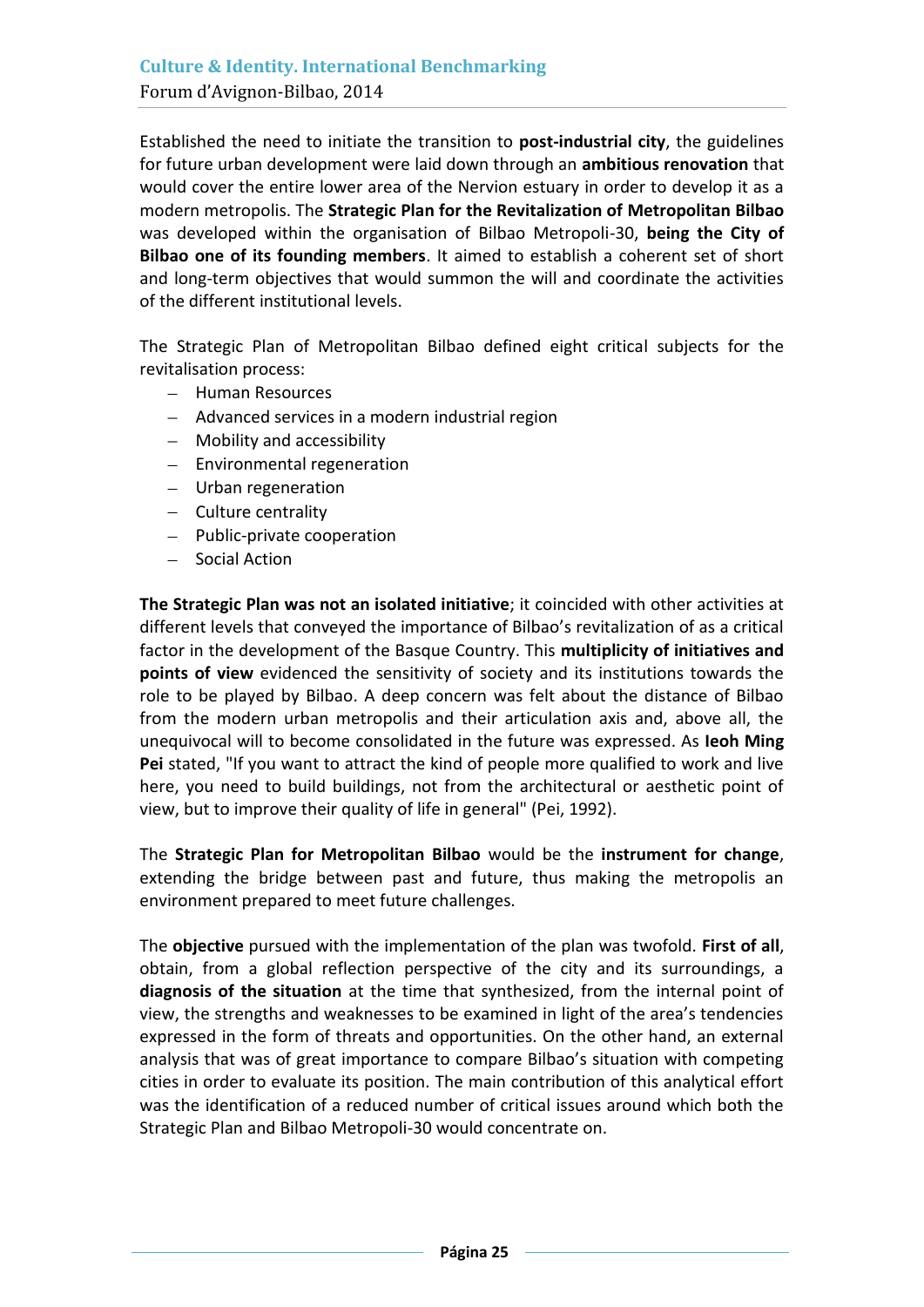**Secondly**, involve organisations and individuals in the revitalization project. For this, the idea was presented to the main economic, social and political players, therefore earning their adhesion. The Strategic Plan was set up as a city project that allowed commitment from bottom up of all influential bodies in the metropolitan area's future.

The scope of regeneration was **both physical and socioeconomic**, based on the eight main axes for intervention. Some axes such as external accessibility and internal mobility of the metropolis, or environmental and urban regeneration are more concerned with the physical or urban fields, whereas others, such as investment in human capital and technological investment, or cultural centrality and social action, correspond to the socioeconomic sphere.

In short, over the past years the revitalization of Bilbao has become an **international reference model** for those cities affected by industrial decline that need to reinvent the foundations of their prosperity, by defining and implementing innovative strategies.

Angel Jordan already speculated about the success of the revitalization process, when he mentioned that: "In light of our experience and knowledge of the work being carried out in Bilbao, the revitalisation process the entire metropolitan area, if it continues to work with enthusiasm, based on this combination of public and private sectors, has no choice but to succeed." (Jordan, 1992).

Prestigious institutions such as the DG REGIO of the European Commission, the OECD and World Bank have highlighted the achievements of this revitalization process, rooted in a strong collaboration between government, businesses, universities and the third sector.

#### **The Guggenheim effect**

The image of Bilbao known only for its industry, its shipyards and steel mills has been left behind. Following the celebration of the seven hundredth anniversary of the city receiving its founding charter, it burst into the new century with the presentation card of culture and infrastructures that place it among the most advanced of European cities as regards services and standards of living. The transformation of the city has been a task requiring perseverance, in which both citizens and institutions have been totally involved. Different projects, in the hands of prestigious architects, are changing the face of the city, turning it into one of the leading centres for trade, tourism and culture in Europe.

There are numerous ways of explaining the deep-reaching urban, social and economic changes. However, in this transformation there is one turning point that marks the eruption of the capital of Biscay onto the international scene and its opening up to the world. Without doubt, this was the inauguration of the Guggenheim Museum Bilbao in 1997, an event that catapulted the cultural image of Bilbao at international level. The magnificent titanium building designed by Frank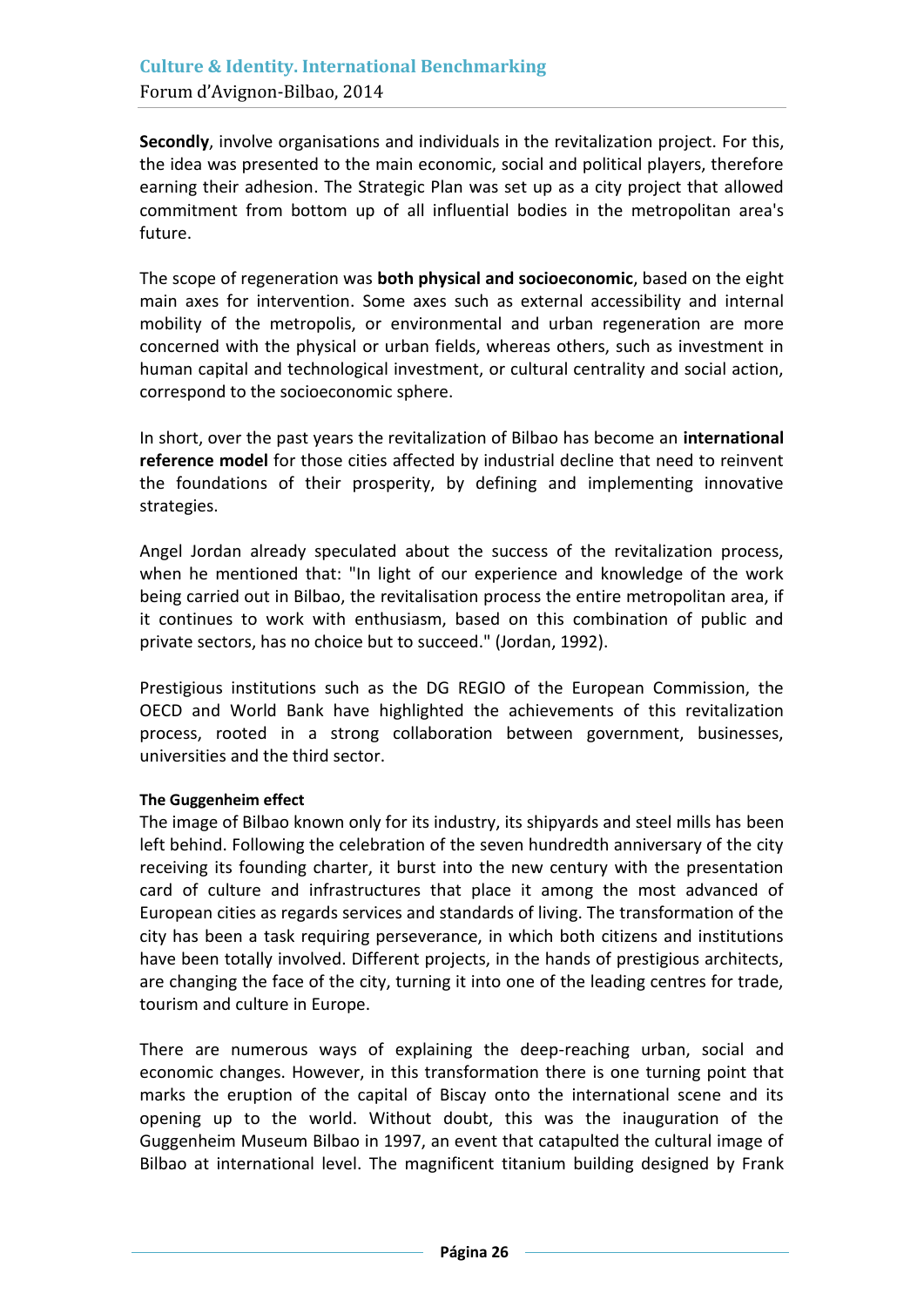Gehry has been, to a great extent, the responsible for the thousands of visitors who travel to Bilbao captivated by this work of art and its exhibitions. This modern museum has drawn the attention of a significant part of the planet towards one of the oldest cultures in Europe, allowing many people to discover the peculiarities of this small country.

The renovation process has meant the opportunity to open up several fields of development in the metropolitan area of Bilbao. Apart from the Guggenheim Museum Bilbao, culture lovers can discover several of the other delights the city has to offer, such as the recently extended Fine Arts Museum, one of the most important art galleries in Europe. Another of the attractions is the Euskalduna Conference Centre and Concert Hall, a building inaugurated in 1999, which recalls the last vessel built at the shipyards that one stood on the site, anchored on the bank of the River Nervion.

The Guggenheim Museum and Euskalduna Palace share the same setting: the Abandoibarra riverside complex, a former industrial and port area covering 400,000 square meters. Its regeneration, an ambitious project that includes business centres, housing and extensive green zones, is transforming the heart of the city. The Port of Bilbao left Abandoibarra years ago and ever since has been working to reclaim land from the sea. The extension achieved has given one of the most important ports in Europe an even greater mooring and storage capacity.

The Bilbao regeneration process has also taken into account its public transport, fundamental in any leading city. The construction of one of the most modern underground rail systems in the world, Metro Bilbao, designed by Sir Norman Foster, is a milestone in easing traffic in the city, making it possible to initiate the process of "returning" the city to pedestrians. Moreover, the new Bilbao has recovered the figure of the tramway, a modern light rail system that takes more than one nostalgic person back to bygone days. With regard to air transport, the Airport of Bilbao opened in 2000 a new terminal located 9 km. away from the city centre, designed by the architect Santiago Calatrava.

Therefore, Bilbao has very good communications by air, land and sea, enabling it to meet the travel requirements and preferences of its visitors. Several airlines operate regular services between Bilbao and major European capitals, and it is also connected to European railway and road networks. Moreover, the Port of Bilbao has a regular ferry link with the United Kingdom and is an occasional stop on many Atlantic cruises.

On the other hand, the Nervión river estuary has been and still is the main axis and heart of Bilbao and, therefore, intimately linked to the history of the city. For this reason, the Integral Clean-Up Plan holds a place of preference among the farreaching environmental recovery projects of the Bilbao Biscay Water Authority.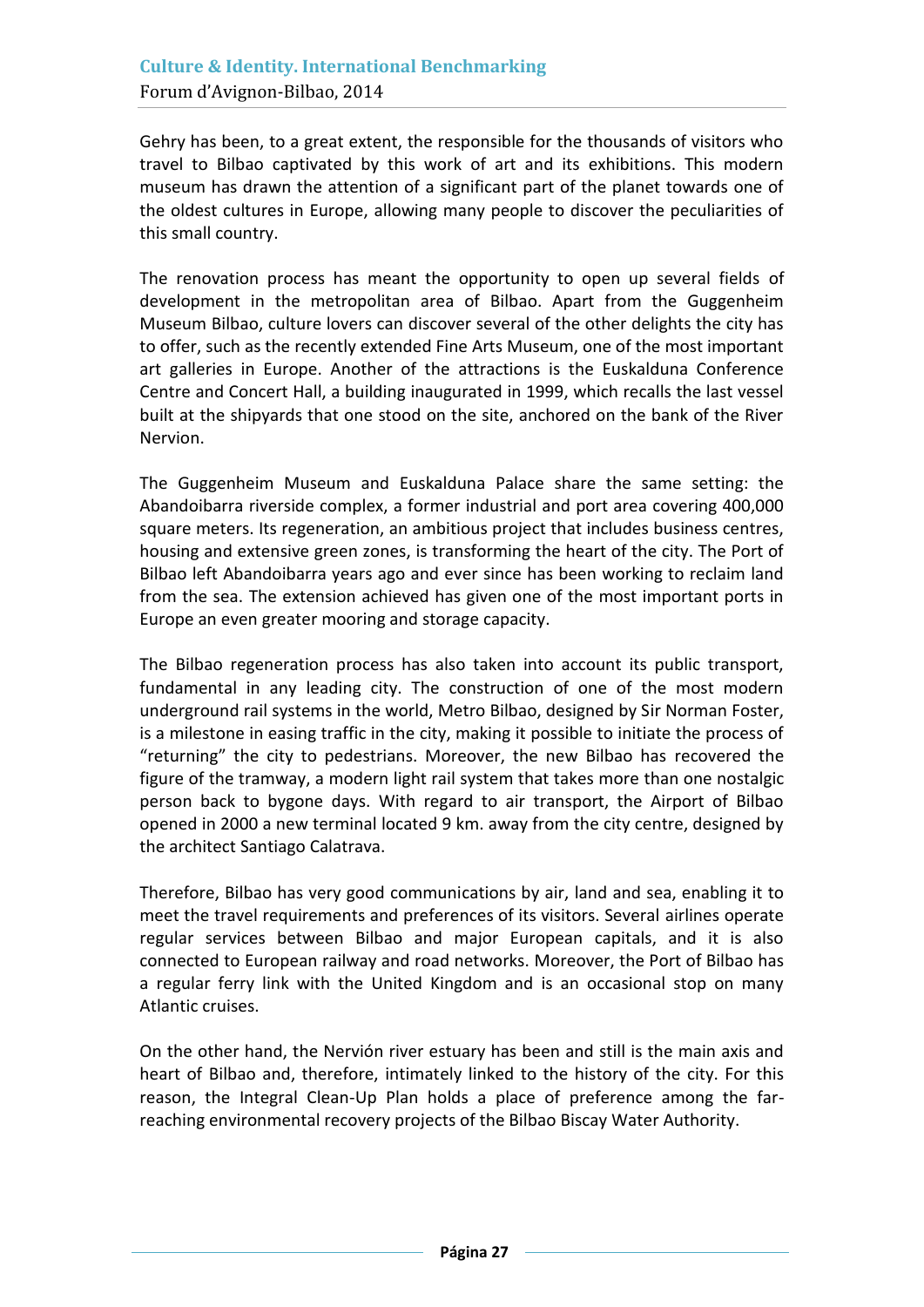The urban adventure of Bilbao is the history of a population that has always believed in itself and has found intelligent ways of overcoming the difficulties that have arisen. Even the very first residents of the city, mainly fishermen, ironworkers and artisans, knew how to take advantage of the privileges offered to them by Don Diego López de Haro, in the year 1300. At that time, the Lord of Biscay granted them the trading monopoly on the river estuary, which meant that all vessels that passed through it were obliged to do business with Bilbao. The industrialisation process that Biscay's capital underwent several centuries later, thanks to its overseas trade, the iron industry and mining activity, transformed the appearance of the city. The river, therefore, continued to be at the very core of this development. Today, with the port located at the river mouth, looking increasingly towards the outer breakwaters, and without shipyards on its city stretches, the river estuary has become the centre of the main urban development. The city is incorporating the old industrial an port land into itself, opening onto a river that it had turned its back on, in spite of its being its raison d'être and main driving force.

#### **b) 2001-2010 VALUES "Bilbao 2010". Strategic Reflection and the Strategy**

Bilbao's situation at the end of the century was very different from the crisis situation it had gone through ten years ago. The city was now strongly supported by the public administrations, counted on broad social collaboration and catapulted, by the commitment in its Strategic Plan, had undergone a **vigorous revitalization process** in all areas.

However, the success of the revitalization process was not itself a guarantee, and it became necessary to investigate the constraints imposed by the evolution of the global socio-economic context, together with historical, social and cultural characteristics of the metropolis itself, to be able to identify a leitmotiv, a basic idea, capable of exploiting the inertia of the past and serve as an engine to provide a strong impetus for the future.

About 1,000 professionals representing Bilbao Metropoli-30's members, as well as nearly 200 world-class experts came together to study the changing global environment, the new knowledge society and analyse the city's strengths. The aim was to identify, through a **Strategic Reflection process**, the basic idea for the future by 2010, which properly nurtured and strengthened, would allow the city to gain higher levels of quality of life for all residents, advance in the pursuit of excellence and become a city of global reference.

The result was the identification of a vision, the key that would help achieve high levels of growth, wealth creation, improved quality of life and global recognition for the city. This would imply **seeking, identifying and taking advantage of our own or foreign ideas to turn them into concrete realities**. Ultimately create and take advantage of opportunities that came up in the global market.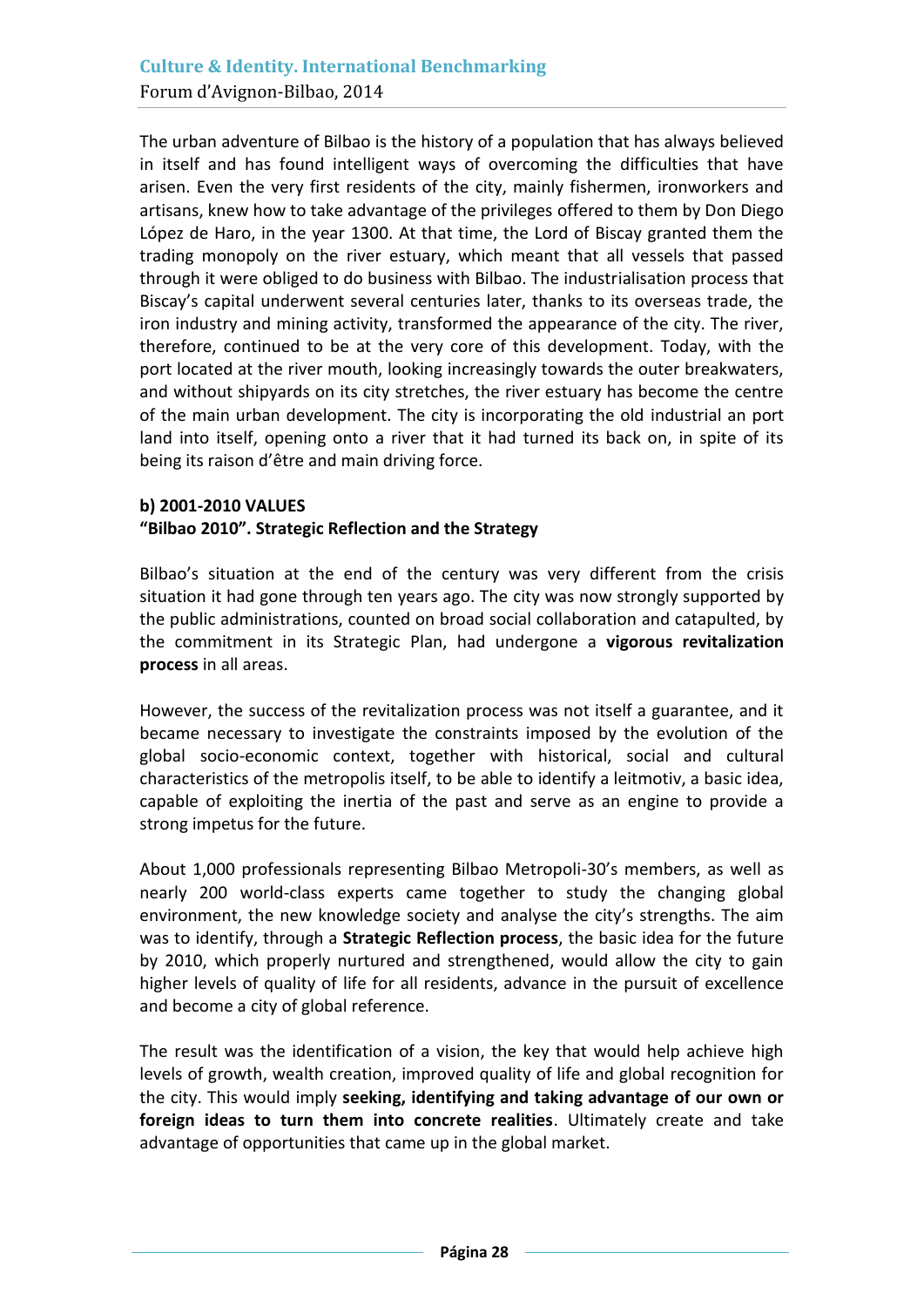We needed to build a city in which all ideals are possible; **a Bilbao capable of identifying, attracting and materialising good ideas in benefit of all the community**; a Bilbao in which ideas are fostered and flow. In short, a place that welcomes dreams and is an ideal city for people who love new ideas and identify with them.

Consequently, based on the Strategic Reflection, the document **"Bilbao 2010. The Strategy"** was drafted. The strategy is based on three basic elements: **people**, the **activity** of the city and the **attractiveness** of the metropolis.

At the end of the previous decade, the development of infrastructures in Metropolitan Bilbao were completed, the projects identified in the Revitalization Plan transformed the urban environment and significantly improved business competitiveness and quality of life of its inhabitants. However, in the case of urban environments, and taking into account that **physical infrastructures** are essential, it is the **activity of people and their behaviour** that really allows to value infrastructures and turn the city into a suitable setting for personal development and satisfaction of citizens, creating an environment conducive to the generation of services and activities.

In other words, physical infrastructures are needed, but it is **the intangibles in the city that really bring forth added value**. Intangible are based on skills, attitudes and activities of individuals or groups.

As a result of the previous Strategic Reflection a series of fundamental **values for the competitive and sustainable development of Bilbao** were defined. These values were the basic concepts for the International Values Forum that took place in 2006 and can be identified as follows:

- **Innovation**: Capable of being ahead of changes, introducing novelties and new ways of doing things.
- **Professionalism**: Person or organization's ability to carry out its activity with the relevant capacity and application.
- **Identity**: Individual or collective's set of traits that characterise them.
- **Community**: Sharing a long-term project with a group of people with common interests.
- **Openness**: Open to other ideas, cultures and creative differences.

The objective of this second phase was the **change of paradigm of infrastructures to values**, the culmination of Bilbao's regeneration process thus consolidating on an international scale its strategic development process. It aimed to explain to the society and its leaders the importance of values for the long-term development of cities, and in this particular case, Bilbao. The development of these values in society requires a progressive strategy. In addition, **leadership, exemplariness and credibility** of the people who promote them are indispensable.

**c) 2011-2030 PROFESSIONALISM**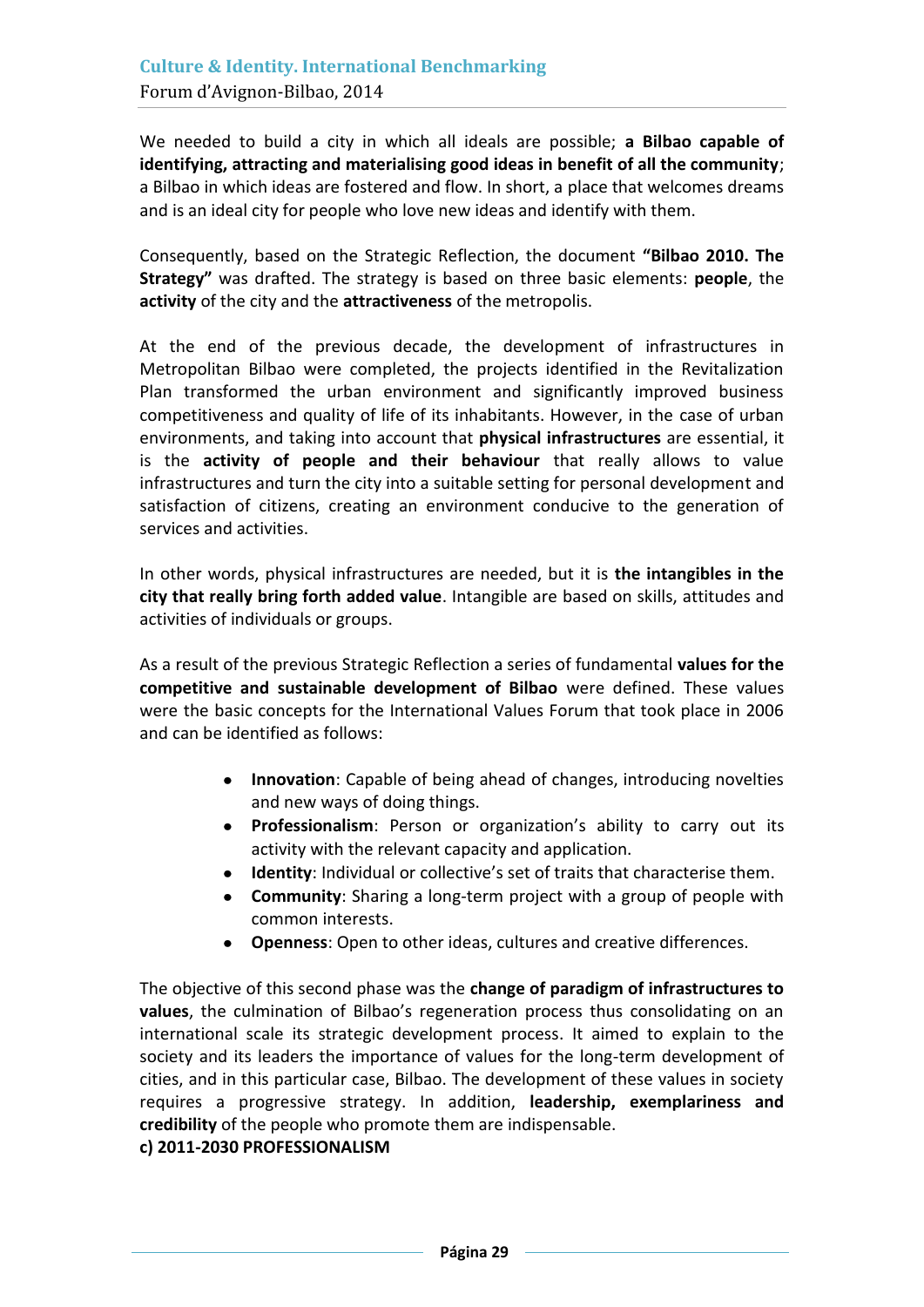The only key to success for the Metropolitan Bilbao in the next 20 years is to have **committed people guided by shared social values**.

Leadership and professionalism are specific terms belonging to the infrastructure paradigm and even the values phase that have helped define a series of assets that are tied to our area and that have enabled Bilbao to become an environment of opportunity. We still believe that these values are important, but that they need to be re-modelled in order to incorporate elements related to the phase of ideas, emotions and, ultimately, of the human city of the next 20 years.

Professionalism and leadership as facets of the concept of a person are transformed and combined within a cycle where **motivation**, brought together with **talent**, foster **creativity**. If that creativity takes place in a conductive **environment**, **innovation** arises and is translated into an improvement in quality of life for the whole community. This is what we call the virtuous cycle of people and the environment; this should be a possible "utopia" for Metropolitan Bilbao in 2030.

The difference between a **person and a professional** is likely to become increasingly blurred in the future. Private and working lives are seen as different aspects, but increasingly of the same coin. Therefore, personal motivations and attitudes enrich professional activity and, in turn, fulfilment and happiness of the individual are increased by professional development.

More generally and from the perspective of the environment, another line that is blurred is that which separates individual assets from collective intelligence. Increasingly, the new virtual interconnections and the huge transfer of information enrich the individual who, in turn, returns to the community what he/she receives. A system of **"altruism or generous information"** is created that dispels the prior barriers of "information is power and not to be shared".

On the other hand, the **absolute transparency** of the system in general and the trend that all information is public, bring about the need to implement organizational systems at all levels that inevitably must meet these parameters of transparency and publicity. Recent events have made it clear that we are not yet prepared locally or globally to meet this challenge, but meanwhile it is unavoidable to prepare for a complete transformation in this regard.

Finally, the environment should position itself within the following possibilities: a **global** perspective in which quite likely there will be reactive mechanisms to the system and therefore, will become a "wagon"; or other alternatives in which the **local becomes part of the global** and therefore options for pro-active actions of the environment may act in some cases as "tractors". Both options have their risks and opportunities.

**How are we going to achieve it? The race of life.** 

a) Commitment and willingness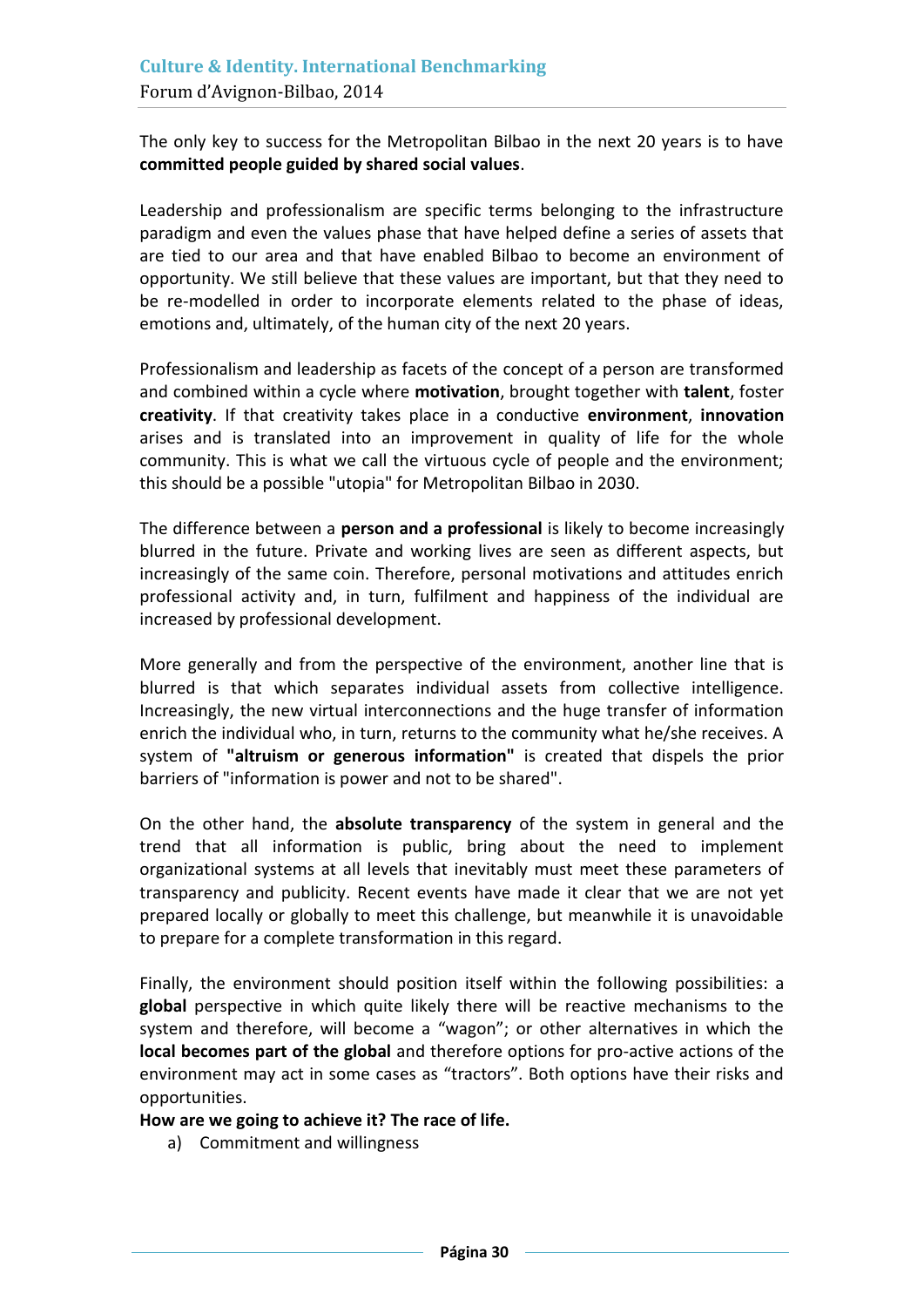In this context, the only tool able to regain the metropolis' competitiveness is to assume that amongst each of one's potential capacity and that of our environment and the final development that we achieve, our **willpower** enables us to innovate, sparkle ideas, implement projects, create enthusiasm and to work with passion, to sacrifice and to take risks. **Perseverance, tenacity and commitment** form the basis of the utopia of Bilbao.

If we bring this concept to the community level in a competitive race between environments like the one we live in, the alleged winners will probably not be those that choose to relax because they are convinced that they have an advantage over others, nor those who accept their role as losers and give up. At the end of the long journey, those who will succeed are those willing to run with all their possibilities, although limited, without looking at the rest and never accepting defeat, knowing that they will achieve up to where they are willing and able.

The difference amongst ordinary people in everyday life is not IQ, or social skills, or age, or appearance, but the effort, commitment and energy one is willing to sacrifice.

In the world we live in, it is easy to repeat the difficult nature of a crisis, the tragedy of wasted capacity and above all the curse of idleness, laziness and apathy. Someone who fails is that who does not try over and over again. Failure is legitimate and honourable, abandoning without trying is sad and shameful. Schiller said: "The will of man is his happiness".

Professor Charles Handy also advocated for tenacity when he mentioned in 1992*: "Cathedrals need time and faith to be built. What you must do in Bilbao is starting to build human cathedrals that we will never see finished, and will not know how they can finish. But this does not imply that they should not be started "(Handy, 1992).*

#### b) Uniqueness and talent: the person

Competitiveness, desire, drive and ambition to achieve recognition associated with securing a particular employment have been defining features of entrepreneurship and of the courage that past generations have proved in order to overcome challenges during critical times. The capacities, knowledge and skills of these professionals were used to position Bilbao where it is now.

However, today it is not enough to replicate this model. In the Bilbao of the next 20 years, each person should release his/her own talents and skills, allowing each one to fulfil themselves as a person and professional and, therefore, to achieve happiness. Professional performance should provoke enjoyment, learning, initiative, passion and ability.

In order to do so, one must unavoidably perceive and take advantage of the **peculiarities and uniqueness** of each person from their identity and unique personality. "Believe to create" possibilities and opportunities. The distinctive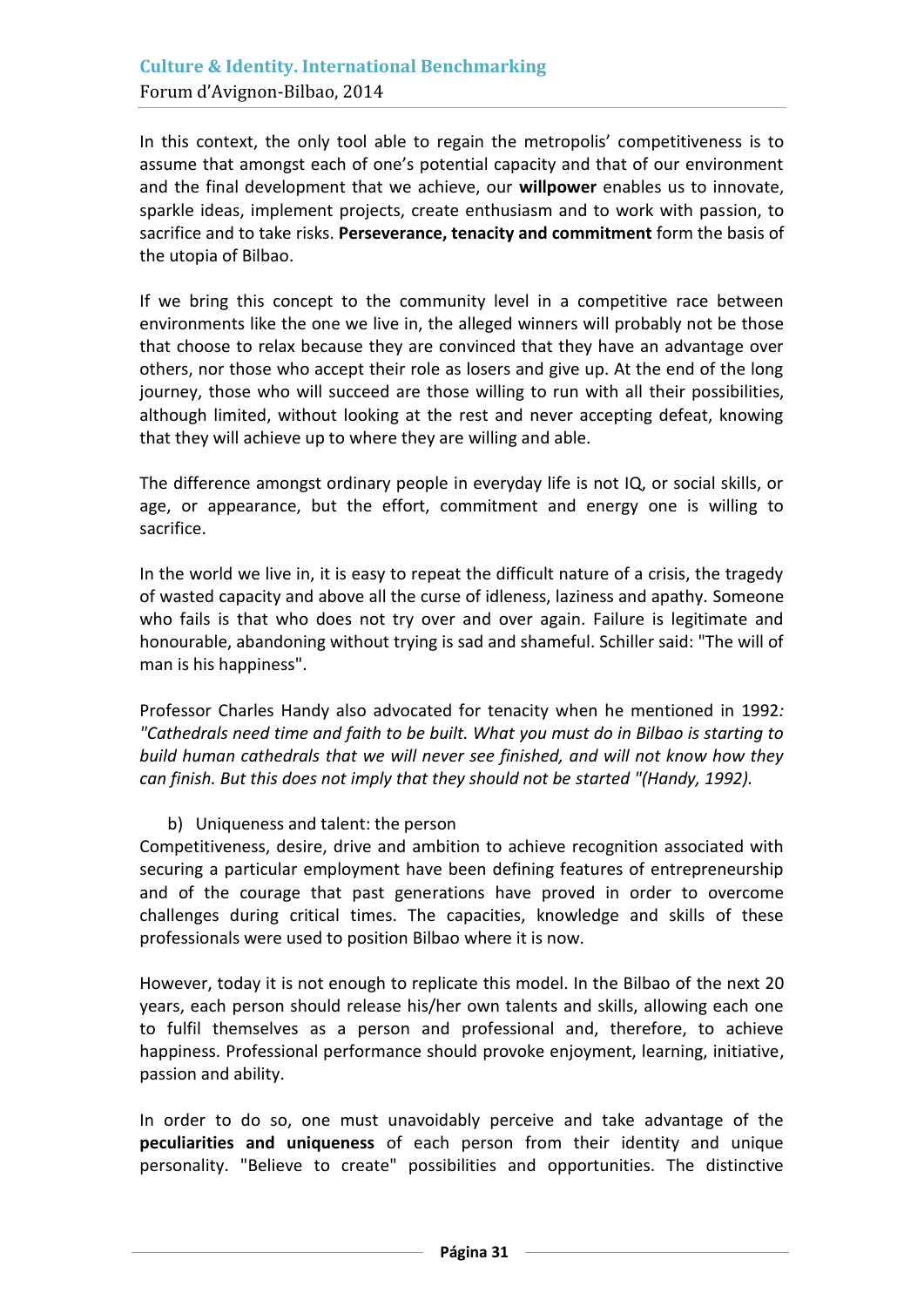identity of people and their choice of fate are essential in the pursuit of maximum growth of Bilbao's capacities. We must believe and trust in our ability to overcome the tendency towards determinism.

Our goal here is to convey the high expectations and dreams that we pursue. We are certain that only in this way we will improve our hopes and results, but also will achieve our best performance, grow efficiently and harmoniously, and in short, will be happier. If we truly believe in ourselves, we will be rewarded. Our confidence in success is based on the kindness and capacity of our people. Like in the Pygmalion effect: "Treat me like someone exceptional and I will be one". Bilbao believes in this.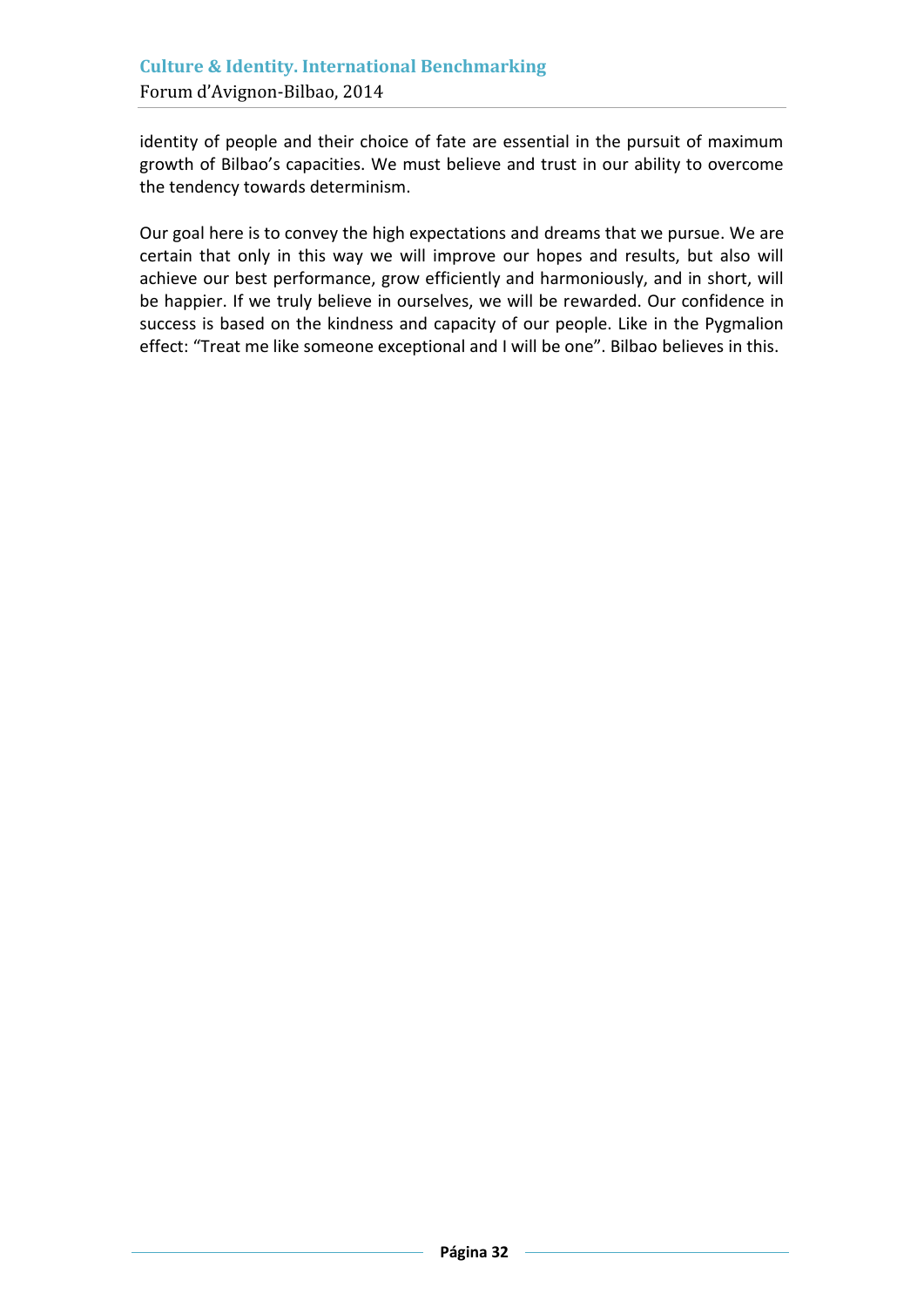### **THE BILBAO-BIZKAIA CREATIVITY INDEX**

Thanks to the collaboration of Charles Landry, Founder of Comedia and an internationally prestigious reference in terms of creativity and cities, Bilbao and Bizkaia (B&B) showed courage by asking itself the question whether it is creative in 2010. No many cites and regions have yet asked themselves this question in a comprehensive and honest way.

We include herewith the main conclusions of this audit, carried out with over 120 key figures interviewed and which looked across the spectrum from the private, community and public sectors and areas within it such as education to the creativity of individuals, groups, industry sectors and clusters, networking in the city, the city itself as an amalgam of different organizational cultures and the region. A **'creativity index'** was established focusing on 10 domains for which there were groups of indicators. These are:

- Political & public framework
- Distinctiveness, diversity, vitality and expression
- Openness, tolerance & accessibility
- Entrepreneurship, exploration & innovation
- Strategic leadership, agility & vision
- Talent & learning
- Communication, connectivity & networking
- The place
- Liveability & well-being
- Professionalism & effectiveness

While the headings and the questions generally speak for themselves, those assessing the answers will often be looking for a strong showing in the following qualities:

- Motivation
- Tenacity
- Awareness
- Clarity of communication
- Broad thinking
- **•** Inspiration
- Adaptability
- Dynamism
- Openness
- Participation
- Design awareness
- Sensory appreciation
- Professional pride
- Leadership
- Vision

Collectively and in combination these represent the **creative ecology** of a place and assess whether there is a culture of creativity. The overall external consultant's assessment on these was that B&B scores 64% out of 100% and the internal assessment by interviewees is 61.5%. The average is 50%. This was clearly a good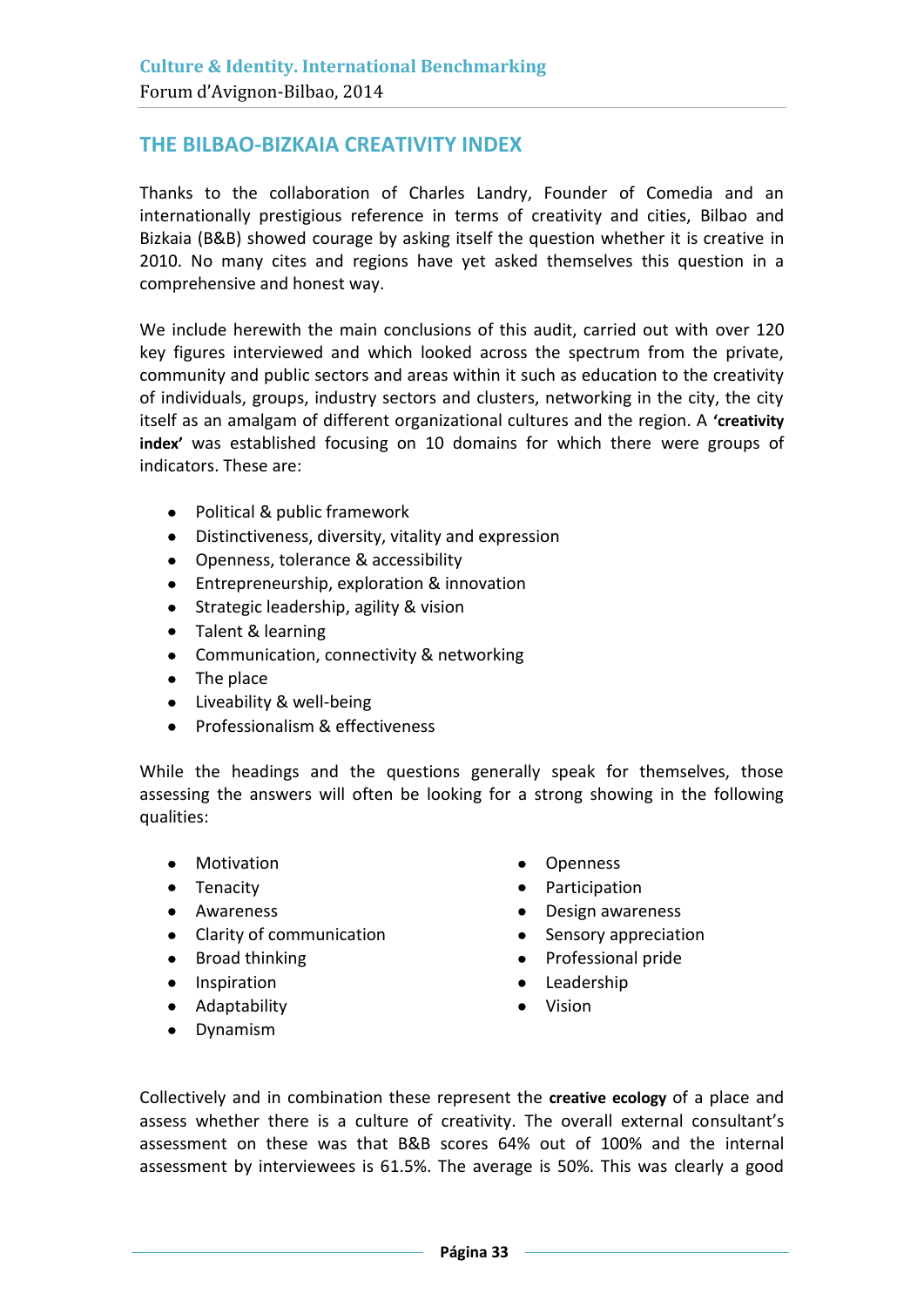score especially given B&B's recent context. Few European cities do better. In the assessment there are unlikely to be more than 20 city regions in Europe that score above 60%. It was considered, in a rough assessment, Amsterdam to be the best in Europe at 72% with Helsinki behind at 67%. Internally B&B is judged to be slightly less creative internally than by the outsiders. Each element within the proposed indicators was also assessed. These assessments should be treated with the appropriate caution. Inevitably there will be argument about some of the overall scores. Yet the interview programme over the 8 month period of research was quite extensive involving, as mentioned, over 120 interviews covering many sectors and leadership groupings. Importantly the aim is to use this scoring method, which is simple to grasp, as a way of generating public discussion. That process of debate in turn should help to focus and improve problem areas.

Bilbao and Bizkaia's current level of creativity and future potential is a reflection of, response to and result of its history and its culture. Through centuries B&B has reacted to and exploited its circumstances, its location on the sea, yet nestled within mountains, and its natural resources. It has had to confront vicissitudes of climate and the Atlantic Ocean and earn itself a living in difficult conditions. This required a range of attributes that have benefitted B&B throughout its history, such as the need for reliability, hardiness and attention to detail to name but a few. For B&B to become what it is it always had to connect to the outside world, to trade and to travel. In this sense B&B has always been internationally oriented, yet simultaneously fiercely proud of its distinctive Basqueness.

Throughout these times it has on occasion had to adjust dramatically and rethink none more so when it acknowledged the decline of its steel and ship building industries more than 30 years ago. Those industries and the infrastructures required to make them work internationally gave B&B a set of important legacies from engineering schools, a finance infrastructure to business acumen. This has given it a stronger economic position within Spain than might be expected from a city region on the edge. It is reflected, quite rightly too, in the topics the universities are most known for engineering, economics and law.

All of this shapes the ongoing and evolving culture and mindset. Standing back for us the term the 'culture of engineering' encapsulates best what is good and yet potentially challenging for B&B in the future. Many of its qualities are admirable. Engineers tend to make things work, bridges stand up, buildings do not fall down and solutions are found, usually in a step by step approach. Incremental innovation often based on trial and error is a common feature. As described a culture good at innovation is somewhat different from a creativity driven culture. The only point to highlight here is that a strong engineering culture will tend to focus on the hardware of the city, its built fabric and infrastructures rather than the software elements. These are more focused on how people think or the values to be encouraged, as well as how to relate, connect, network, communicate or market. It focuses too questions like vibrancy and vitality. Equally it may be less good at crossing boundaries between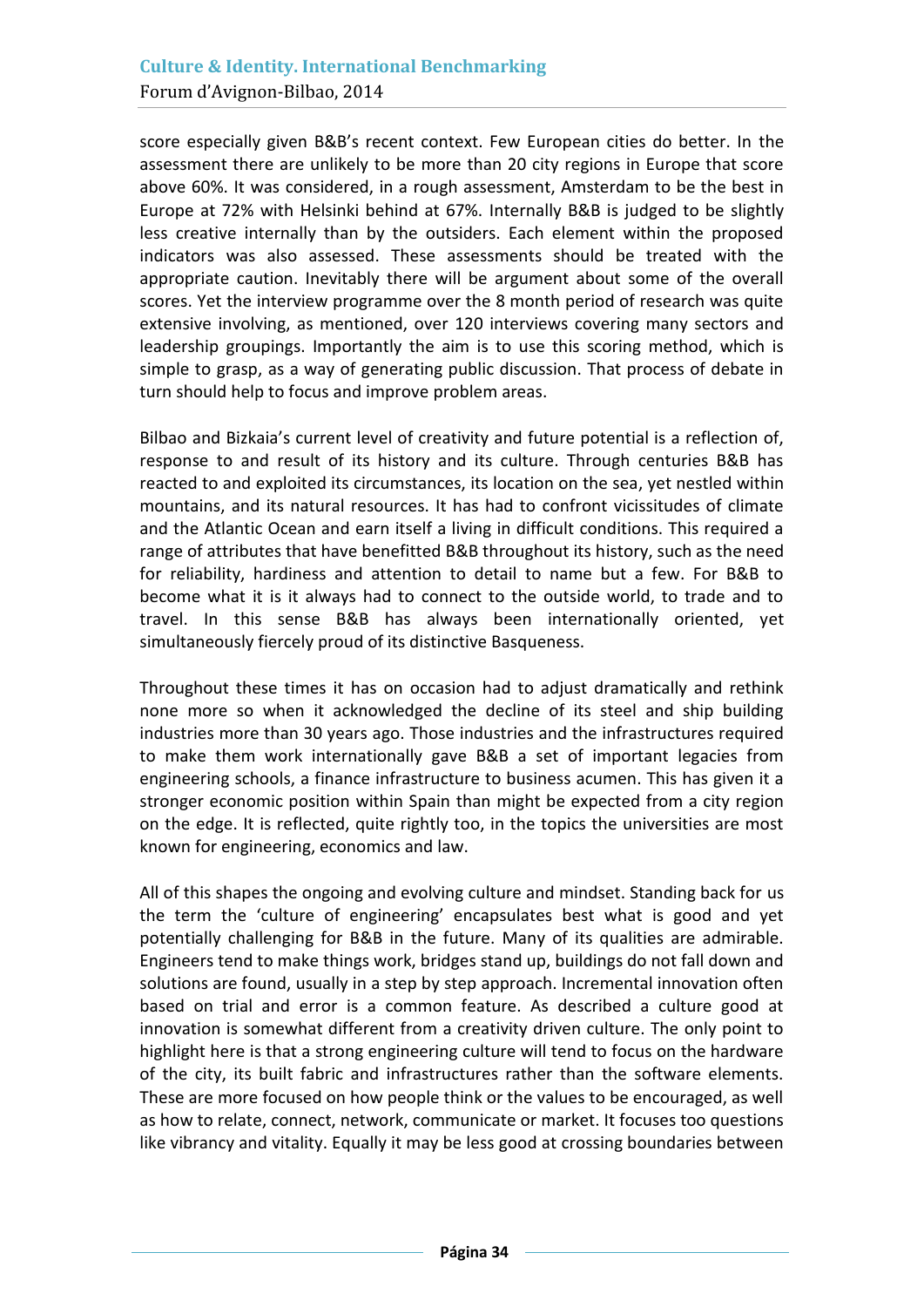disciplines and meshing skills. The engineering mind tends to like the tangible, the graspable and the clear.

The new physical setting of B&B created within the last 20 years is a admirable measure of the value and values of engineering a city into a new age ready for the new economic conditions. Here the city plays a different role namely as a node of sociability, as a meeting place, a zone of interaction and exchange. Its function is to act also as an emblem, an attractor and an image. What has been achieved is a tangible indication of B&B's recent creativity and boldness. Within that achievement are hidden other forms of creativity, such as the ability to gain the consensus to build something like the airport, the metro or the Guggenheim as well as the strategic ability to conceive and shape the city region for its new roles. Ironically, that same success according to some is creating a culture of complacency and a reduction in entrepreneurial spirit amongst the young.

B&B in comparison to similar places in Europe, which have sought to come back, such as Liverpool and Merseyside or Glasgow and the Clyde, remains in a different stronger league. Yet in spite of B&B's strong efforts there are signs of weakening acerbated by global dynamics and politics beyond B&B's control. Talent and high level skill may be drained from B&B as are those with strong aspiration. Therefore for B&B the retention and attraction of talent is the central question for its future.

One of the basic conditions of creativity is openness and it is nicely reassuring that the surveys of Ikuspegi reported in Panoramica are very positive for B&B. Residents appear to be very open to immigrants and incomers do not feel threatened in terms of their own identity. They believe they contribute to well being and innovation. For instance, 55.7% agree that it is good that Basque society is made up of different cultures, ethnicities and religions and similarly large numbers are highly tolerant of other cultures within the region. Immigrants working in B&B represent approximately 2% of the total population. Out of these we estimate that only 2,000 of the 24,000 (8% of them or 0.16% of population) are working in non-menial jobs. There is a challenge to attract high level talent.

B&B has an excellent track record in civic creativity especially in developing the support infrastructures to adapt its economy to the needs of the new economy ranging from cluster initiatives to technology centres. Each element in the value creation chain has appropriate mechanisms of support. This institutional framework is on one hand, extremely impressive, but it may has become too complex.

Given the willingness to undertake extraordinary investment in clusters and technology parks is it worth considering a range of other niches such as a global urban renewal institute where the credibility is high. These could be part of a variety of softer initiatives. The most important could be an urgent focus on the creative industries. Encouraging these industries will have a whole series of spin-off effects, such as helping to foster B&B's identity, self-representation and image, enriching the cultural offerings to include more alternative activities to match to more formal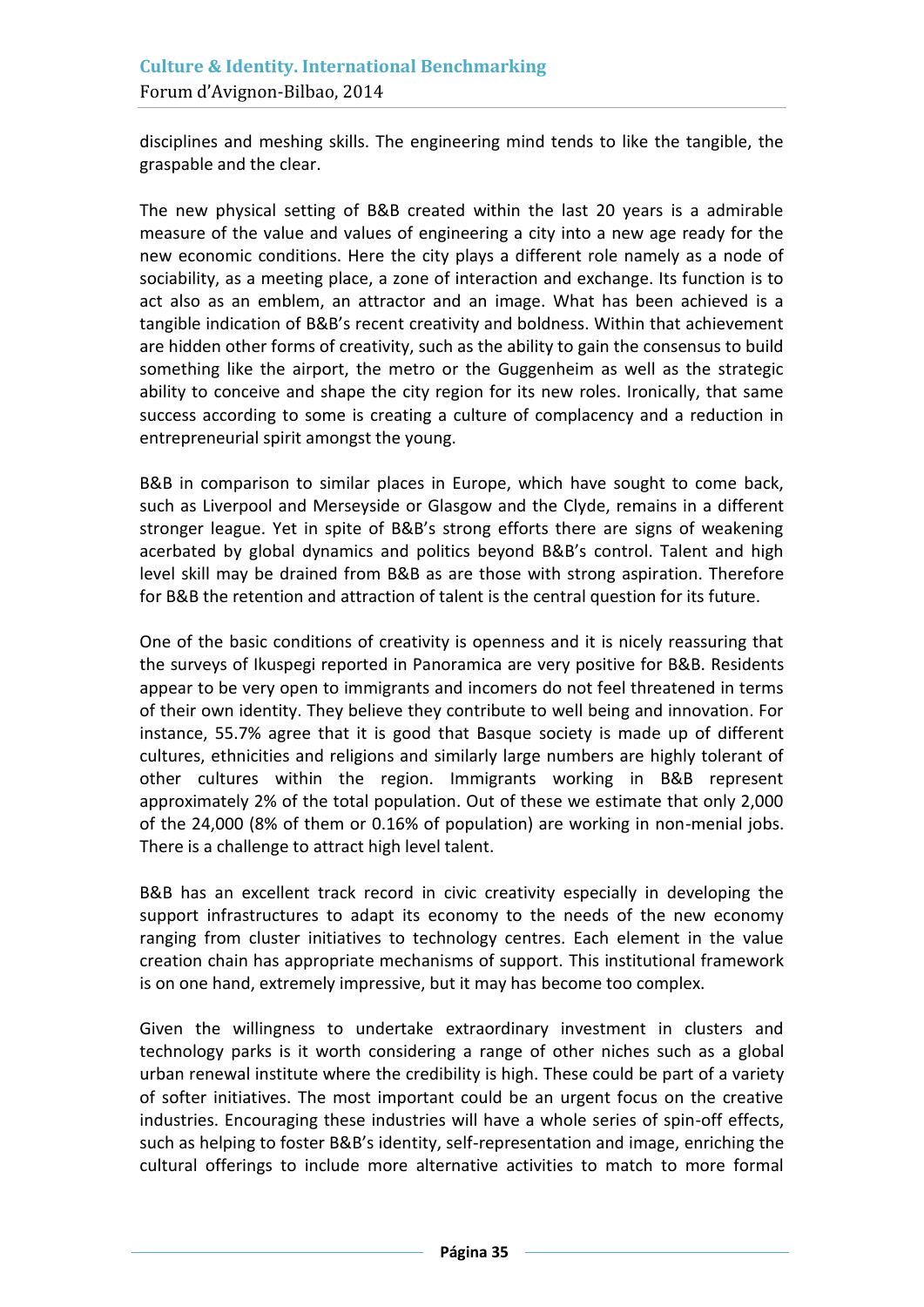ones, and supporting the tourism industry. It will also create over time a greater buzz on the streets, which is one visible indicator of vitality. Finally the culture of Basqueness is in itself a factor for the creativity agenda.

#### **What is a creative place?**

A creative place is somewhere where people can express their talents which are harnessed, exploited and promoted for the common good. Things get done. These talents act as a catalyst and role model to the development and attraction of further talent. It is a place with myriad, high quality learning opportunities, formal and informal, with a forward looking and adaptable and highly connected curriculum. The physical environment functions well for its inhabitants, it is easy to move around and connect with each other. Its high level urban design inspires, stimulates and generates pride and affection. The architecture, old and new, is well-assembled, and the street pattern is diverse and interesting. Webbed within the ordinary is the occasional extra-ordinary and remarkable. It is an environment in which creators of all kinds are content and motivated to create and where there are outlets and channels for the sale of their work. It is a natural market place, where people exchange ideas, develop joint projects, trade their products, or work in its advanced industries. It offers rich, vibrant experiences through for example gastronomy, the arts, heritage and its natural surroundings, including thriving mainstream and alternative scenes and a healthy network of third spaces. Opportunities abound: the place is welcoming and encouraging. Its dynamism makes it a magnet and so generates critical mass that guarantees longevity.

The political and public framework within which this exists has a clarity of purpose and direction, and understands the importance of harnessing the potential of its people. It is lean, clear and focused. Its workings are easy to navigate and it is accessible, open and encourages participation. Public employees here are focused on the job at hand regardless of departmental boundaries. Differences are a natural part of this discussion culture. They are debated, accepted, negotiated and resolved without rancour. Its leadership has vision and is strategic yet is grounded in day to day reality. It is respected and trusted and recognizes its vital role in continuously identifying new opportunities and future-proofing. The society it rules over has a high degree of cohesion, is relatively open to incomers and to new ideas, even though these can sometimes be uncomfortable – indeed, creative places are often not that cosy and can be somewhat edgy. This society enjoys its status as a creative hub and the physical environment in which it exists. Levels of crime are in general low, the place feels safe and standards of living are relatively high. It is socially alert and seeks to avoid ghettoizing its poorest. Social organizations are active, well funded and constructive.

Industry is innovative and design aware, with a strong focus on new trends, emerging technologies and fledgling sectors such as developing the green economy or creative industries. It is well networked and connected and its commitment to research and development is well above average. Cross fertilization across even the most diverse sectors occurs as a matter of course. The business community is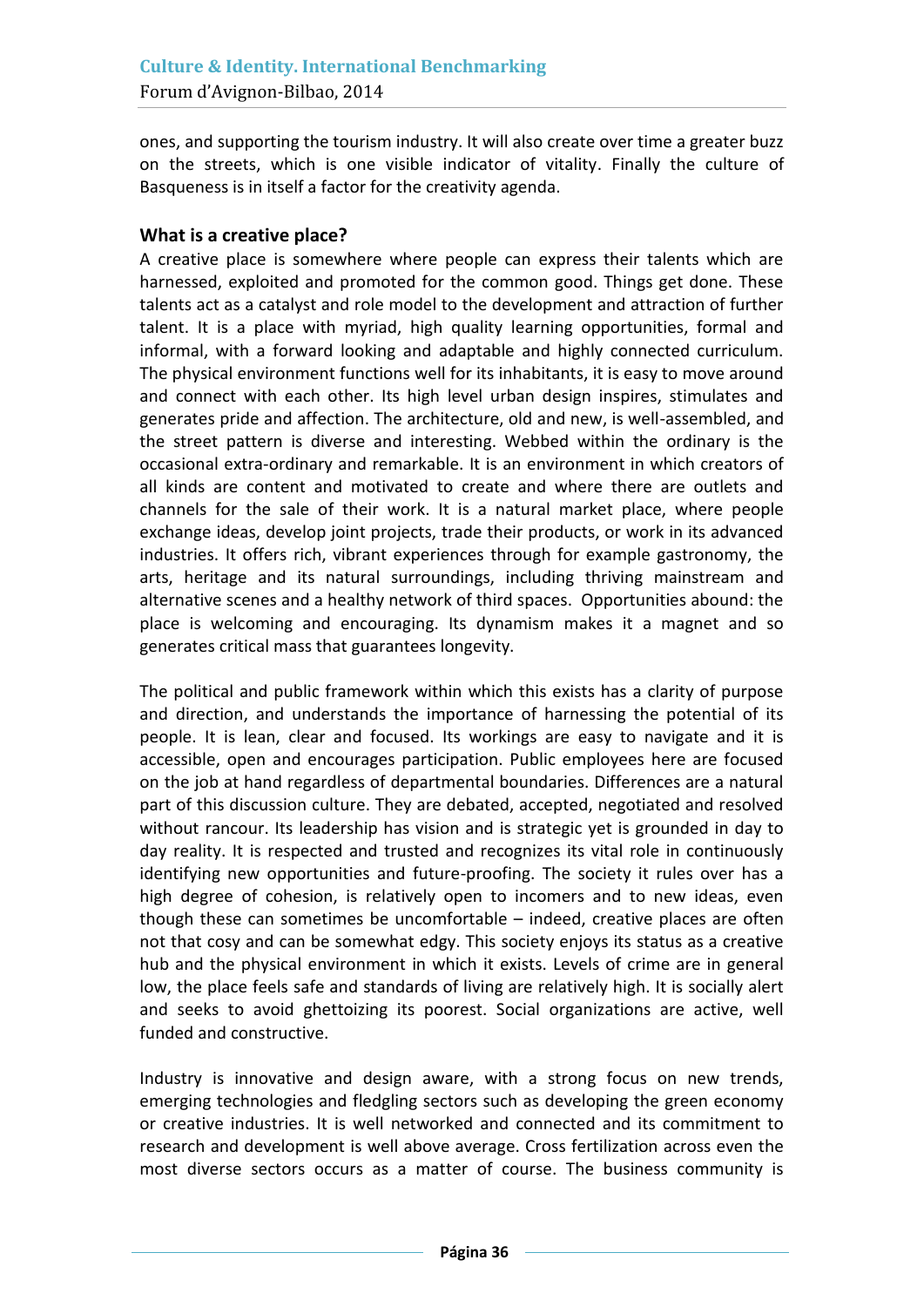entrepreneurial, has drive and is forward thinking. It understands and utilizes well its natural resources, it harnesses existing talents and acts as a breeding ground for new skills. Business leaders are respected figures in their community and give something back. The community in turn is proud of their products and the reputation they bring to the place. Good use is made of its effective communications systems including local and international transport, high speed internet access and connectivity to the world at large.

Overall, as in all creative places, this place is unlike any other. You can feel and sense the buzz, it is obvious to residents and visitors alike. It accentuates its distinctiveness in a relaxed and unthreatening way. It is at ease with itself. Its history, culture and traditions are alive, receptive to influence and change, absorbing new ideas which in turn evolve and develop its distinctiveness and culture.

#### **Political & public framework**

**A creative place** has a political and public framework that combines a sense of purpose and ethics with a desire to get things done. It is relatively transparent and accessible to the population it serves. The bureaucracy is light, lean, and responsive, adapting itself to changing circumstances as required. Citizens are able to interact with and navigate it in a relatively simple way: the ethos of the bureaucracy is to be enabling and facilitating thereby removing barriers wherever possible. Rather than centralising power and decision making it tends to devolve, allowing easy entry points for interested participants. Its thinking is strategic, it is in tune with the interests of its constituencies, and its task-oriented approach encourages crossdepartmental working which is carried out with energy and passion. It fosters a healthy voluntary and community sector, which itself imaginatively responds to social, cultural and economic issues. It has good links with business, and recognises the benefit of and so fosters communication across all sectors. It is good at attracting and retaining quality staff who are motivated more by achieving excellent work rather than by job security. The public sector does not impose greater restrictions on employment than any other sector.

**B&B Assessment:** The political and public framework is purposeful and active, but the strength of political divisions cause some difficulties and a somewhat adversarial atmosphere that can make the discussion of difference problematic. The framework itself is reasonably transparent, perhaps partly because it has to be due to those strong oppositional political opinions. While fairly accessible and with a good degree of devolution of powers, especially at the more local levels of government, this sector has perhaps insufficiently embraced the newer iterations of the concept of open democracy or open administration (cf. *Apps For Democracy* below*)*. The bureaucracy feels convoluted, with many layers of government, too many different bodies and organisations, a tangled web which inevitably results in duplication and overlap of tasks and functions and which makes navigation more difficult. Nevertheless, there has undoubtedly been a positive side to this: innovative collaborative structures have developed, things have got done here, and in a very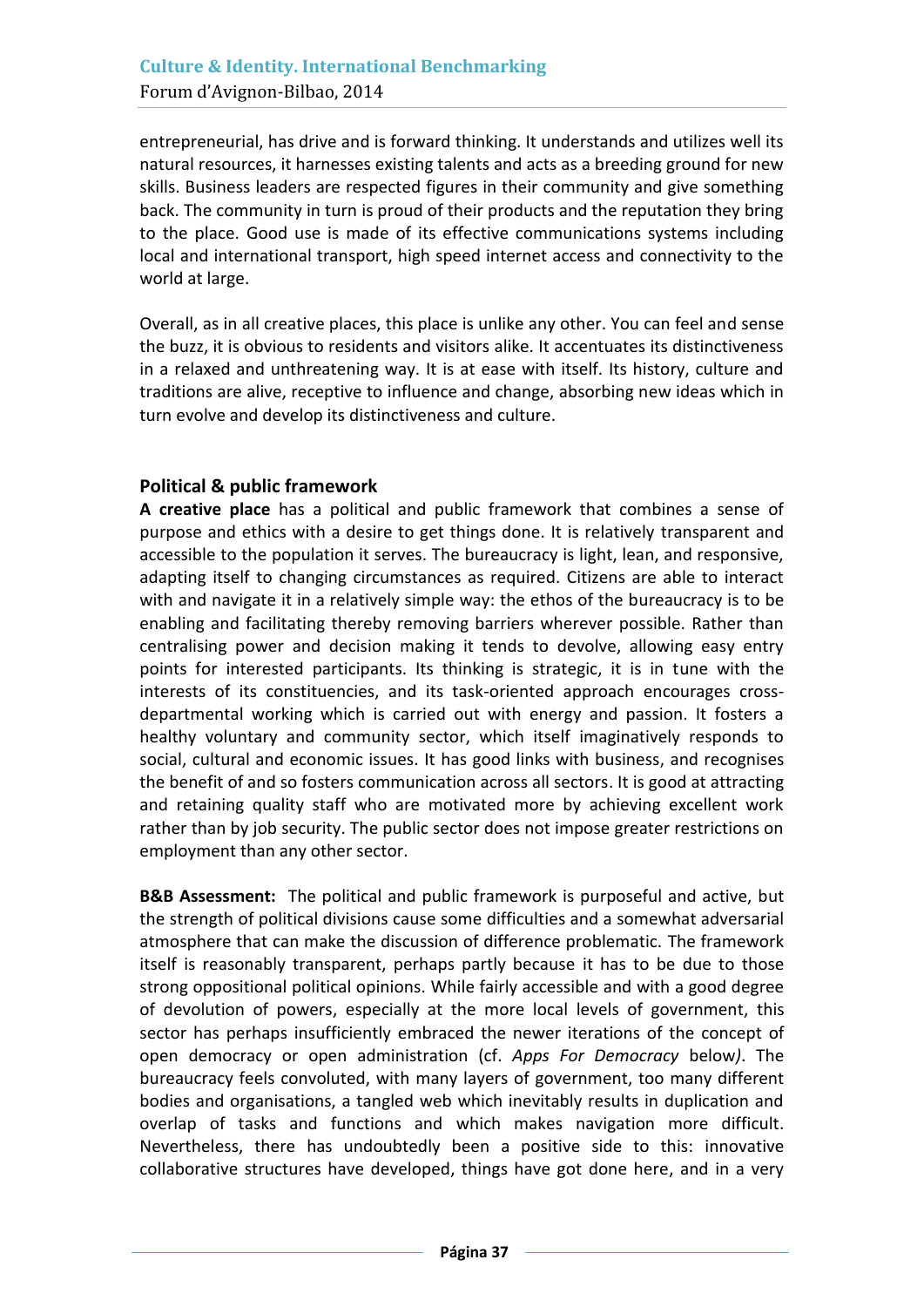impressive way, and with the full support of the political sector and the involvement of the public administration.

B&B has much of the same red tape that exists throughout Spain but with seemingly an additional layer. Efforts are currently being made to reduce this. Yet it is of concern that, for example, in terms of time taken to start a business, according to the World Bank study, B&B rates alongside Algeria, Honduras and The Gambia. The public administration subscribes to fairly tightly defined departmental thinking and organisational protectiveness so that collaborative working does not necessarily take place as a matter of course and duplication being more likely. Cultural attitudes within public bodies and even in politics (and the private sector) could be more progressive and less traditional, with a dominance of older men in positions of power and the more junior posts being filled by graduates whose main objective, many say, is to find a "job for life" rather than stimulating work. Further, the ability of the public sector to attract talent from outside is in part limited by the need to have competence in the Basque language, although multilingual skills have proved to be an asset for creativity.

There are mechanisms providing reasonably good links with business and industry but they are principally via organisations or quangos so that contact is, in a sense, one step removed. However, these organisations have been able to achieve an enormous and impressive amount and they provide both practical and robust solutions at the same time as mapping out visions for the future, in a way that would probably not be possible without them. It is perhaps in the voluntary or community sector that more challenges now lie and more development is needed.

**External assessment: 45% Internal assessment: 50%**

#### **Distinctiveness, diversity, vitality & expression**

A creative place has a clear identity which results from the dynamism of its culture. Its citizens have a relaxed self-confidence in their attitudes and values, even pride in their well-known products, their cultural and other public facilities and resources, and particularly the specialisms developed there. This self-assurance encourages receptiveness and openness: this is a culture which has evolved by absorbing and melding influences over a long period of time, rich and inclusive and able to accommodate a diversity of cultural perspectives. Built on a deep heritage but without retrenching into the past, it is vibrant, vital and unique. As a result there is a great variety of experiences, choices and opportunities, and many channels for people to express themselves.

The mainstream and the counterculture, high art and the fringe, popular culture and the classical, the professional and the amateur, these oppositional forces mix healthily in this exciting and resonant atmosphere. There are myriad meeting places or venues from the intimate to the large within which thrives an accessible culture of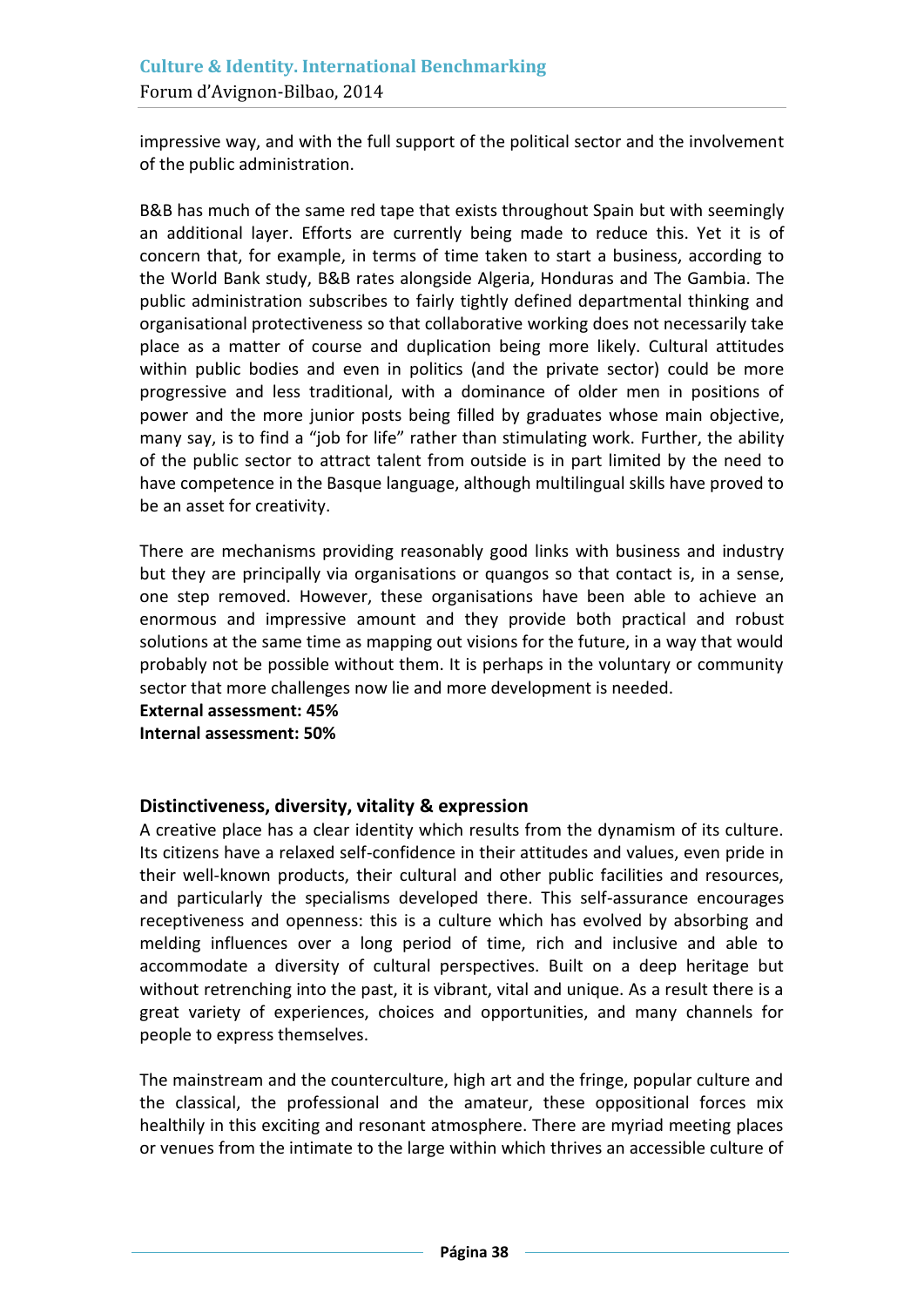critical thinking and debate, a sort of *tertulia* which comfortably and maturely accommodates differing viewpoints.

There is always something new to do and old to return to  $-$  there is a wealth of activity in the arts, a variety of festivals, and many sporting and civic events. Also its science, heritage, gastronomy, attractions, parks and even its relationship with its natural environment all add to its vigour. It is a good environment in which the creative industries flourish, being design-aware and plugged in. Even the high street expresses individuality with its independent shops and quirky offerings and outlets for its local products, and there are specific local channels of communication.

**B&B Assessment:** The classic image of the Basque is traditional, hierarchical, and oriented to hard values. To quite an extent it remains true today despite vast changes in recent decades, and it is emphasised in the hierarchical structures and practices extant in both the public and private sector. There is clear and strong identity, possibly too strong. It is a "serious" place, based on a deep and long "culture of engineering", the populous is solid and reliable, people who get things done. But this unfortunately makes it somewhat one-sided and less dynamic. It could loosen up, become more playful, get some lighter elements – those that there are seemed to have been "helicoptered in". An essential creativity is somewhat missing, a human element.

There is pride and self-confidence here, pride in the specialisms of engineering, gastronomy, urban regeneration, in having adapted from an industrial economy to a technology and innovation economy – but perhaps too much pride, attitudes are not relaxed enough, even complacent and self-satisfied, not opening up and not mixing the creative elements in with the engineering at which they are so good (a combination that would be compelling and powerful). For example, the technology parks are advanced, successful and impressive economically – but they are barren places and in need of another element.

There is a strange kind of mix of openness and of blockage at the same time: here is a place of substance and depth, with a strong illustrious heritage while forward looking and modern, yet it lacks some "buzz" and vibrancy. Despite the *txokos*, the excellent gastronomy, the lively *café culture,* and the tremendous urban landscape, the range of experiences is too narrow, too embedded in the mainstream without the oppositional challenge of a counter-culture. Of course there are some tremendous festivals, the exuberance of which goes some way to counter this but they are momentary, a temporary break in proceedings before everyone goes back to being serious again. The creative industries are thin on the ground and the arts scene is generally under-developed, there are not even many commercial art galleries. There is a poorly developed creative economy – the environment and ambience in B&B is ideal for this but it is like a blind spot, an economic sector too intangible for the engineering mind.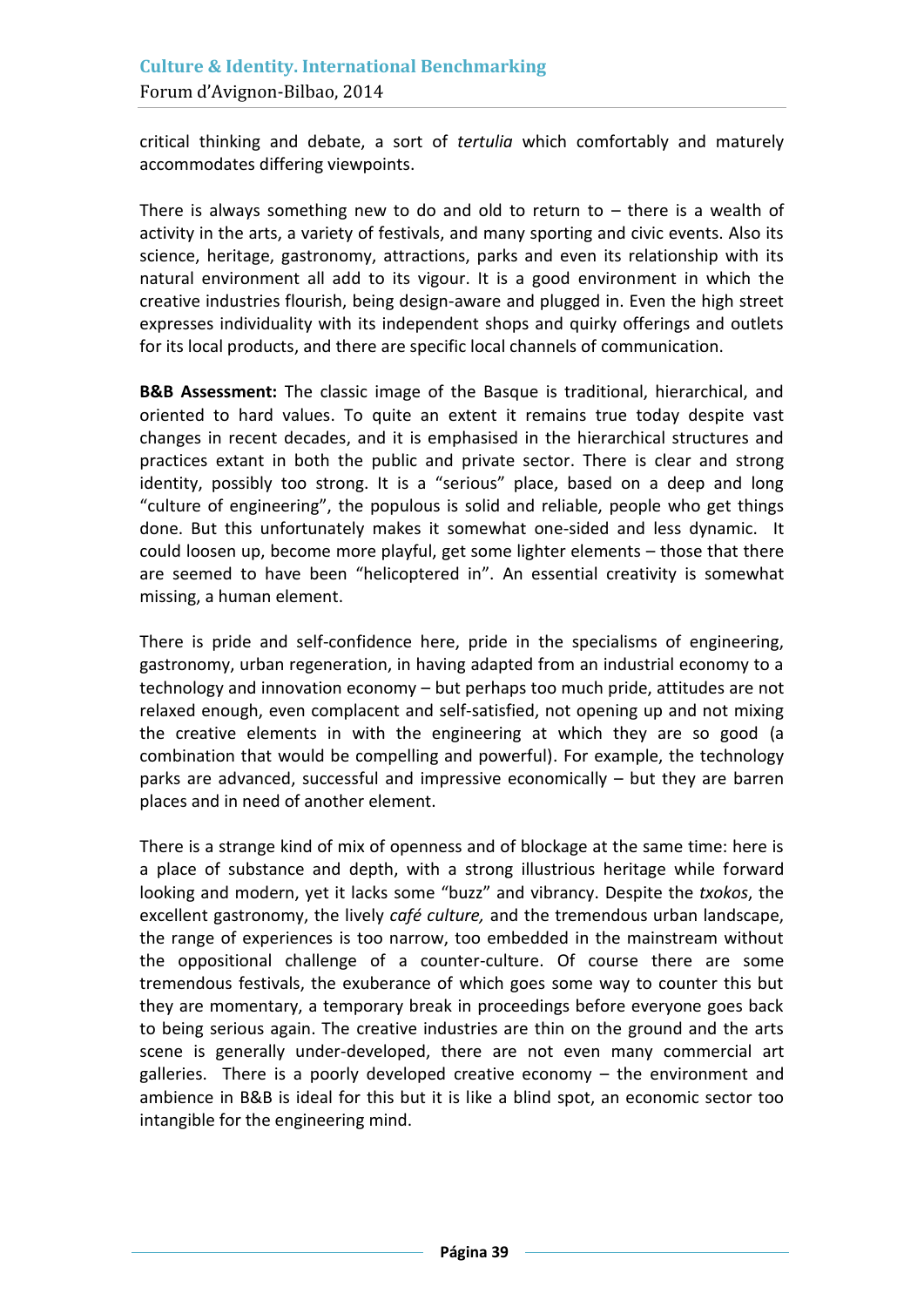#### **Culture & Identity. International Benchmarking** Forum d'Avignon-Bilbao, 2014

In the urban environment there is a good feeling of vitality and distinctiveness, especially in Bilbao. The cityscape is beautiful, remarkable and inspiring and the ambience is relaxing and calming. There are individual stores and restaurants and bars, and *chain culture* has been largely resisted here. There is a sense of plenty of places to meet and talk, be that a formal venue or a café or a bar and the streets are vibrant and friendly.

In general, B&B has a tremendous distinctiveness and diversity, the visibility of which has only come apparent in the last decade or so. The built environment is a tremendous gift to hand down but now we need more emphasis on activities and people rather than buildings. Likewise the experimental needs nurturing over the mainstream.

**External assessment: 60% Internal assessment: 65%**

#### **Openness, tolerance & accessibility**

A creative place is open minded and welcoming and as a result many people from a diversity of backgrounds have made it their home. This atmosphere of openness pervades the way public institutions, the business environment and civil society operates - there is openness in the public, private and community/voluntary sectors, as well as an openness of public space. This creates an enabling environment where opportunities are facilitated and consequently it is easier to get projects going, to follow things through and to transact. It is a gateway to and from the world, it is well connected. Many locals work abroad and vice versa, but to all this place remains their home. This openness has produced greater understanding of differences and created an inter-cultural dialogue which helps it to remain in the vanguard of latest developments. This attitude is echoed in the inviting way facilities work.

**B&B Assessment:** B&B is open and welcoming and is clearly aware of the importance of openness. As examples, it has made a very visible point of welcoming key foreign architects to design its regenerated public realm and it is a member of the Open Cities Network. Although immigrants appear to be as ghettoized as anywhere, people seem to become committed to B&B once they get there, and any visitor generally feels immediately welcome.

In common with the rest of Spain, however, and indeed with Mediterranean countries in general (which B&B purports not to be), it is not as open as it could be: it is institutionalised and many of the institutions are "closed" with the result that it is not easy to achieve things. And in private life, there is a sense that people value and protect their own private space into which it is not easy for an outsider or visitor to be invited or welcomed. Moreover, it is hard to see foreigners in evidence, other than low-paid migrants from Latin America.

Its transport systems make it relatively physically open to the rest of the region and to Spain but internationally it is more poorly served, the air routes to both Europe and further afield being cumbersome and requiring transiting through a major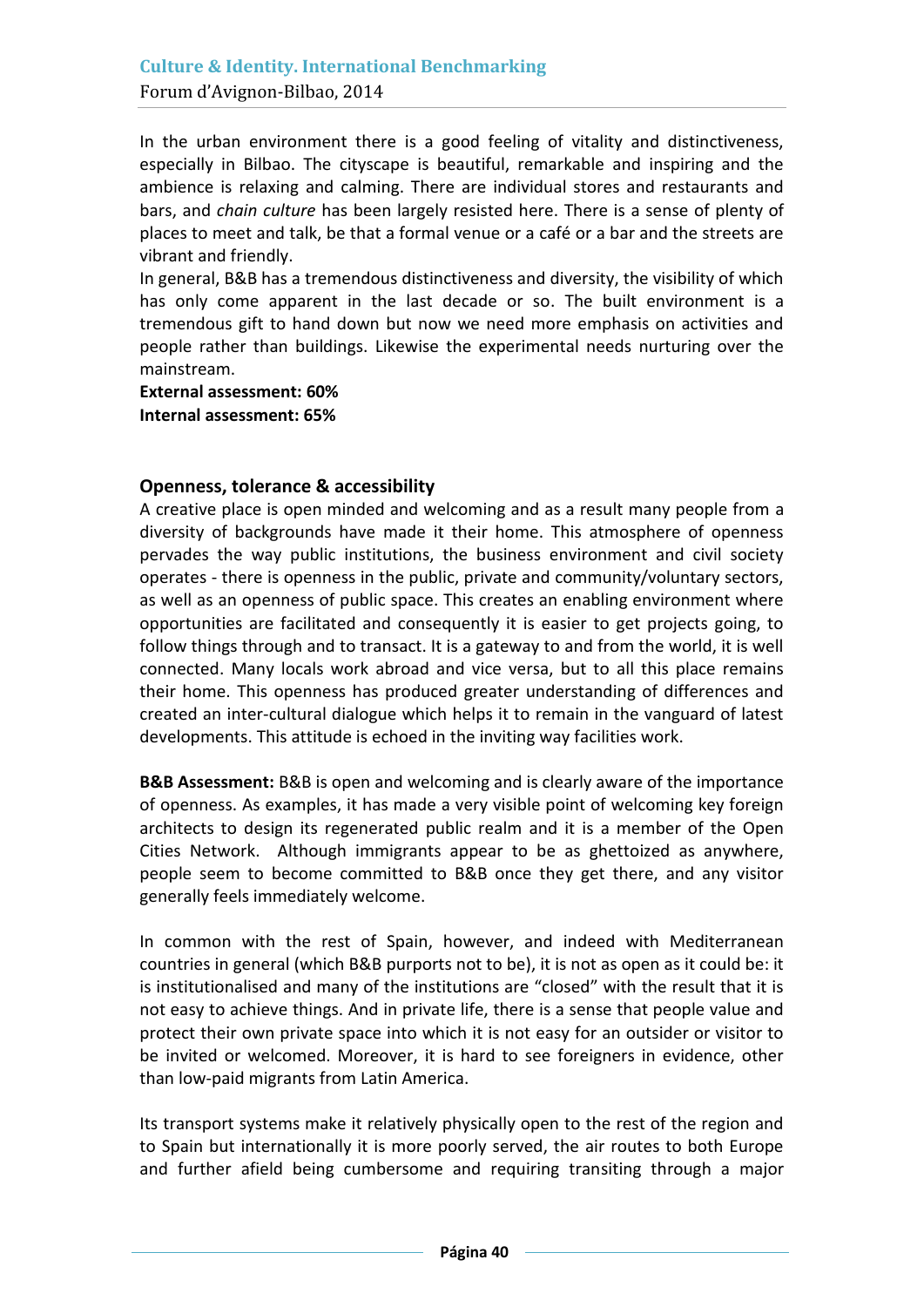European hub: for this reason alone you could not describe B&B as a gateway to the world.

But overall this is a relatively welcoming place and, if the troubles were eradicated, Bilbao itself would be ideally placed to be humanistic city, a place for all good people wishing to meet and refuel, a city on a human scale.

**External assessment: 60% Internal assessment: 70%**

#### **Entrepreneurship, exploration & innovation**

A creative place is one where entrepreneurs feel very much at home. They have social recognition. Here is a place where an idea can become reality quite quickly. It is a place where you can make mistakes and you are not too severely judged. There are extensive support systems from advice to access to funding and risk capital. There is a higher than average level of innovation and R&D and the place has a reputation for its design-led distinctive products and services. There is a business and industry culture that respects experimentation and investigation and this is valued by the community at large. The *creative industries* play a significant role.

**B&B Assessment:** Here is an entrepreneurial culture without any doubt, a place where entrepreneurship is recognized and accorded value. It has an excellent supportive infrastructure which, in comparison to a Singapore, is in part blighted by the Spanish / Mediterranean style of bureaucracy. This limits the time taken from idea to reality and at times may even inhibit it altogether. Furthermore, it appears that the culture does not tolerate mistakes well. There is not a forgiveness culture so experimentation has to be made with caution. Access to funding and risk capital is not as easy as in high achieving European cities and countries, but nevertheless this is relatively well developed, particularly in comparison with Spain which has traditionally had one of the smallest shares of venture investment in seed and startup enterprises among OECD countries. Here funding is mostly publicly seeded and the missing area currently seems to be private venture capital or *business angels.* 

In comparison with the highest ranking Nordic countries, levels of innovation and R&D are above average but not spectacularly, they are confined to certain sectors, and despite an awareness of the importance of a culture of design is less apparent than other countries such as Germany or the Nordics. B&B actually poses a competitive paradox: while innovation is reasonably high (55<sup>th</sup> out of 202 in OECD terms) its GDP is in the top ten (second only to Navarra and Madrid within Spain). This could be connected with the embedded engineering culture which has its own way of learning and thereby innovating, partly through experience: i*nnovation through experiential learning and interaction*.

It may be that a different methodology for measuring innovation is called for here as Basque enterprises seem *outside of the box* of standard measures. Moreover, a great majority of the innovation and R&D here is in the broad world of engineering,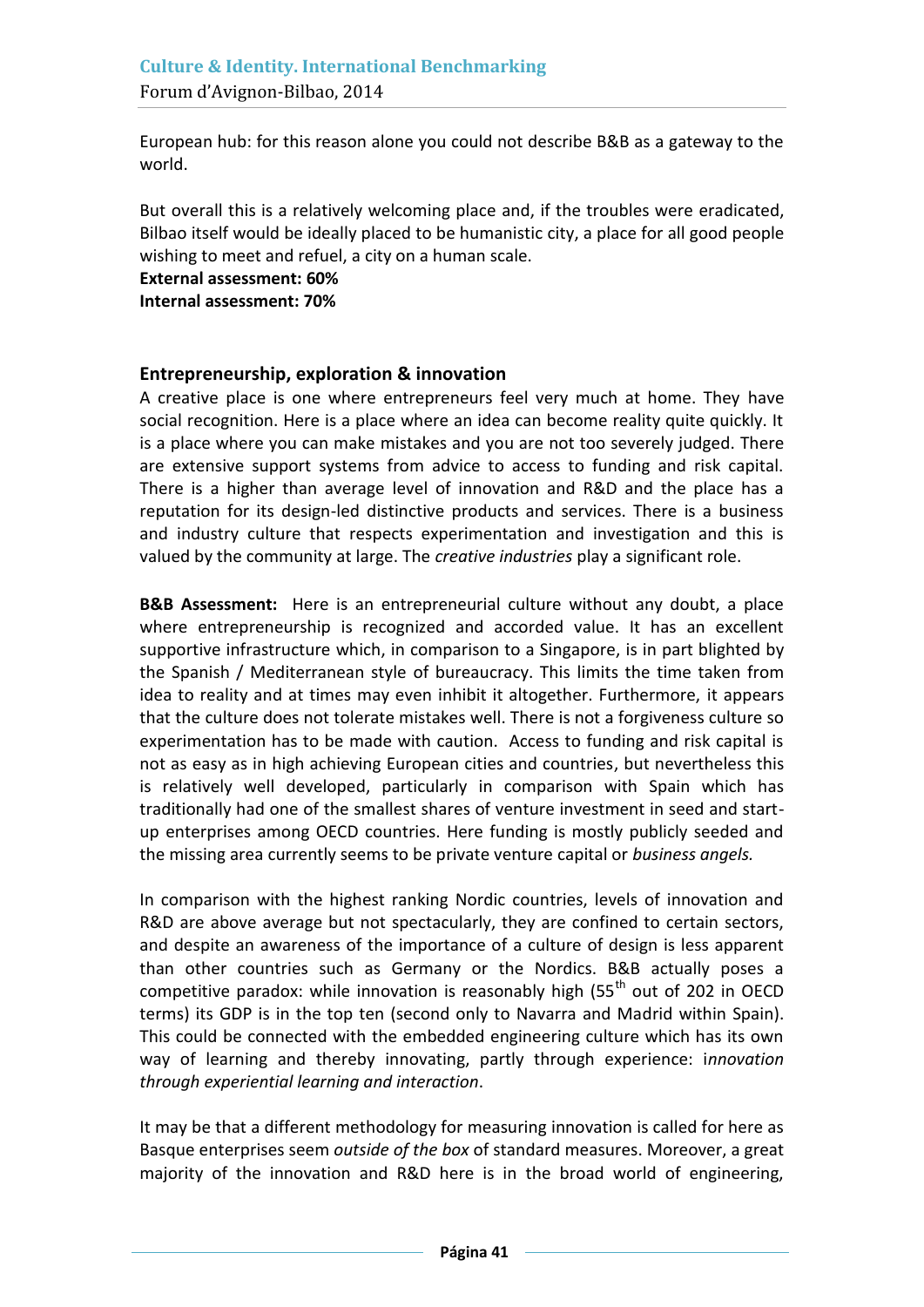whether manifested in renewables or bio-sciences; the exports from B&B are engineering and engineering is what is done here.

The creative industries are not very apparent in B&B, there are businesses based on that sector of the economy, but it seems few people are working in the arts generally. This is a place more used to the world of large scale corporates, where SMEs although extant are not a major economic force (though it must noted that, through the Mondragon system there is a significant level of cooperative enterprises). But this is probably the area which needs most expansion, it is a logical one to pursue, it will add strength to the engineering culture and provide wider opportunities for its population. B&B is one of the worst casualties in Europe of the demographic time bomb with a declining labour force, declining birth rate, and increasing elderly sector: to deal with these requires more innovation, better productivity and enhanced immigration.

**External assessment: 65%**

**Internal assessment: 85% but declining to 65%**

#### **Strategic leadership, agility & vision**

A creative place has many leaders and many levels of leadership. There are dynamic and forward looking people of quality in every sector providing a strong sense of vision for the place, meaning that there is deep awareness of current trends and emerging developments and their implications. Their style is noticeably inspiring, able to delegate and be empowering to others. They are accessible. These leaders describe an achievable yet ambitious future that acts as a compelling and involving story, which could be a vision for the city or region, or a business venture or educational programme.

Their thinking is strategic: they are looking at the future in the broadest terms and see the planning process as continuous and intrinsic. They exhibit foresight and awareness beyond the confines of their own field and are conscious that they are helping to future-proof their place. They understand the broader context and how they fit in, working with other leaders creating motivated partnerships. They ensure that there are good mechanisms to gather information on best practices and innovative solutions from around the globe, such as research centres, think tanks and collaborative devices such as clusters networks, specialist hubs or technology parks. They are strategically agile knowing when and how to seize opportunities, for which they have already created a state of preparedness.

The decision making communities in public and private walks of life have a forward focus, whether they are teachers, public servants, transports chiefs, middle and higher management in industry and business, or community organisers or those in the artistic world. They are always alert and scan the horizon in their respective sectors, actively looking out for the next important thing in their respective domains – for example, at the present time there is likely to a significant involvement in *things green*. Their pride in place helps them to share a common agenda.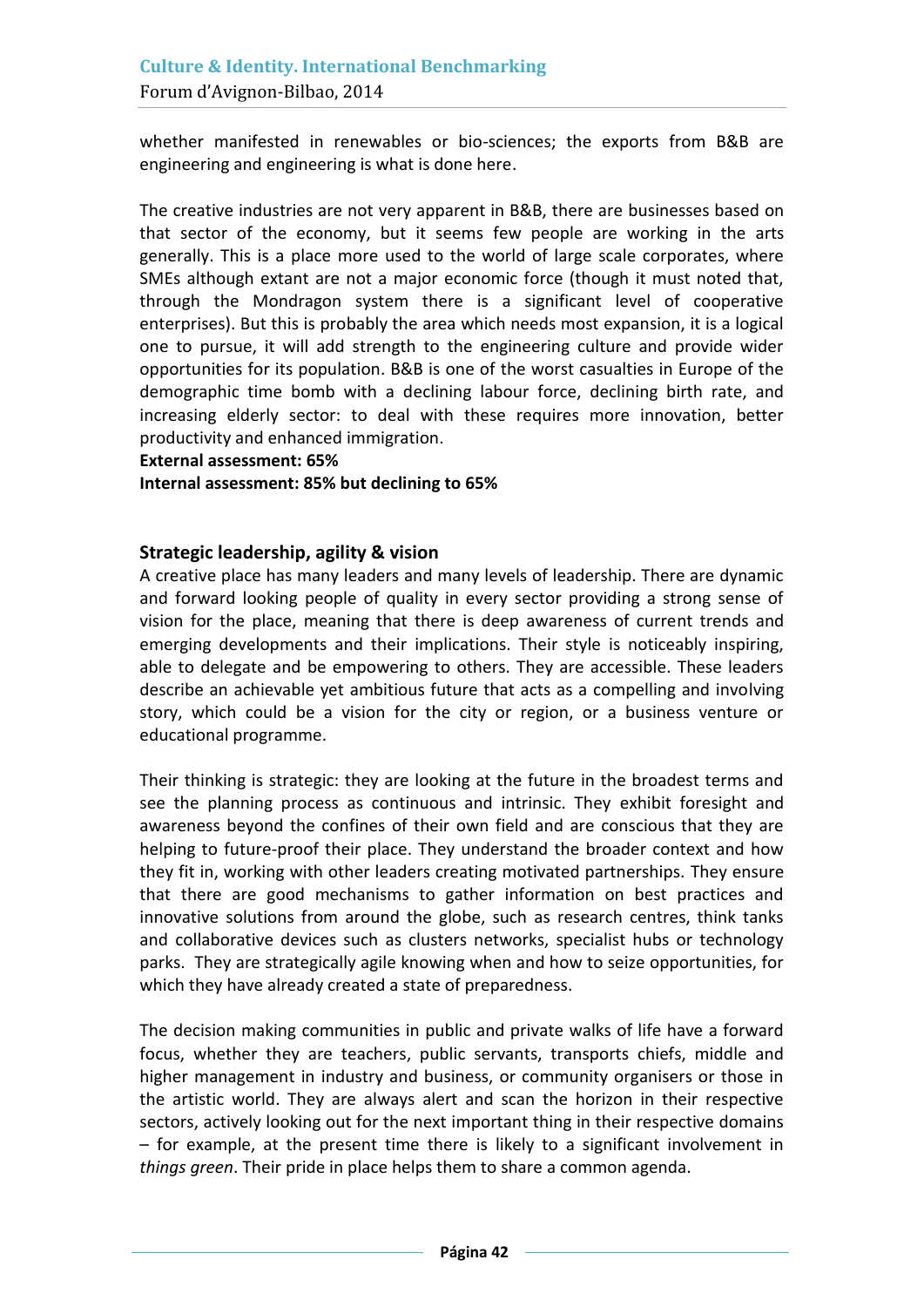**B&B assessment:** The totality of what B&B has been able to achieve in a variety of spheres despite the acknowledged problems and troubles is impressive. This involved implementing a raft of well orchestrated initiatives some of which challenged vested interests as the region moved from an older industrial economy to a more innovation driven one where urban attractiveness plays a central role. To make this possible required an usual set of alliances who needed to agree on some central issues. In considering the detailed steps required a combination of vision, policy and planning skills and the ability to deliver were necessary. B&B's particular strengths lie in its long term preparation and paced and purposeful approach in developing policy mechanisms to deliver the support infrastructure and regulations and incentives regime to shift the economy in addition to the hardware infrastructure such as technology parks. B&B seems switched on, more Nordic than Mediterranean in outlook.

The 1990s regeneration is the most visible and easily compelling part of this story. The Guggenheim was a result of a series of previous initiatives and the difficulties in achieving this aim showed a high level of 'strategic opportunism' - the ability to strike and seize opportunities when it really matters. The beauty of this is that it is visible and tangible. It is there for all to see. It is tangible. Yet to make it happen required a set of largely invisible actions such as cajoling diverse partners to work together. Clearly much politicking was involved in this, especially as the politics of the country is complex and has led to what some call the 'organizational spaghetti'. This tangled web at times is difficult to untangle. Some organizations played their part in encouraging ways forward though.

The special quality of B&B's leadership has been to recognize the broader context and to draw in global advice from people such as Michael Porter to ensure it is abreast of good practices as well as ahead of the game. It understood strategic mechanisms from clustering to shared learning forums early on and this early work is paying dividends. It responded to inherent weaknesses and in response was able to develop innovative solutions like the creation of cross-sector organisations.

If there are weaknesses they relate to the mindset and culture which still has a strong somewhat traditional, top-down hierarchical approach, that in many respects has benefits but that over time may become less effective. One aspect is that people feel less at ease with boundary crossing and meshing disciplines. There is a tendency to err to hardware at expense of software as the mindset prefers the tangible rather than invisible. Whilst B&B leadership groupings are alert, they do have blind spots. The leaderships appear better at dealing with the large scale and are perhaps less adept at dealing with small-scale *creative* initiatives, which is why the creative industries have taken so long to get onto the agenda. In addition many of their products are intangible which the engineering mind finds difficult. Leadership in some sectors seems underdeveloped. Given the frustration in so many sectors about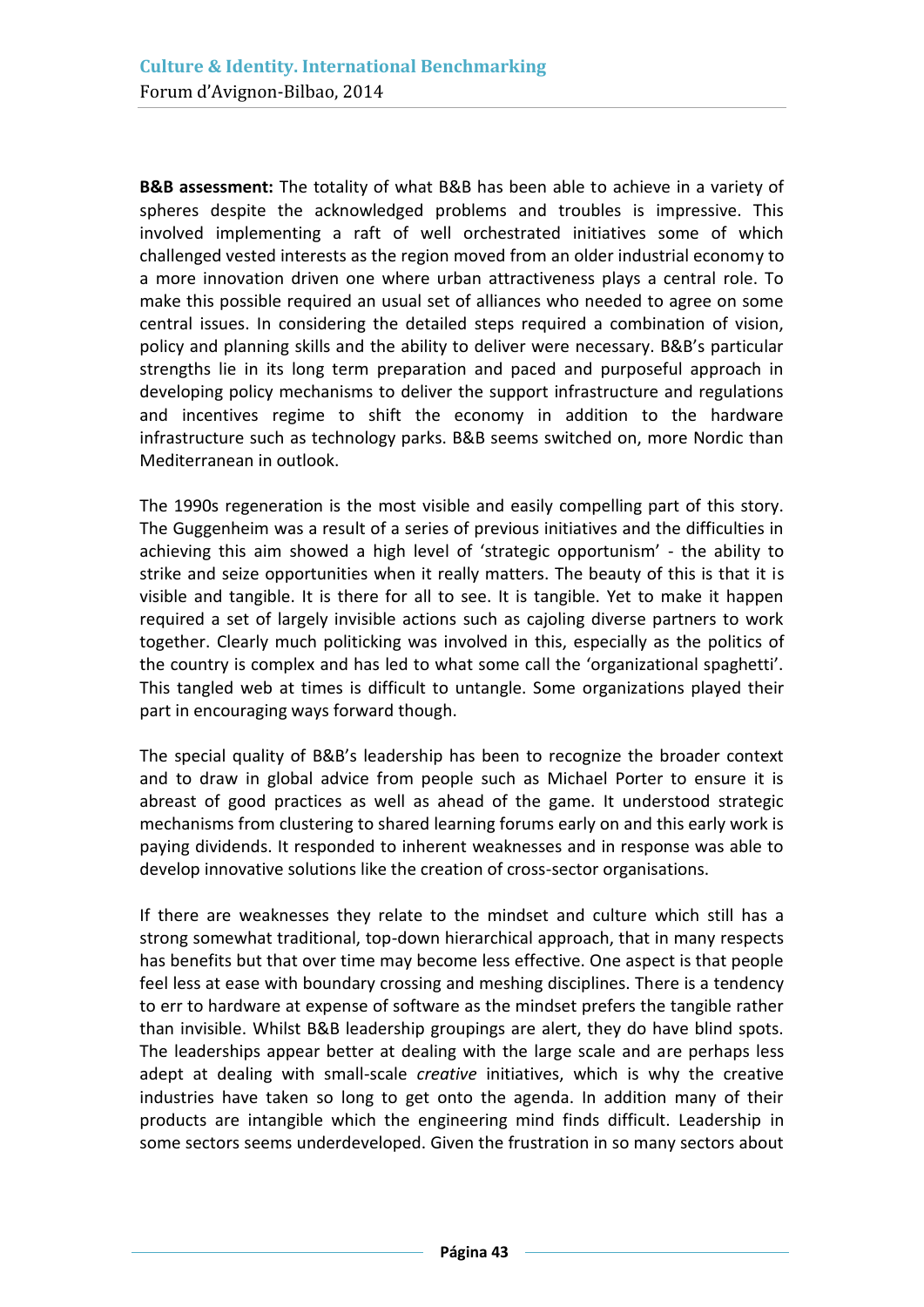education why has it been so difficult to achieve the equivalent that was achieved in terms of physical renewal?

Given what has been achieved a central question is 'what is B&B's story for next decade'. Could B&B become leaders in green technology, but in such a way that there is evidence of being green everywhere from shop bags to low emission vehicles. Can B&B emulate the Nordics and Germans who are streets ahead? Can B&B be the Freiburg of the Mediterranean? Its greenhouse gas emissions are in the worst five of Europe, though a little better than Spain. This is a useful strategic challenge – just the kind the B&B likes.

**External assessment: 80% Internal assessment: 75%**

#### **Talent & learning**

A creative place values learning and knowledge. All talents are nurtured, fostered, promoted, rewarded and celebrated. There is a diversity of learning options, this enables people to find their right vocation and metier. There are ladders of opportunity that help take people from one level to the next. There are both places that teach the core skills as well as centres of excellence that are globally recognized. There is professional pride in teaching and lecturing and this is infectious. Learning is prestigious. The education institutions strive to be the best in their field and they are connected internationally. The modern and constantly evolving curriculum is in tune with the needs of business and is aware of global trends – providing qualified people in the required areas of specialisation and also providing skills training in specialisations which are as yet in their infancy. This system is excellent at growing and retaining talent locally, and there is a two way flow which places that talent abroad when appropriate and brings other abilities in as needed.

**The B&B assessment:** The predominant view in B&B of the overall learning system is one of deep frustration and dissatisfaction. Most interviews regardless of background and sector and including those within education itself pointed to enormous failings stretching across the whole spectrum from primary education to the tertiary level. Clearly there are exceptions. Some teachers are inspirational as are many projects. The same applies to the universities. Although the European wide and global rankings put the Basque universities low, there are also examples of global reputation.

Sadly the glory days of Bilbao as Spain's law, economics and engineering centre of excellence have gone and have not been replaced by other specialisms. Unfortunately the troubles coincided with internationalising the education sphere, when the system was least able to respond. It is perhaps the biggest victim of the troubles.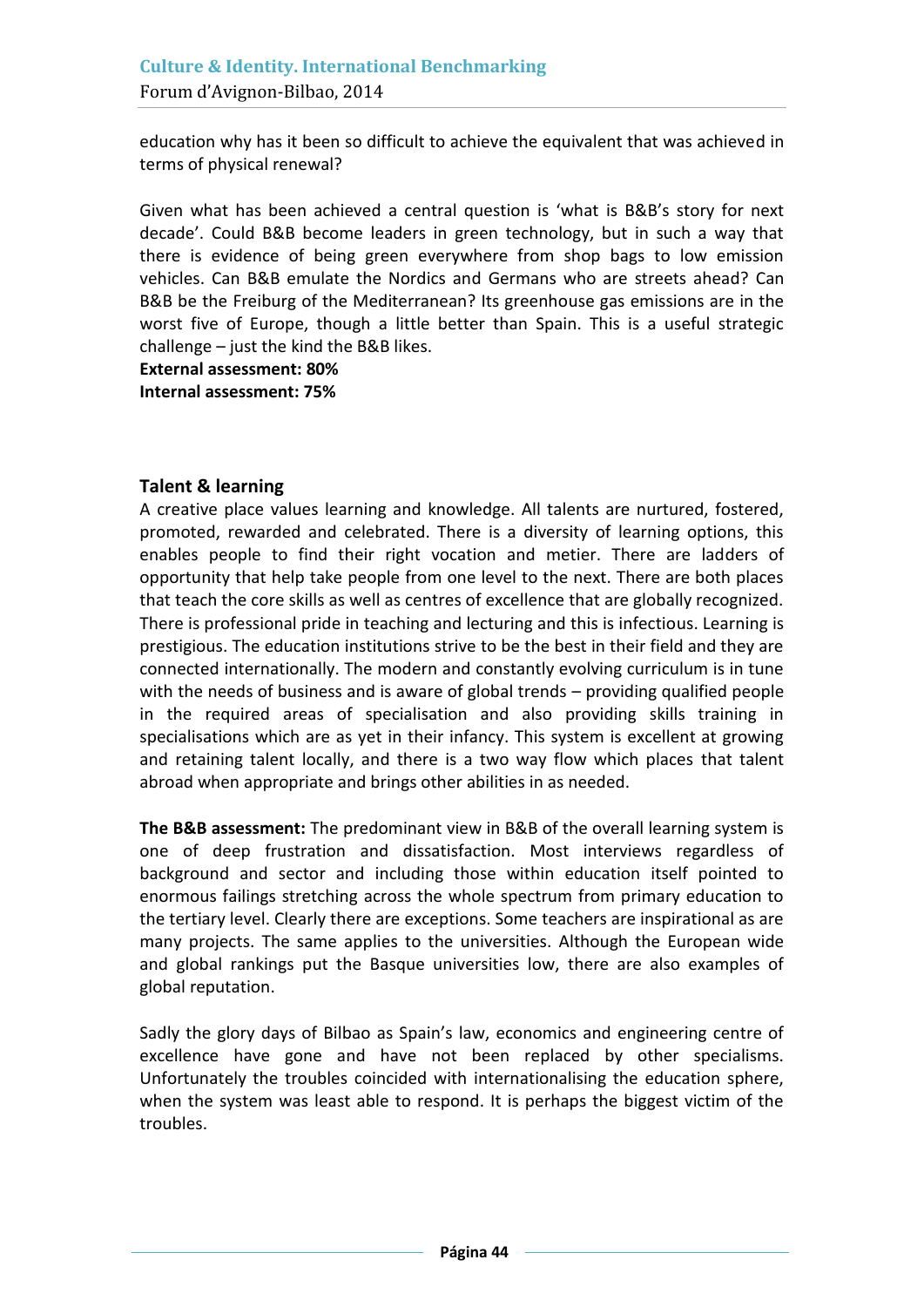The problems, however, appear to be systemic and many of the necessary changes are dependent on national government. This lack of control exacerbates the frustration especially as the Basque country is acknowledged as a place that values learning and knowledge. Figures show there is a huge desire to learn, well above the Spain average but the system does not deliver. This desire to learn is perhaps based on the focus on equality within the education system, which some argue can be at the cost of high achievement.

Furthermore it is surprising these problems exist given that secondary level teaching is very well paid and comparatively one of the highest in Europe, yet there still seems to be a lack of suitably qualified teachers. Is this brain drain or is teaching not desirable? The education system it seems has greater resistance to change than other sectors. It may indeed be that families and Basque traditionalism influence this further on the basis that 'my education served me well, so why should it not do for my children'.

The criticisms focus on a series of issues. There is a tendency for professors to run the university system for their own ends rather than based on the evolving needs of B&B or emerging global trends or concerns. It is seen as somewhat old-fashioned, not future oriented or relevant. It is more modular and not geared to selforganization and problem solving. In some schools there is even still rote learning driven. There is little flexibility and complacency. There are insufficient connections to business and their needs. Some courses especially in the humanities are obscure and benefit very few, but again exceptions exist.

Certain forms of knowledge are still valued more than others, which reflects the engineering culture of B&B. Perhaps as a consequence art and design education does not have very good reputation and is not well developed. This is important given the increased significance of the creative industries.

The location of the main University Campus is away from the hub. You do not have a sense that university life infuses the city as with Harvard, Philadelphia, Amsterdam, Bologna or Helsinki. However, there are efforts to build university infrastructures in the city centre and Zorrozaurre represents an opportunity for business and industry connections, but there is an urban design issue to ensure the educational park integrates and webs the education system into a living community.

Everyone is aware that the Bologna process is a wake up call. This seeks to create a European higher education area by making academic degree standards and quality assurance standards more comparable and compatible throughout Europe. A key feature is that it will be easy to move from one country to the other to study. This makes education far more competitive with the most talented most likely to move where they perceive education to be best. This will happen in a context where, in spite of the stay at home mentality, talent is leaking out. There is little evidence of two-way flow and although some initiatives are good at dealing with and attracting very small numbers of high level people there is a long way to go to create a counterflow. One way to begin the process is to develop significant niches where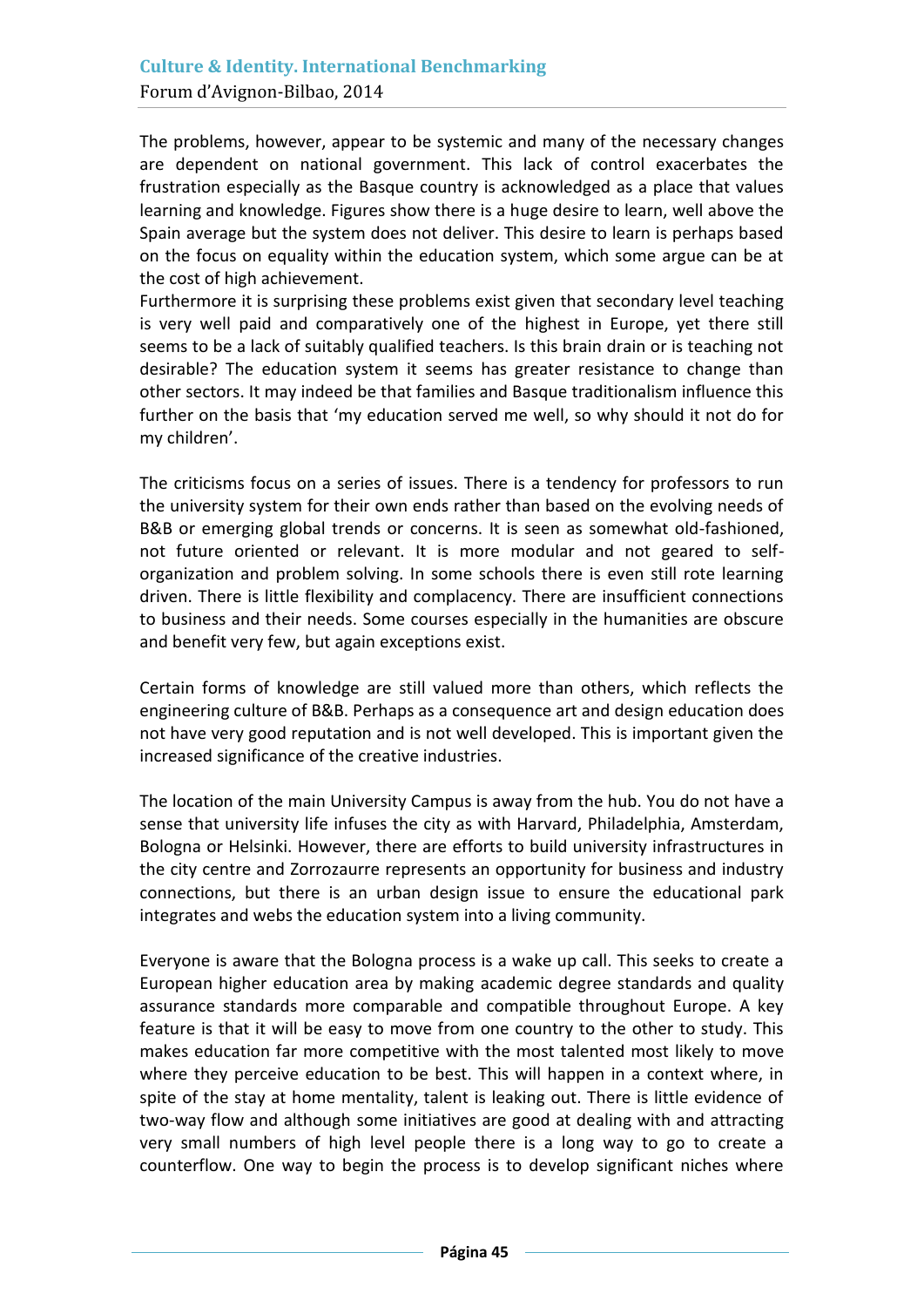B&B can be a global player. One specialism would be to become a leader in teaching high level courses on urban regeneration, where Bilbao itself is a global model and the other green engineering. In both cases these should become small centres of excellence drawing on global lecturers and organized as a new hybrid model of learning based outside the university system.

**External assessment: 35% Internal assessment: 40%**

#### **Communication, connectivity & networking**

A creative place is well connected internally and externally, physically and virtually. It is easy to get around, it is walkable, places are accessible and communities are less ghettoized enabling chance encounter. Social mobility is more possible. There are high quality public transport systems. They offer much more than merely radial connections so linking its various parts. The place and population is wired and happy using the sophisticated IT and communications infrastructure. It travels at home and abroad taking advantage of the excellent rail and air services which make a gateway for receiving outsiders. Speaking foreign languages is common place. Business to business and cross-sectorial links work well, there are clusters, hubs, focal points and knowledge exchanges. Full advantage is taken of the natural location in communicating and conducting trade. The place is outward looking and makes contact at all levels abroad, creating joint ventures, research projects, product development and civic partnerships.

**B&B assessment:** B&B is internally very well connected physically and with the new road and rail plans some of the remaining weaknesses will be dealt with. The urban areas of B&B are largely walkable. In addition social networks are reasonably tight. This makes it easier to reach people, connect and to collaborate. However, there is discussion as to whether they are too tight and whether there is enough vertical and horizontal movement. – some call this the quadrilla syndrome, where things can become too cliquey where networks then lack permeability. While broadband take up is high and ahead of Spain which is itself in top five of Europe there is not the sense of wifi ubiquity which one finds in the Nordic countries. This may indeed be for good reasons namely face to face contact is somewhat stronger.

The social networking intensity seems internally stronger than external connections and non-local links. Many of new networking techniques such as 'first Thursdays' or 'first Fridays' or Pecha Kucha as well as social media seem less apparent or popular. These are mechanisms to share ideas, build networks, develop projects, joint ventures and companies. The technological possibilities of Web 2.0 and now Web 3.0 with its interactivity allow the creation and exchange of user generated content. This is an important aspect of the open source movement that that has implications for both the private and public sector. There is a raft of new initiatives in the digital cities networks which are experimenting with new ways of connecting citizens to the city and elsewhere as well as solving problems. Two important examples are Apps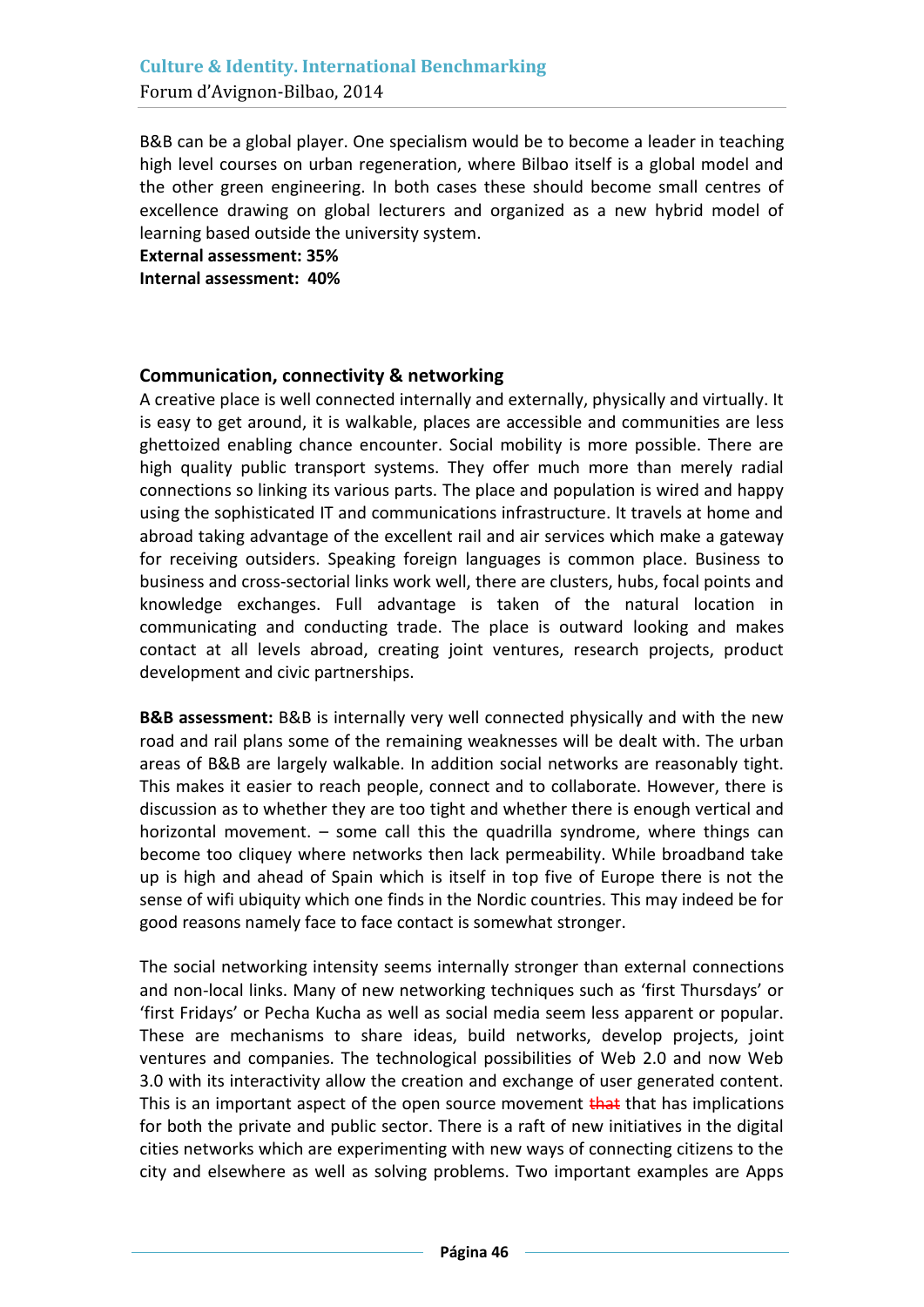for Democracy in Washington and Forum Virium in Helsinki. In both cases the vast data streams are made available in easily accessible ways including real-time crime feeds, traffic flows, school test scores, and poverty indicators. They believed outsourcing problems to a single supplier would probably not deliver a good product and felt combining with citizens talent would be far more effective. The rule was to use open source with creative commons licensing so the results could be shared. The aim was to crowd source problem solving. The first edition of the Apps contest cost Washington \$50,000 and returned 47 iPhone, Facebook and web applications with an estimated value in excess of \$2,600,000 to the city. They include: A car pooling organizer, new biking maps, an application called 'Aware Real Time Alerts' on crime reports, and updates on building permits.

Another dimension of connectivity is foreign language ability. In principle this should be easier for Basques given many know Spanish and Basque and so learning a third language is easier. Yet whilst English speaking seems higher than in Spain in comparison to the rest of Europe excluding the UK there is some way to go.

Formal cross-sectorial partnerships involving the public, private and community sectors are well developed. However cross-disciplinary and cross-boundary working, such as joint projects tapping into combined science and art insights, seems less evolved. Again this may have to do with the engineering mindset that tends to break issues down into their component parts.

**External assessment: 60%**

**Internal assessment: 50%**

#### **The place**

A creative place, as any other place, is made up of hard and soft elements. Here, however, both mesh well with each other, the one encouraging the other. The hardware, or built environment including the public realm and architecture in general is human centric and sensitively conceived and implemented: one is aware of the positive emotional effect of the buildings upon people. Human interaction and activity is encouraged by this physical environment rather than being blocked by physical barriers. It acknowledges and respects and blends well with its natural environment, its surrounding landscape, and its green areas and is aware and responsible regarding its ecological footprint. There is attention to detail and the small things are done well, seamlessly creating a streetscape in which the software (the human activity) creates a real buzz and genuinely reflects the distinctiveness of the place. When you are there you want to be there but its reputation drew you there in the first place – it has a critical mass and a magnetism which enables it to compete well with other places which have similar mass and attraction.

**B&B assessment:** Bilbao and Bizkaia is only on the global map because of its famed regeneration. The physical transformation of Bilbao is highly impressive and the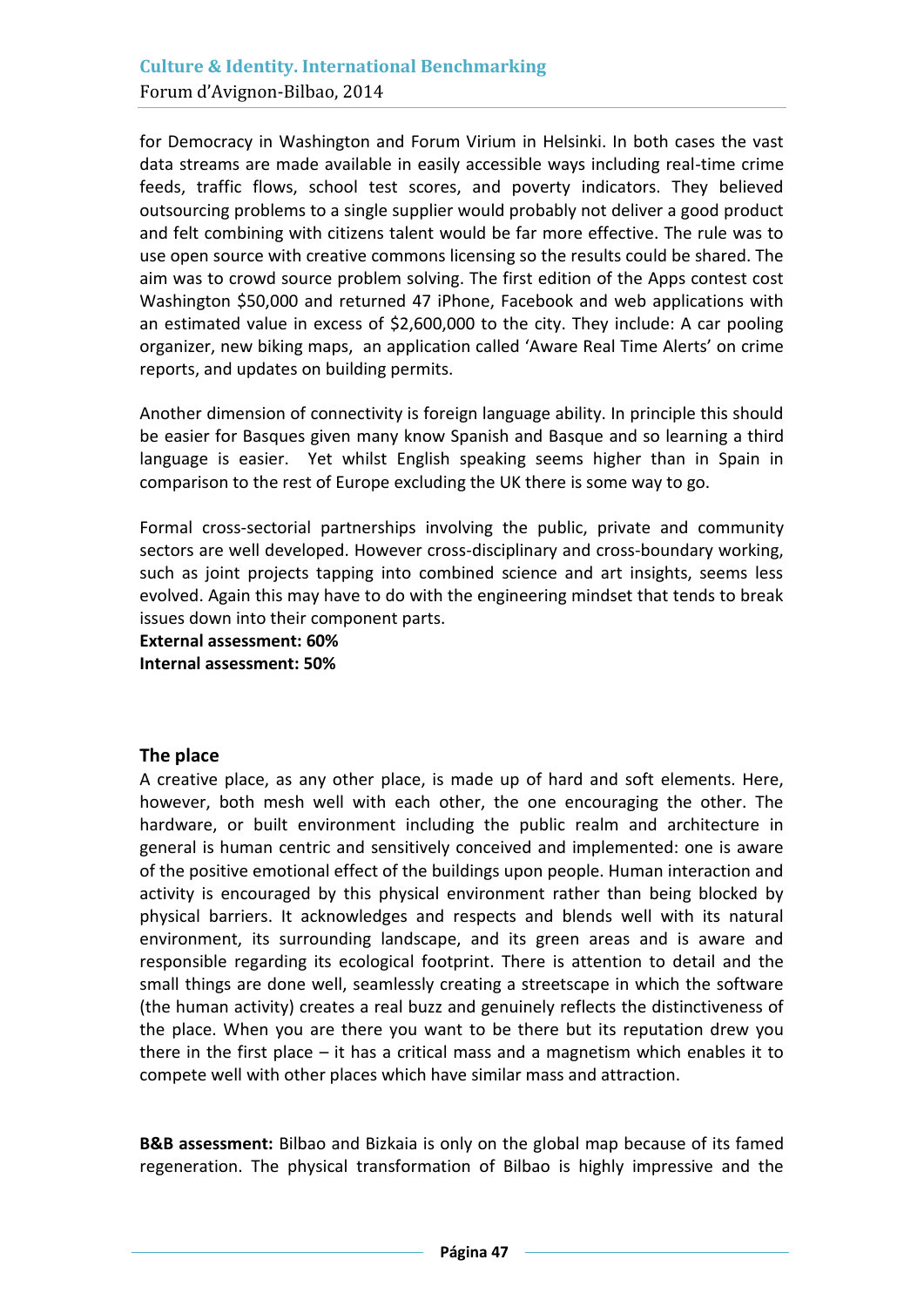standards adopted for physical infrastructure all over B&B are very good. The quote made by a Bilbaino speaker: 'you only have a once in a lifetime opportunity to renew the physical infrastructure, at a minimum it should be international class and a norm world-class' has a strong resonance. The renewal has been conceived as an urban design project as distinct from being purely architect driven. The individual architecture nestles in well within an urban design template.

The arched, long sweep along the Nervion from Teatro Arriaga to the Maritime Museum is a pleasure to look at and use. Iturriza Casilda Parkea and its surrounds near the Bilbao Museum of Fine Arts is a delight reflecting urban life at its best with different age groups, ethnicities and backgrounds mixing. Interspersed there are other good examples of public space such as Bizkaia Plaza or Plaza Nueva, which anchors the captivating old town. There is an encouraging lack of multinational chains, which increases the sense of distinctiveness. The city is well maintained, it is clean, there is not much graffiti and public services are good. In some of these respects it feels Nordic, not Mediterranean. In general, things have been kept to a human scale, which in a large part has to do with the dominance of early  $20<sup>th</sup>$ century buildings in the core. This engenders positive emotions. Movement is easy and there are innovative and varied transport systems from the Puente Bizkaia in Getxo to the nearby open air escalators to Foster metro system, the tram and the Calatrava airport.

As the city spreads out into the metropolitan area from the centre and along the river towards the sea places are in need of refurbishment and the city knows this is a priority. Some of the technological parks although modern and functional are somewhat soulless. It is as if they were put together mechanically as an engineering project rather than building a community of researchers. There are too few facilities. There are surprisingly few old buildings being reused for new industries such as in the creative sector. There is a sense that the past has been erased apart from the occasional crane along the Nervion. Almost every old building has been removed in Zorrozaurre, yet this remains the future opportunity to blend old and new.

Overall there is little visible evidence of B&B's green commitment to the environment. No buildings show their green intent.

The terrain in Bizkaia is quite dramatic and difficult for creating urban settlements. Yet usually they blend in well with the mountainous surroundings. Bizkaia, however, as a whole remains an industrial area and inevitably older factories scar the landscape interspersed by newer cleaner looking structures. Coming into B&B from the various directions you encounter a combination of the delightful and quite attractive places like Guernika or Etxebarri to declining somewhat depressing settlements.

There is a buzz about B&B and especially urban core Bilbao, it does feel unique, different and individual, but something is missing. Maybe it is a lack of artiness.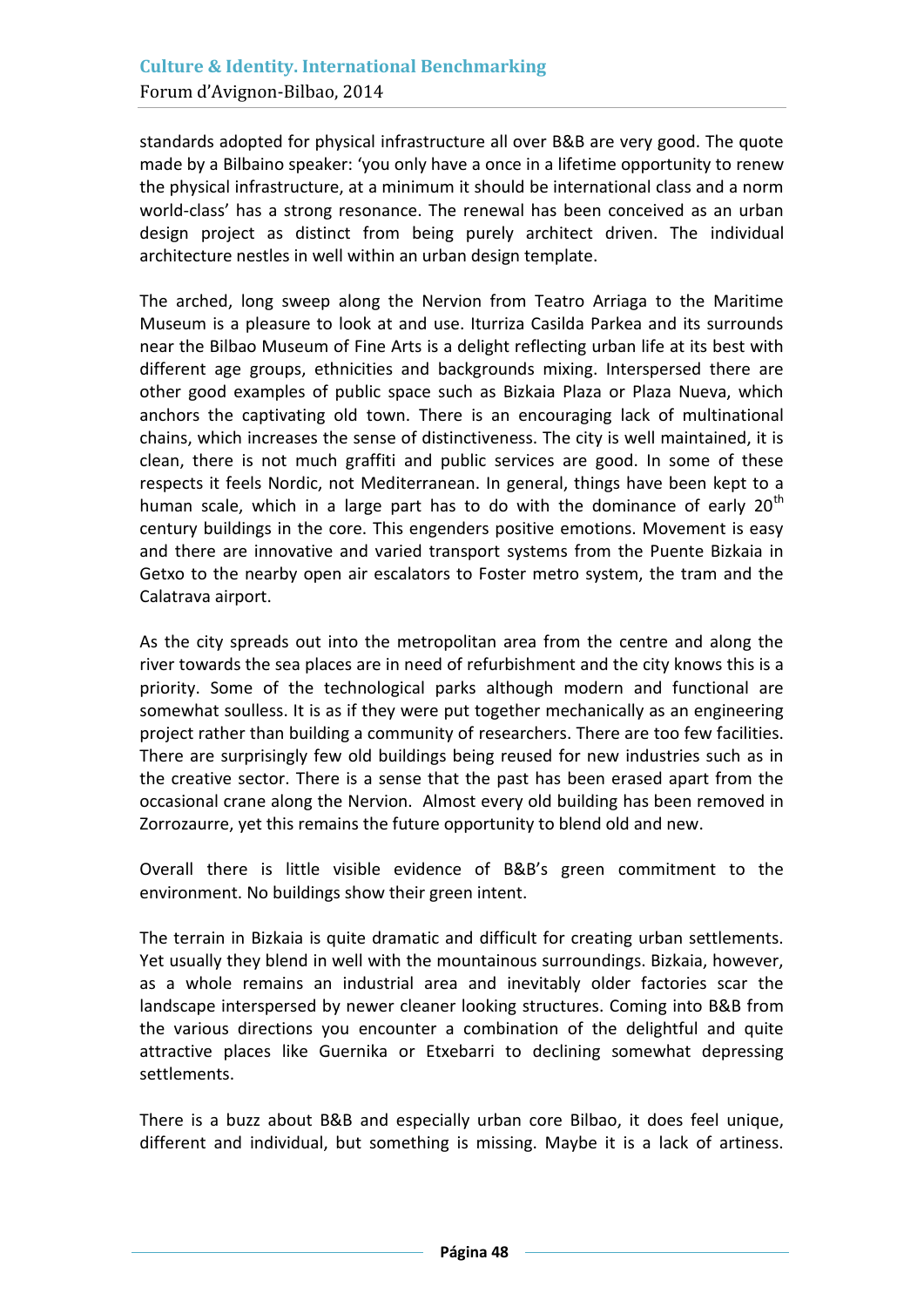Perhaps there is a focus on hardware the assumption being that place making is essentially engineering driven where the software can take care of itself.

**External assessment: 85% Internal assessment: 80%**

#### **Liveability & well-being**

A creative place has an exceptional quality of life. GDP is high and services work well and are of a high standard. People are generally happy to live and/or work here, appreciating the low levels of crime and violence and feeling generally safe. There is a good atmosphere and people help each other more willingly. While class barriers of course exist, there is less ghettoizing and the poverty gap is narrower than elsewhere. People enjoy the connectivity, accessibility and openness, the facilities and activities on offer, the first-rate transport and communications. The civic leadership is mostly respected and trusted.

**B&B assessment:** A series of studies conducted by a diversity of agencies, for instance OCU, ranks B&B quality of life highly as do local satisfaction studies. GDP is high, crime apart from those associated with the troubles is low, drug related problems comparatively few, social exclusion is quite well contained, the streets are clean, public services work well. The physical environment is predominantly attractive, recreation possibilities are extensive. Inevitably there is a flipside side of good liveability and urban renewal in that prices rise that over time can in the future cause problems of social integration.

Again we come to some element missing. There is a touch of heaviness and lack of playfulness. This may have deep historical and cultural roots and be a response to circumstance and the need to carve out a living from an unforgiving environment as well as the endless challenges to asserting Basque identity. Fostering the contemporary arts in all their forms may be one way of adding an extra layer to the B&B experience.

**External assessment: 65% Internal assessment: 6 0%**

#### **Professionalism & effectiveness**

The creative place works well, things happen and are achieved. There is pride in being professional and doing things with quality. Standards are high and benchmarks are frequently set here. Companies, organisations, individuals and products are often given awards. This is a centre of expertise in a range of specific areas – attributes such as reliability, punctuality, efficiency or accuracy are highly respected. Professionals are confident in their own ability and not afraid to work in partnership with others and to delegate authority, breaking with conventional rules of hierarchy.